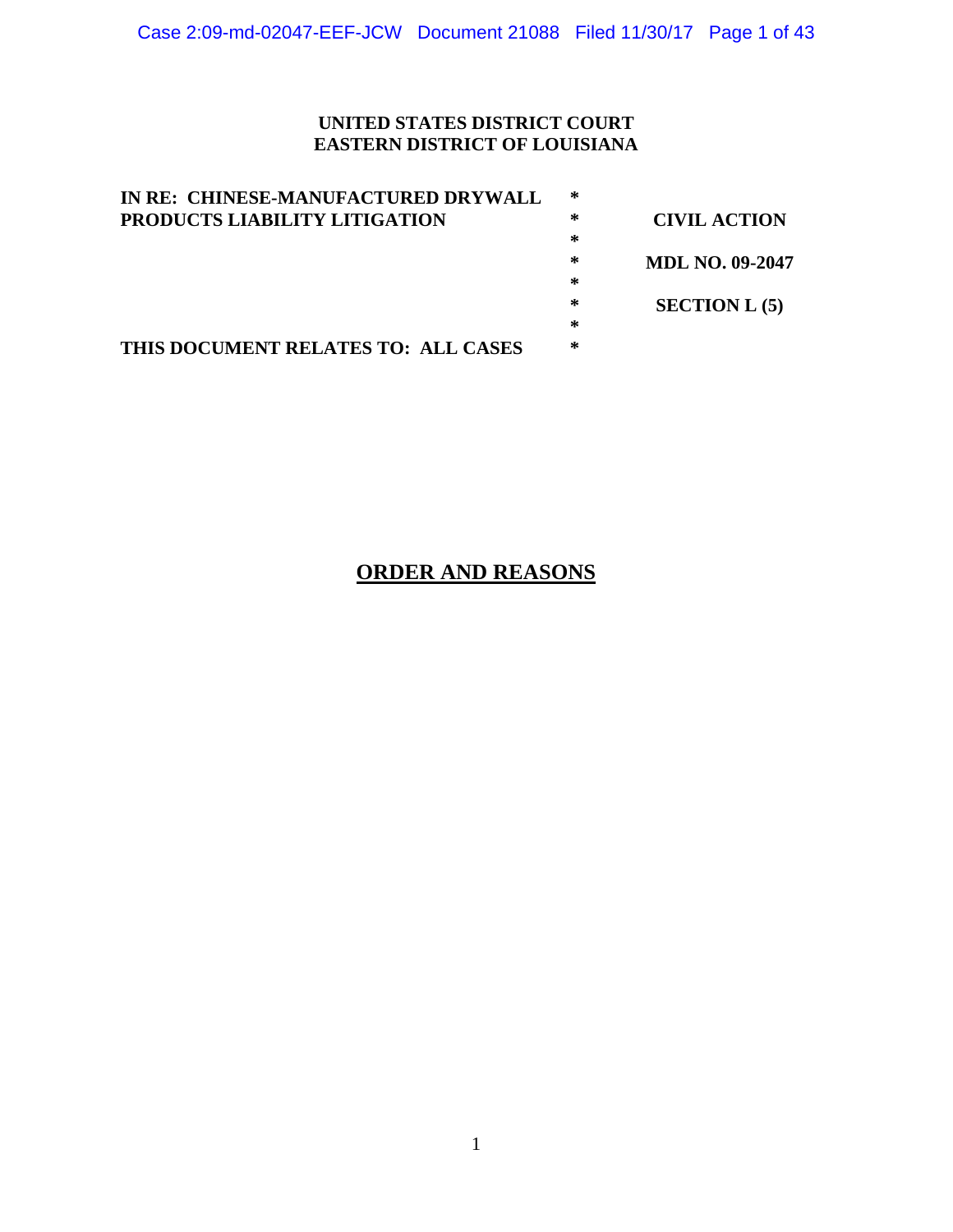# **TABLE OF CONTENTS**

| Α.              |                                                                                      |  |
|-----------------|--------------------------------------------------------------------------------------|--|
| <b>B.</b>       |                                                                                      |  |
|                 |                                                                                      |  |
|                 |                                                                                      |  |
|                 |                                                                                      |  |
| $\mathsf{A}$ .  | This Court Has Specific Personal Jurisdiction Over Taishan Under Settled Due Process |  |
|                 |                                                                                      |  |
|                 |                                                                                      |  |
|                 |                                                                                      |  |
| <b>B.</b>       |                                                                                      |  |
|                 |                                                                                      |  |
|                 |                                                                                      |  |
|                 | 3. Congress Has Constitutional Authority To Shape Federal Court Jurisdiction And     |  |
|                 |                                                                                      |  |
| $\mathcal{C}$ . |                                                                                      |  |
|                 |                                                                                      |  |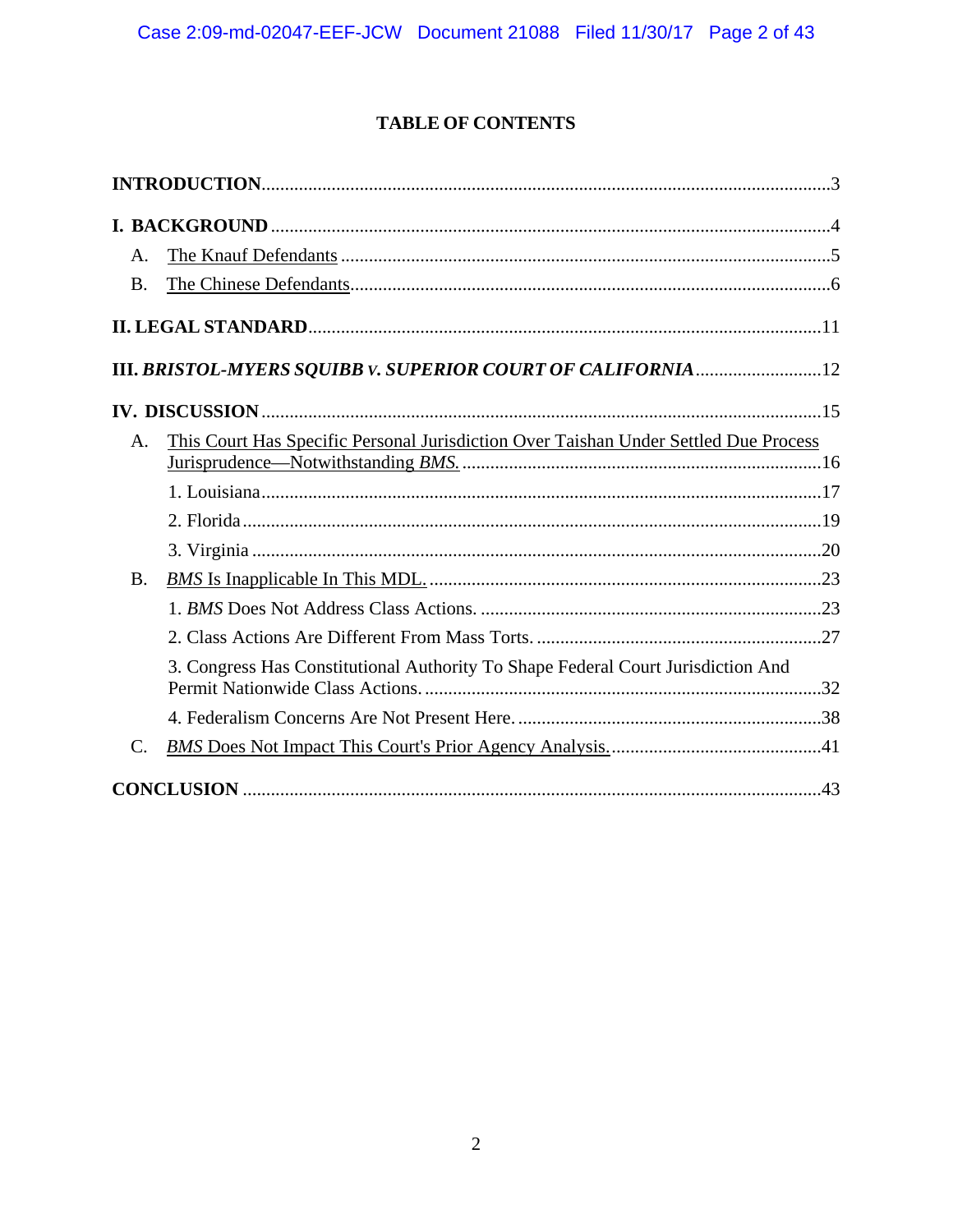### **INTRODUCTION**

Pending before the Court is Defendants CNBM and BNBM's motion to dismiss for lack of personal jurisdiction. Rec. Doc. 20882. Defendants Taishan Gypsum Co., Ltd. and Tai'an Taishan Plasterboard Co., Ltd. ("Taishan") join the instant motion. Rec. Doc. 20955. Because this Court as well as the Fifth Circuit have already extensively addressed personal jurisdictional questions, the Court will treat Defendants' request as a motion for reconsideration.<sup>1</sup>

Defendants rest their motion on a recent United States Supreme Court case: *Bristol–Myers Squibb Co. v. Superior Court of California, San Francisco County*, 137 S. Ct. 1773 (2017) ("*BMS*"). According to Defendants, *BMS* indicates a great change in the controlling law on specific personal jurisdiction jurisprudence, which would alter this Court's prior decisions. Plaintiffs oppose the motion, arguing that *BMS* is not applicable in this case. On October 12, 2017, the Court held oral argument on the instant matter. Having reviewed *BMS*, the parties' submissions, and the applicable law, the Court now issues this Order and Reasons on Defendants' motion to reconsider the Court's prior opinions on jurisdiction, class certification, and agency relationship.<sup>2</sup>

<sup>&</sup>lt;sup>1</sup> Although styled as a motion to dismiss, what Defendants really filed is a motion for reconsideration. This Court has found—and two separate panels on the Fifth Circuit have affirmed—jurisdiction over Taishan. *In re Chinese-Manufactured Drywall Prods. Liab. Litig*., 753 F.3d 521 (5th Cir. 2014); *In re Chinese-Manufactured Drywall Prods. Liab. Litig*., 742 F.3d 576 (5th Cir. 2014). In addition, on April 21, 2017, this Court issued a 100-page opinion, finding Taishan "was an agent of BNBM under Florida and Virginia law, such that Taishan's contacts in Florida and Virginia are imputed to BNBM." *In re Chinese-Manufactured Drywall Prods. Liab. Litig*., No. 09-2047, 2017 WL 1476595, at \*46 (E.D. La. Apr. 21, 2017). This Court found that CNBM, BNBM Group, and BNBM were "part of a single business enterprise with Taishan" under Louisiana law, such that Taishan's contacts in Louisiana may be imputed to Defendants and the Court has jurisdiction over Defendants "in relation to Plaintiffs' claims based on Louisiana law." *Id.*

<sup>2</sup> The purpose of this Order and Reasons is to address the applicability, if any, of *BMS* on the Court's prior opinions. For detailed findings of fact and conclusions of law, see *In re Chinese-*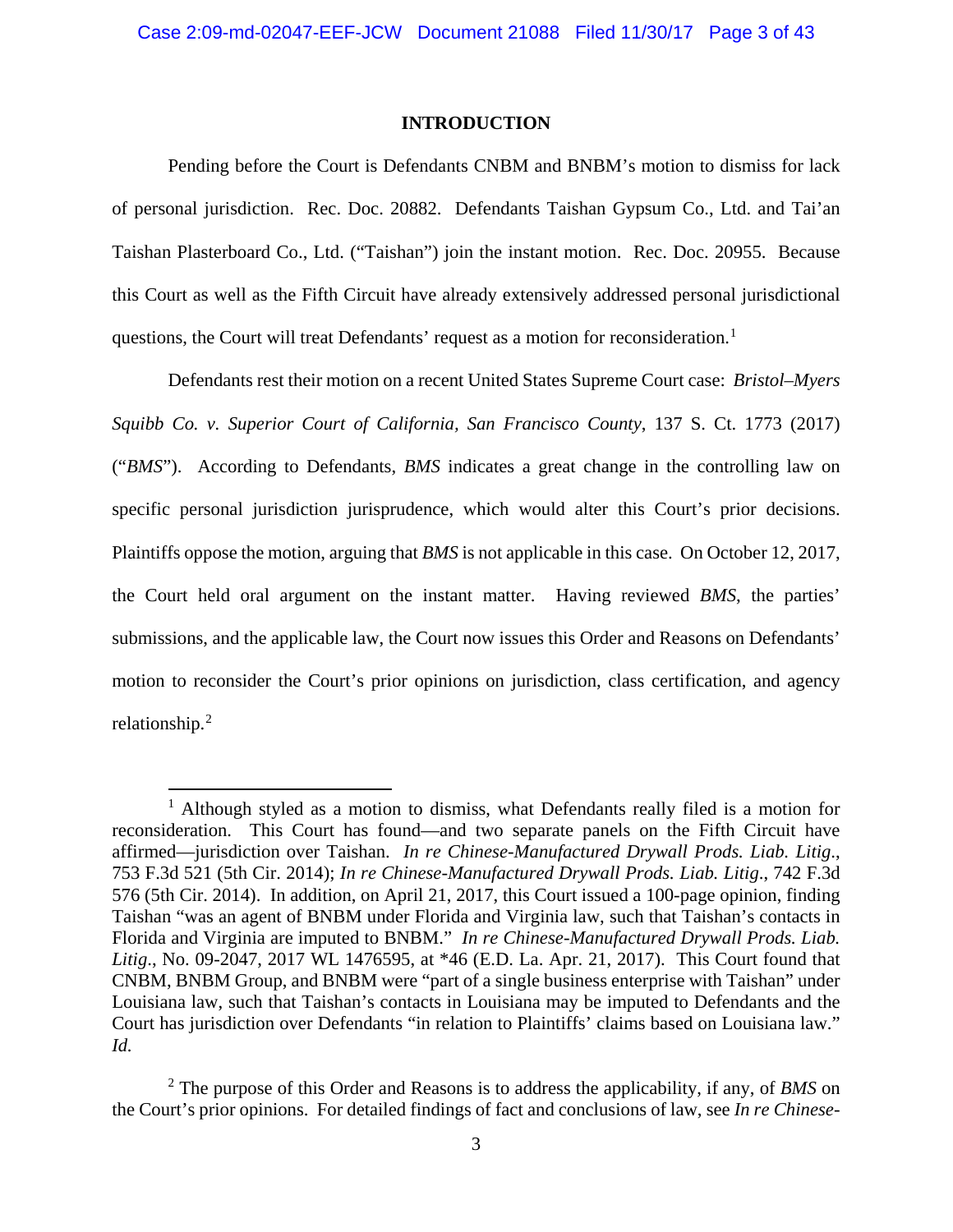## **I. BACKGROUND**

 $\overline{a}$ 

From 2004 through 2006, the housing boom in Florida and rebuilding efforts necessitated by Hurricanes Rita and Katrina led to a shortage of construction materials, including drywall. As a result, drywall manufactured in China was brought into the United States and used to construct and refurbish homes in coastal areas of the country, notably the Gulf Coast and East Coast. Sometime after the installation of the Chinese drywall, homeowners began to complain of emissions of smelly gasses, the corrosion and blackening of metal wiring, surfaces, and objects, and the breaking down of appliances and electrical devices in their homes. *See In re Chinese-Manufactured Drywall Prods. Liab. Litig.*, 894 F. Supp. 2d 819, 829-30 (E.D. La. 2012), *aff'd*, 742 F.3d 576 (5th Cir. 2014). Many of these homeowners also began to complain of various physical afflictions believed to be caused by the Chinese drywall.

These homeowners then began to file suit in various state and federal courts against homebuilders, developers, installers, realtors, brokers, suppliers, importers, exporters, distributors, and manufacturers who were involved with the Chinese drywall. Because of the commonality of facts in the various cases, this litigation was designated as a multidistrict litigation. Pursuant to a Transfer Order from the United States Judicial Panel on Multidistrict Litigation on June 15, 2009, all federal cases involving Chinese drywall were consolidated for pretrial proceedings in MDL 09- 2047 before this Court.

The Chinese drywall at issue was largely manufactured by two groups of defendants: (1) the Knauf Entities and (2) the Taishan Entities. The litigation has focused upon these two entities

*Manufactured Drywall Products Liability Litigation*, 753 F.3d 521 (5th Cir. 2014); *In re Chinese-Manufactured Drywall Products Liability Litigation*, 742 F.3d 576 (5th Cir. 2014); *In re Chinese-Manufactured Drywall Products Liability Litigation*, 894 F. Supp. 2d 819 (E.D. La. 2012) [jurisdiction]; Rec. Docs. 18028, 20740 & 20741 [class certification and property damages]; and Rec. Doc. 20739 [agency relationship].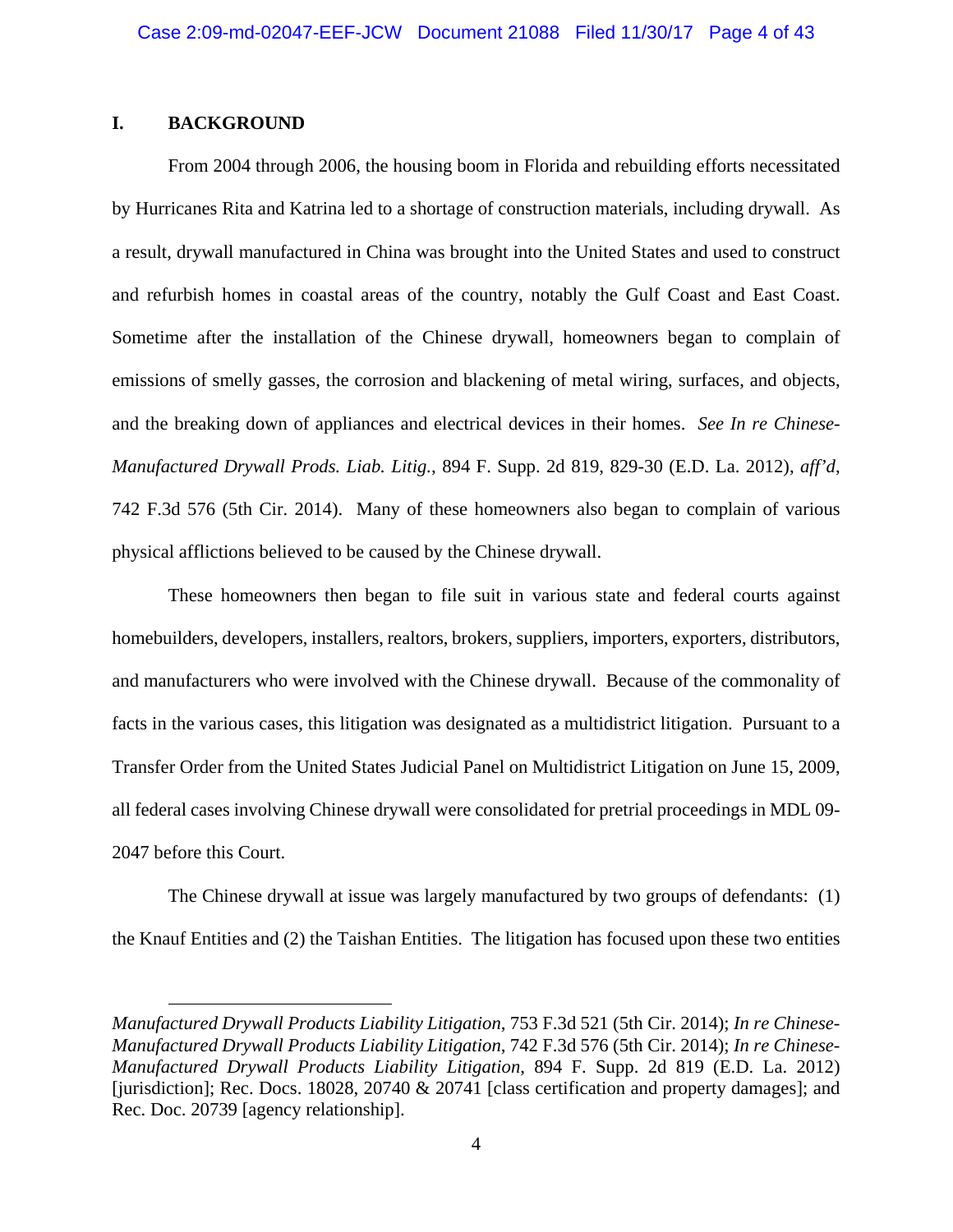### Case 2:09-md-02047-EEF-JCW Document 21088 Filed 11/30/17 Page 5 of 43

and their downstream associates, and has proceeded on strikingly different tracks for the claims against each group.

### **A. The Knauf Defendants**

The Knauf Entities are German-based, international manufacturers of building products, including drywall, whose Chinese subsidiary, Knauf Plasterboard (Tianjin) Co., Ltd. ("KPT"), advertised and sold its Chinese drywall in the United States. The Knauf Entities are named defendants in numerous cases consolidated with the MDL litigation and litigation in state courts.

The Knauf Entities first entered their appearance in the MDL litigation on July 2, 2009. Rec. Doc. 18. Thereafter, the Court presided over a bellwether trial in *Hernandez v. Knauf Gips KG*, Case No. 09-6050, involving a homeowner's claims against KPT for defective drywall. *See* Rec. Doc. 2713. The Court found in favor of the plaintiff family in *Hernandez*, issued a detailed Findings of Fact and Conclusions of Law, and entered a Judgment in the amount of \$164,049.64, including remediation damages in the amount of \$136,940.46—which represented a cost of \$81.13 per square foot based on the footprint square footage of the house. *See* Rec. Doc. 3012.

Subsequently, the Knauf Entities entered into a pilot remediation program with the Plaintiffs' Steering Committee ("PSC") in the MDL. This program was largely based upon the remediation protocol formulated by the Court from the evidence in *Hernandez*. The Knauf pilot remediation program is ongoing and has, at present, remediated more than 2,200 homes containing KPT Chinese drywall using the same general protocol. At the Court's urging, the parties began working together to monetize this program and make it available to a broader class of plaintiffs.

On December 20, 2011, the Knauf Entities and the PSC entered into a global, class Settlement Agreement ("Knauf Settlement Agreement"), which is designed to resolve all Knaufrelated, Chinese drywall claims. *See* Rec. Doc. 12061-5. In addition to the Knauf Settlement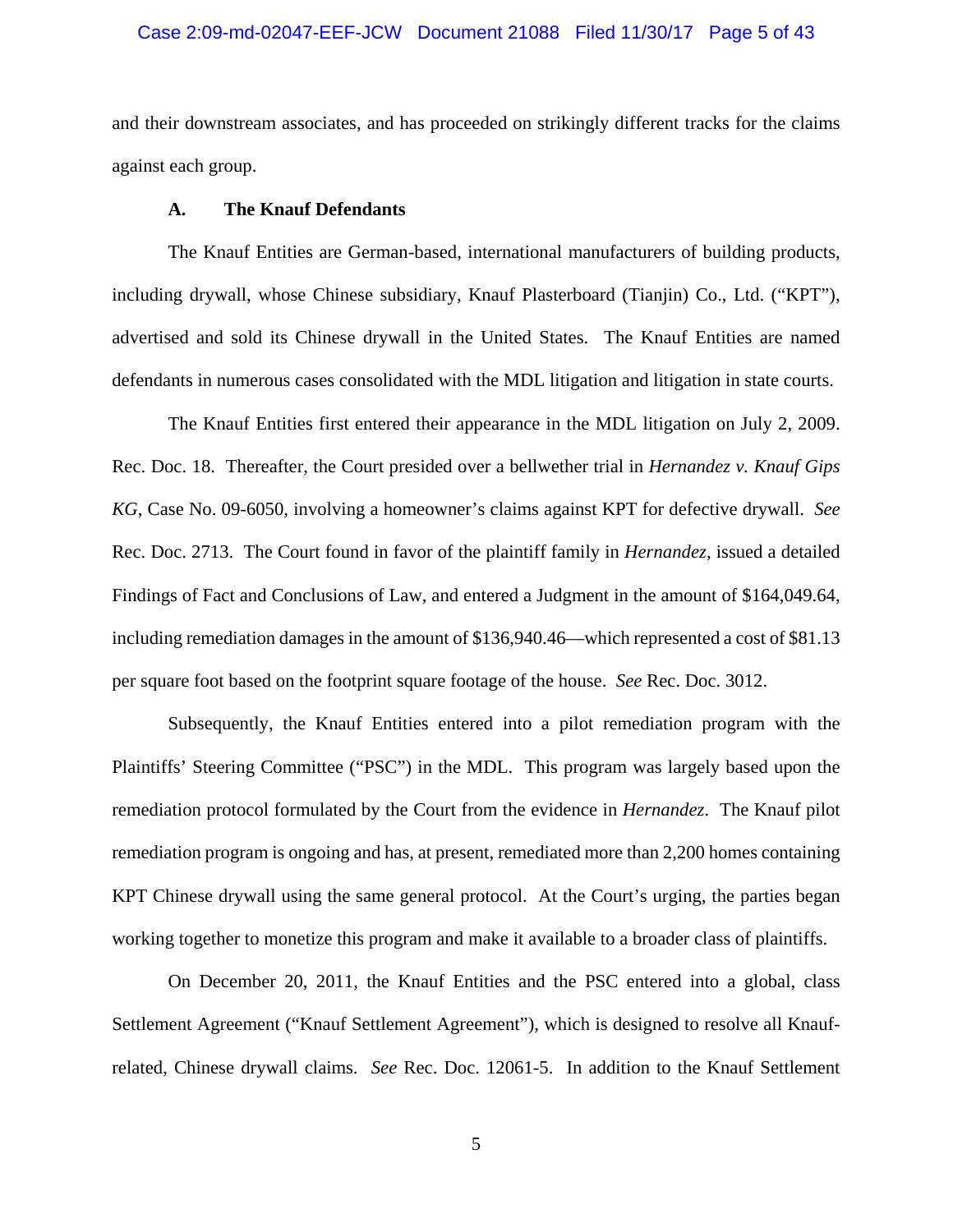### Case 2:09-md-02047-EEF-JCW Document 21088 Filed 11/30/17 Page 6 of 43

Agreement, numerous defendants in the chain-of-commerce with the Knauf Entities have entered into class settlement agreements, the effect of which settles almost all of the Knauf Entities' chainof-commerce litigation. Although the Court occasionally must deal with settlement administration and enforcement issues, the Knauf portion of this litigation is largely resolved.

### **B. The Chinese Defendants**

The litigation against the Chinese entities has taken a different course. The Chinese Defendants in the litigation include the principal Chinese-based Defendant, Taishan, namely, Taishan Gypsum Co. Ltd. ("TG") and its wholly-owned subsidiary, Taian Taishan Plasterboard Co., Ltd. ("TTP") (collectively "Taishan" or "Taishan Entities"). Other Chinese-based Defendants include the CNBM and BNBM Entities.

The Court's initial inquiry regarding Taishan involved four cases in this MDL: (1) *Germano v. Taishan Gypsum Co.* (Case No. 09-6687); (2) *The Mitchell Co. v. Knauf Gips KG* (Case No. 09-4115); (3) *Gross v. Knauf Gips KG* (Case No. 09-6690); and (4) *Wiltz v. Beijing New Building Materials Public Ltd.* (Case No. 10-361).

The first issues involving Taishan arose when Taishan failed to timely answer or otherwise enter an appearance in *Mitchell* and *Germano*, despite the fact that it had been properly served in each case. *See* Rec. Docs. 52 & 1-7 (Case No. 09-6687). Thus, after an extended period of time, the Court entered preliminary defaults against Taishan in both of these cases. *See* Rec. Docs. 277 & 487.

Thereafter, the Court moved forward with an evidentiary hearing in furtherance of the Preliminary Default in *Germano* on the Plaintiffs' claimed damages. *See* Rec. Docs. 502, 1223, 1258 & 2380. At this hearing, the Plaintiffs presented evidence specific to seven individual properties, which served as bellwether cases. Following this hearing on February 19 and 20, 2010,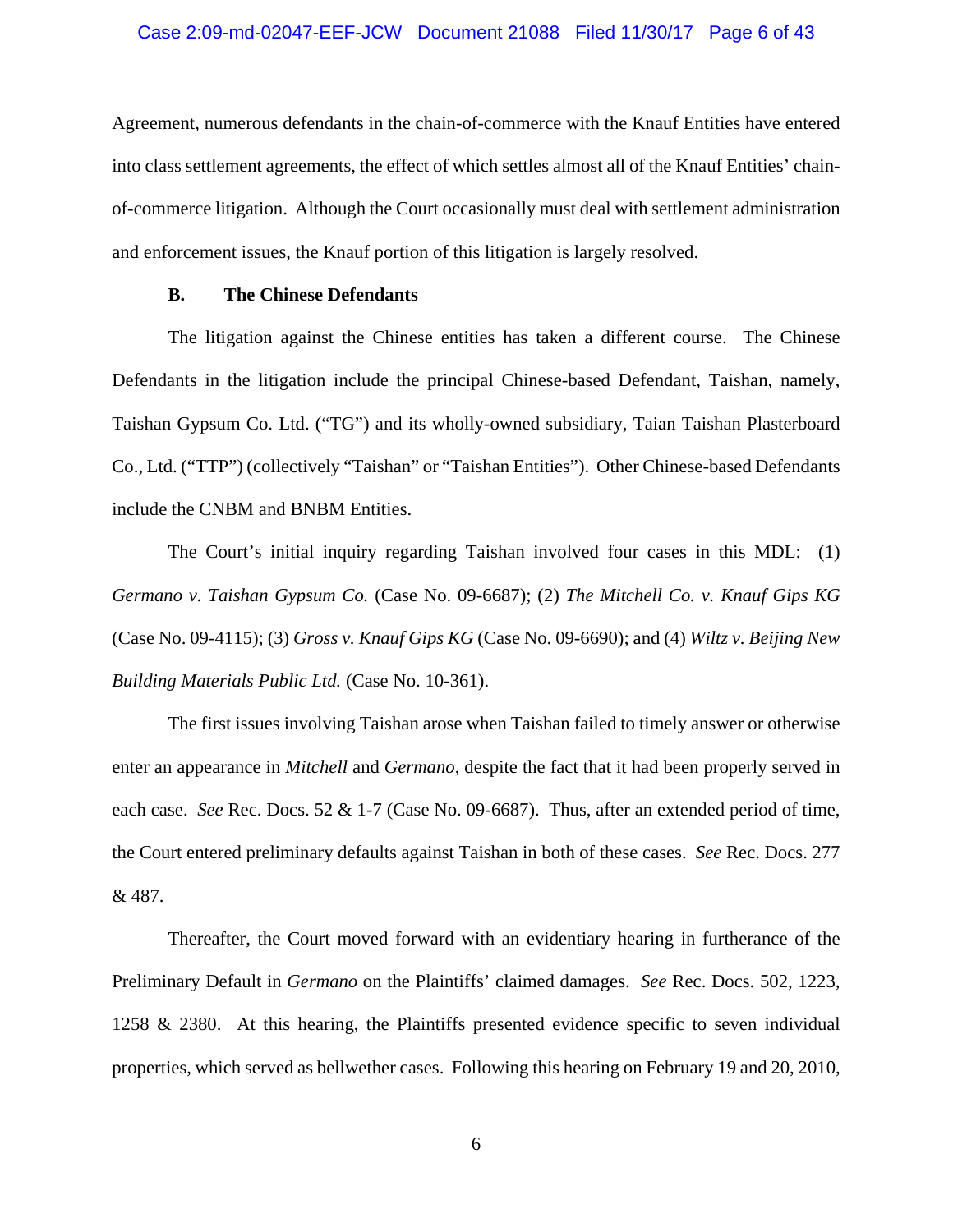### Case 2:09-md-02047-EEF-JCW Document 21088 Filed 11/30/17 Page 7 of 43

the Court issued detailed Findings of Fact and Conclusions of Law. *See* Rec. Doc. 2380. On May 11, 2010, the Court issued a Default Judgment against Taishan in *Germano* and in favor of the Plaintiffs. Rec. Doc. 3013. On June 10, 2010, the last day to timely appeal, Taishan filed a Notice of Appeal of the Default Judgment in *Germano* and entered its appearance in *Germano* and *Mitchell*. Rec. Docs. 3668 & 3670.

After Taishan entered its appearance in the MDL, it quickly sought to have the Default Judgment in *Germano* and the Preliminary Default in *Mitchell* vacated for lack of personal jurisdiction. *See* Rec. Docs. 5436 & 5583. In the fall of 2010, the Court directed the parties to commence the personal jurisdiction discovery necessary to resolve Taishan's motions to vacate. Sometime after the initial discovery, the parties agreed to expand the discovery beyond the *Germano* and *Mitchell* cases to other cases in which Taishan had been served, including *Gross* and *Wiltz*.

Formal personal jurisdiction discovery of Taishan began in October 2010. *See* Rec. Docs. 5839 & 5840. Discovery has included the production of both written and electronic documents, as well as depositions of Taishan's corporate representatives, with each type of discovery proceeding in a parallel fashion. This discovery has often been contentious, requiring close supervision by the Court. The Court has presided over regularly-scheduled status conferences to keep the parties on track, and conducted hearings and issued rulings to resolve numerous discovery-related disputes. *See* Rec. Docs. 7136 & 7511.

In April 2012, Taishan filed various motions, including its motions to dismiss for lack of personal jurisdiction. On June 29, 2012, over three years since the creation of this MDL, and after a year-and-a-half of personal jurisdiction discovery on Taishan, the Court presided over a hearing on Taishan's motions. The Court coordinated its hearing with the Honorable Joseph Farina of the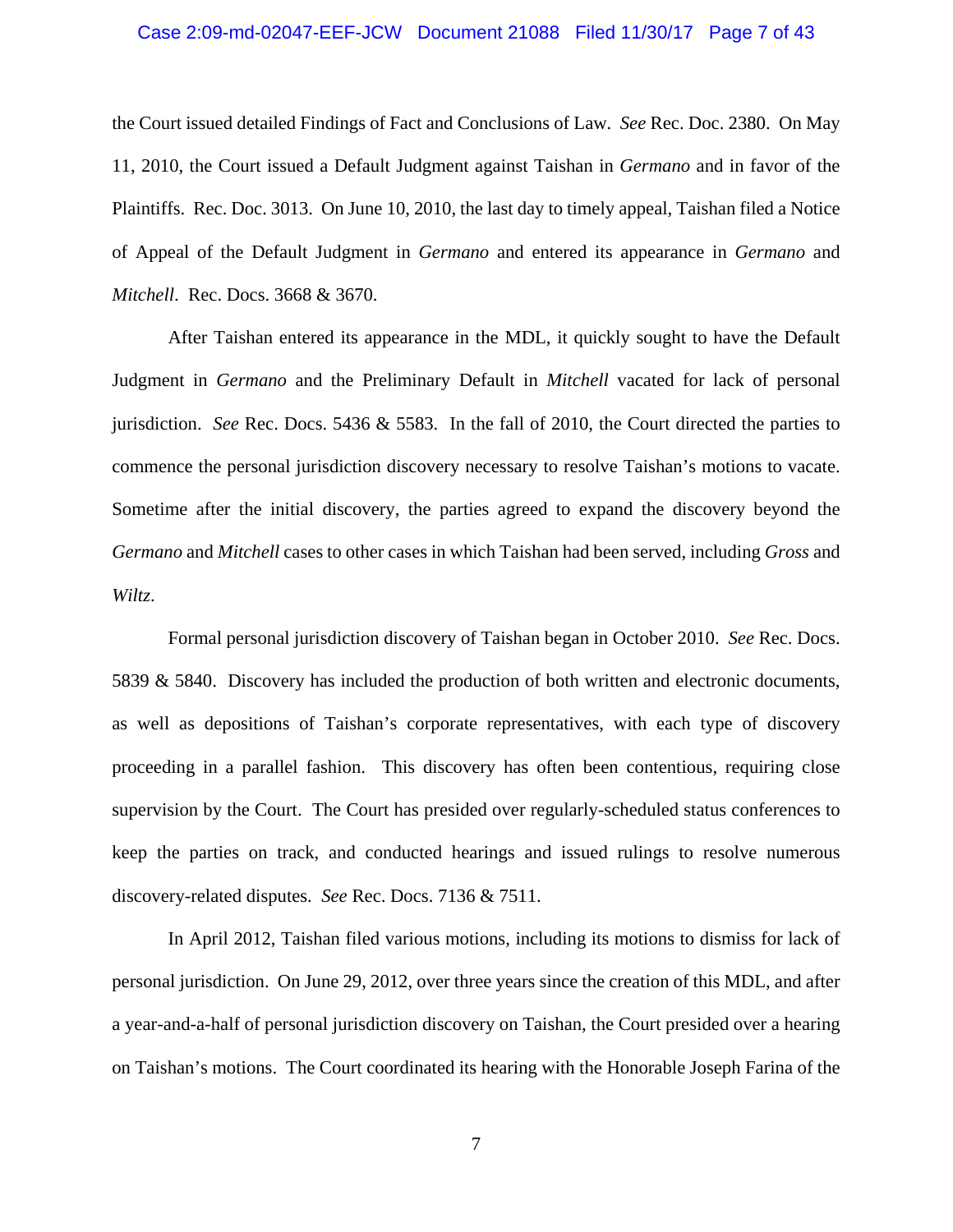### Case 2:09-md-02047-EEF-JCW Document 21088 Filed 11/30/17 Page 8 of 43

11th Judicial Circuit Court of Florida, who had a similar motion involving Taishan's challenge to personal jurisdiction.

On September 4, 2012, this Court issued a 142-page Order regarding Taishan's motions in *Germano*, *Mitchell*, *Gross*, and *Wiltz*, in which the Court denied the motions to dismiss, and held that it maintained personal jurisdiction over Taishan. *In re Chinese-Manufactured Drywall Prods. Liab. Litig.*, 894 F. Supp. 2d 819 (E.D. La. 2012). The Court also ruled that Taishan was operating as the alter ego of TG. The Court certified an interlocutory appeal, and the Fifth Circuit granted permission to appeal.

In January and May of 2014, two different panels of the Fifth Circuit affirmed this Court's ruling and held that this Court maintained personal jurisdiction over Taishan and TTP. *In re Chinese-Manufactured Drywall Prods. Liab. Litig.*, 753 F.3d 521 (5th Cir. 2014); *In re Chinese-Manufactured Drywall Prods. Liab. Litig.*, 742 F.3d 576 (5th Cir. 2014). The time for writ of certiorari passed, and the issue of personal jurisdiction over Taishan became firmly and finally settled. Nevertheless, Taishan refused to voluntarily participate in this suit.

On June 20, 2014, the Court ordered Taishan to appear in open court on July 17, 2014 to be examined as a judgment debtor. Rec. Doc. 17774. Taishan failed to appear for the July 17, 2014 Judgment Debtor Examination, and the Court held Taishan in contempt and ordered that Taishan pay \$15,000.00 in attorney's fees to Plaintiffs' counsel; that Taishan pay \$40,000.00 as a penalty for contempt; that Taishan and any of its affiliates or subsidiaries be enjoined from conducting any business in the United States until or unless it participates in this judicial process; and that if Taishan violates the injunction, it must pay a further penalty of 25-percent of the profits earned by the Company or its affiliate who violate the Order for the year of the violation. *See* Rec. Doc. 17869.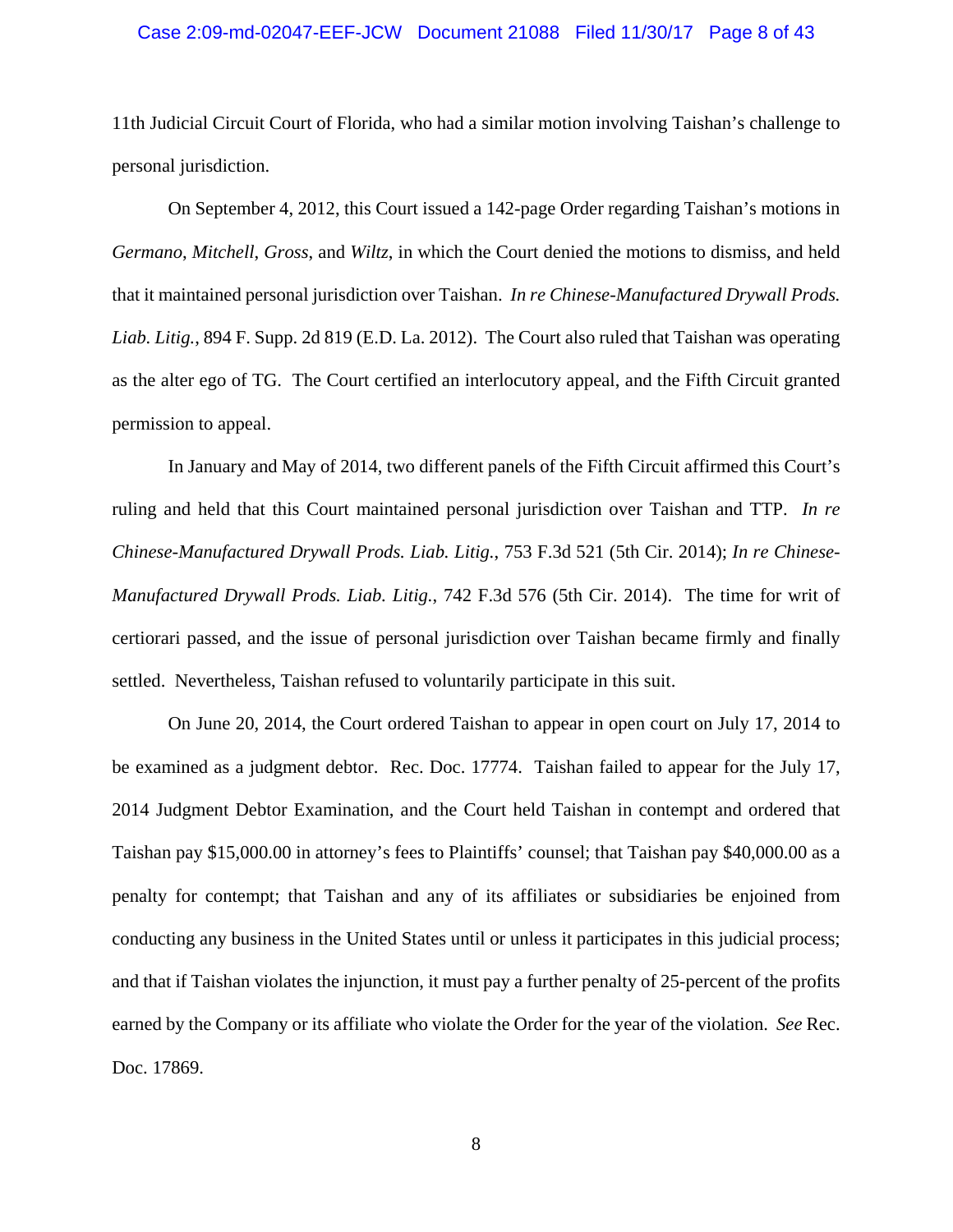### Case 2:09-md-02047-EEF-JCW Document 21088 Filed 11/30/17 Page 9 of 43

On July 23, 2014, Plaintiffs filed their Omnibus Motion for Class Certification pursuant to Rule 23(b)(3). Rec. Doc. 17883. Taishan did not appear and, on September 26, 2014, this Court certified a class of

> [a]ll owners of real properties in the United States, who are named Plaintiffs on the complaints in *Amorin*, *Germano*, *Gross*, and/or *Wiltz* (i.e., not an absent class member), asserting claims for remediated damages arising from, or otherwise related to Chinese Drywall manufactured, sold, distributed, supplied, marketed, inspected, imported or delivered by the Taishan Defendants.

*In re Chinese-Manufactured Drywall Prods. Liab. Litig.*, 2014 WL 4809520, at \*16 (E.D. La.

Sept. 26, 2014). This nationwide class action is referred as the *Amorin* class.

Taishan finally entered an appearance with the Court in February 2015, and, to satisfy the contempt, Taishan paid both the sum of \$15,000.00 in attorney's fees to Plaintiffs' counsel and the contempt penalty of \$40,000.00 in March 2015. Rec. Doc. 18764. On March 17, 2015, the Court ordered Taishan and the BNBM and CNBM Entities to participate in expedited discovery related to "the relationship between Taishan and BNBM/CNBM, including whether affiliate and/or alter ego status exists." Rec. Doc. 17869.

In March 2016, this Court granted CNBM Group's motion to dismiss, finding it was an "agent or instrumentality of a foreign state" within the meaning of the Foreign Sovereign Immunities Act ("FSIA"), and therefore outside the jurisdiction of this Court under 28 U.S.C. § 1603(b). The Court determined that the tortious activity exception did not apply because the alleged tortious conduct did not occur within the United States under 28 U.S.C. § 1605(a)(5). Further, the Court found that the commercial activity exception did not apply in this case, as CNBM Group did not directly manufacture, inspect, sell, or market drywall in the United States. Because Plaintiffs failed to present evidence sufficient to overcome the presumption that CNBM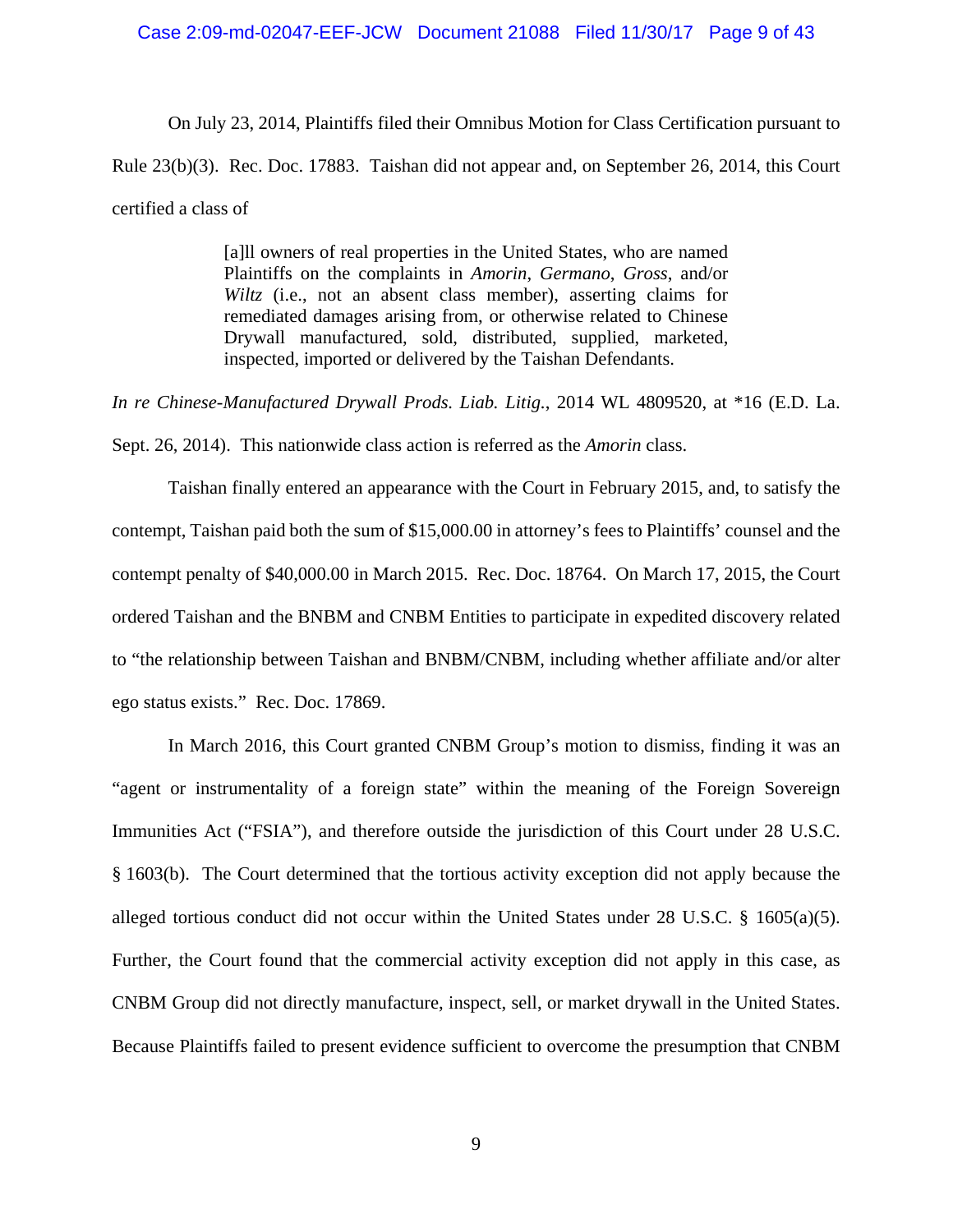### Case 2:09-md-02047-EEF-JCW Document 21088 Filed 11/30/17 Page 10 of 43

Group was entitled to independent status for purposes of the FSIA, the Court granted the motion and dismissed CNBM Group from the present litigation. *See* Rec. Doc. 20150.

On April 21, 2017, the Court issued a 100-page opinion related to jurisdictional challenges being raised in four separate motions filed by Defendants. Rec. Doc. 20739. The Court found that Taishan was an agent of BNBM under Florida and Virginia law, such that Taishan's contacts in Florida and Virginia are imputed to BNBM. This Court further found that CNBM, BNBM Group, and BNBM were part of a single business enterprise with Taishan under Louisiana law, such that Taishan's contacts in Louisiana may be imputed to Defendants, and the Court has jurisdiction over Defendants in relation to Plaintiffs' claims based on Louisiana law.

Also on April 21, 2017, the Court issued its Findings of Fact and Conclusions of Law related to the June 9, 2015 damages hearing, and adopted Plaintiffs' damage calculations methodology related to remediation of properties. Rec. Doc. 20741.

On May 22, 2017, Defendants filed a motion pursuant to 28 U.S.C. § 1292(b) to certify interlocutory appeal from this Court's jurisdiction order. *See* Rec. Doc. 20779. Because the Court found that its Order and Reasons involves a controlling question of law as to which there is substantial ground for difference of opinion, and because the Court further found that an interlocutory appeal from that Order and Reasons may materially advance the ultimate termination of this MDL, on August 4, 2017, the Court certified an interlocutory appeal to the Fifth Circuit pursuant to 28 U.S.C. § 1292(b).

On August 1, 2017, Defendants filed the instant motion to dismiss for lack of personal jurisdiction following the recent U.S. Supreme Court case of *Bristol–Myers Squibb v. Superior Court of California*. Rec. Doc. 20882. Based on *BMS*, Defendants contest this Court's findings of personal jurisdiction, class certification, and agency relationship.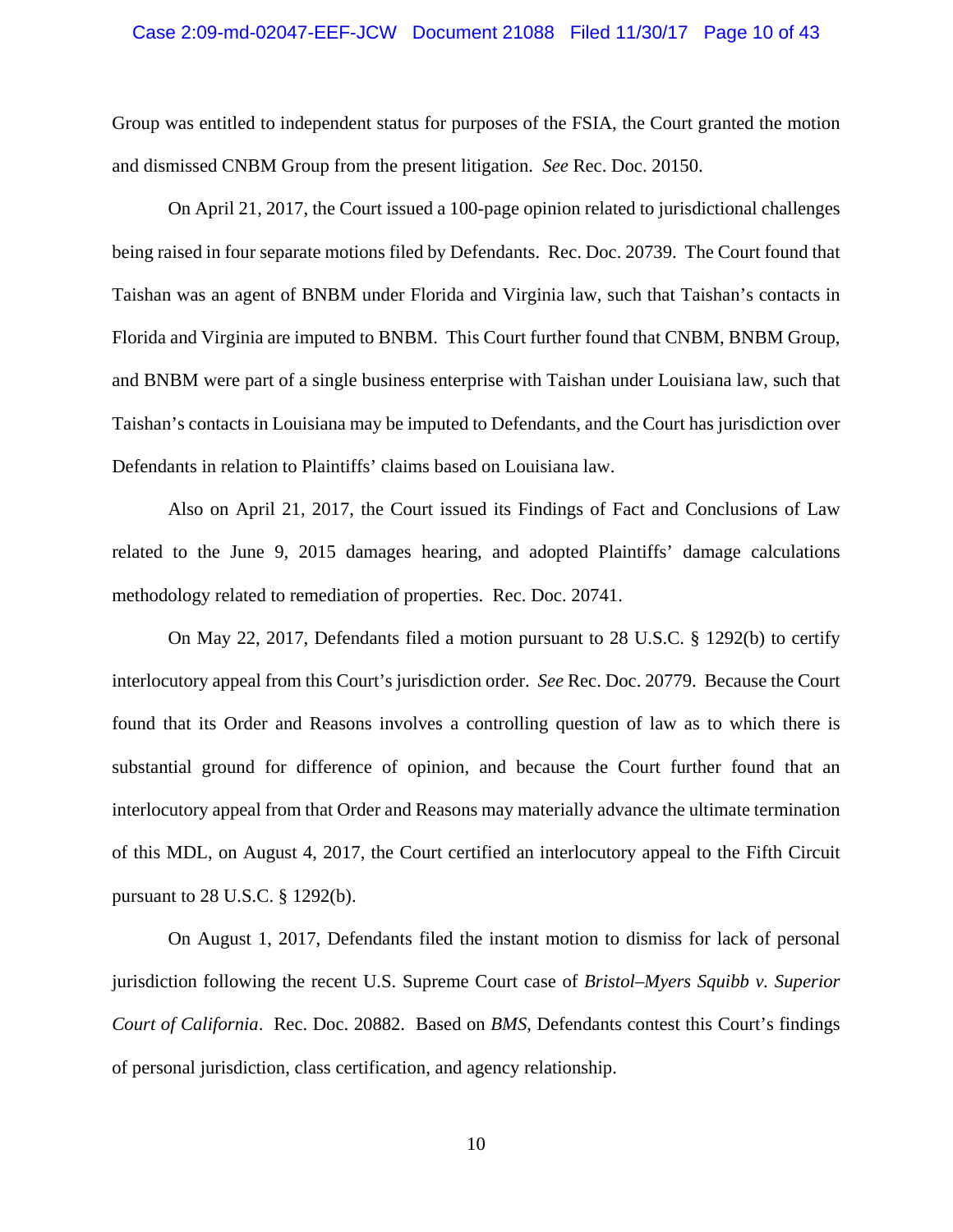### Case 2:09-md-02047-EEF-JCW Document 21088 Filed 11/30/17 Page 11 of 43

On August 14, 2017, Defendants filed a petition for permission to appeal pursuant to 28 U.S.C. § 1292(b) in the Fifth Circuit, in which they argue that the *BMS* opinion impacts questions raised on appeal. *See* Rec. Doc. 20898-2 (*In re Chinese-Manufactured Drywall Prods. Liab. Litig.*, 5th Cir. Docket 17-90027 (Pet. for Permission to Appeal)).

On August 24, 2017, this Court vacated its 28 U.S.C.  $\S$  1292(b) certification order<sup>3</sup> to avoid piecemeal litigations. The Court noted its duty to address the effect of *Bristol*–*Myers Squibb* on the jurisdictional issue before certifying the matter to the Fifth Circuit. The Court shall perform that duty with this opinion.

### **II. LEGAL STANDARD**

Federal Rule of Civil Procedure 54(b) states that "any order or other decision . . . may be revised at any time before the entry of a judgment adjudicating all the claims and all the parties' rights and liabilities." Fed. R. Civ. P. 54(b). The district court "possesses the inherent procedural power to reconsider, rescind, or modify an interlocutory order for cause seen by it to be sufficient." *See Melancon v. Texaco, Inc.*, 659 F.2d 551, 553 (5th Cir. 1981). This broad discretion, however, must be exercised sparingly in order to forestall the perpetual reexamination of orders and the resulting burdens and delays. *See Calpetco 1981 v. Marshall Exploration, Inc*., 989 F.2d 1408, 1414-15 (5th Cir. 1993). The general practice of courts in this district has been to evaluate Rule 54(b) motions to reconsider interlocutory orders under the same standards that govern Rule 59(e) motions to alter or amend a final judgment. *See Castrillo v. Am. Home Mortg. Servicing, Inc.*, No. 09-4369, 2010 WL 1424398, at \*3-4 (E.D. La. Apr. 5, 2010); *Rosemond v. AIG Ins.*, No. 08-1145,

<sup>&</sup>lt;sup>3</sup> Following the Order vacating this Court's 28 U.S.C. § 1292(b) certification, the Fifth Circuit denied Defendants' petition for permission to appeal.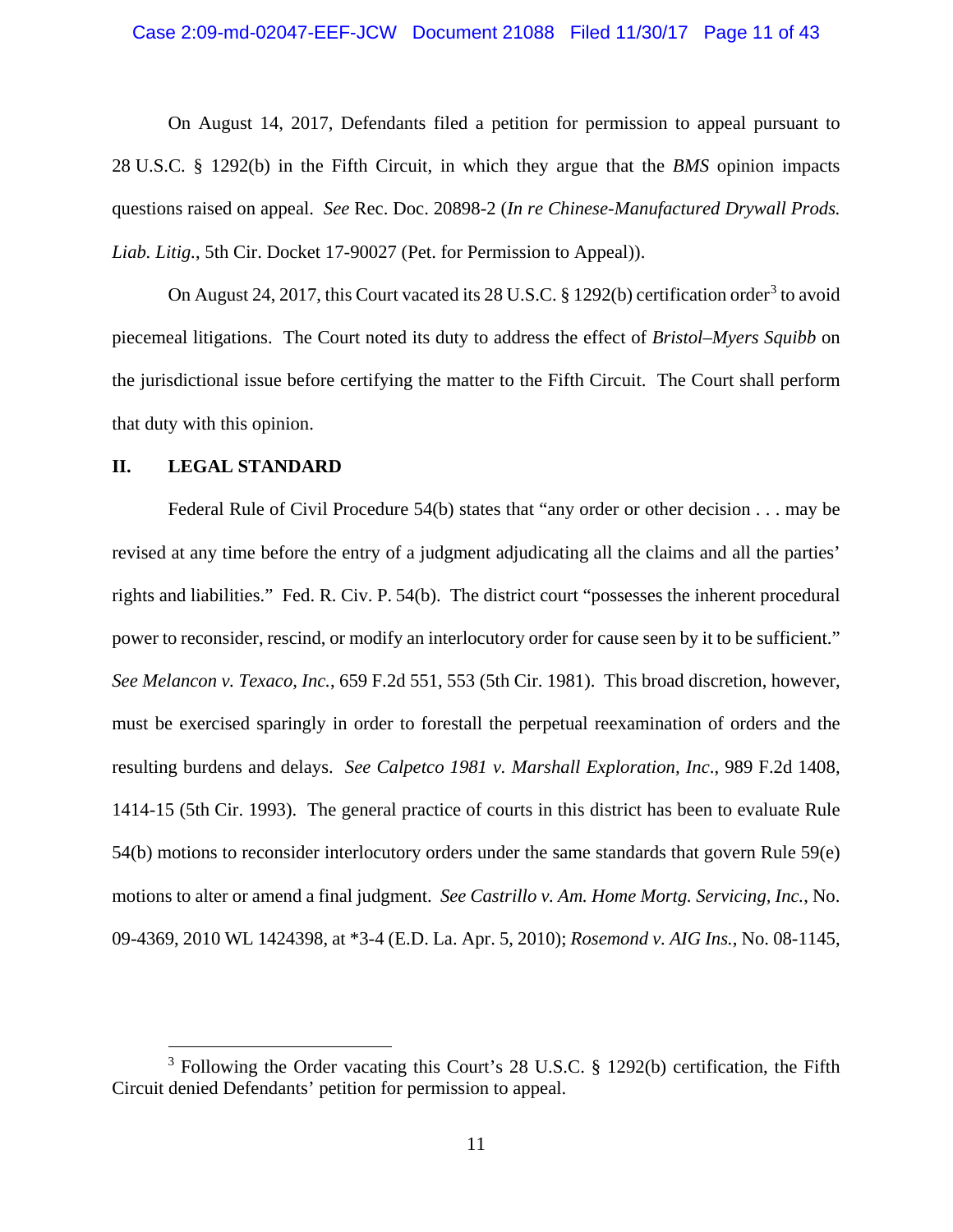2009 WL 1211020, at \*2 (E.D. La. May 4, 2009); *In re Katrina Canal Breaches*, No. 05-4182, 2009 WL 1046016, at \*1 (E.D. La. Apr. 16, 2009).

On a motion to reconsider, the Court considers four factors: whether (1) the motion is necessary to correct a manifest error of law or fact upon which the judgment is based; (2) the movant presents newly discovered or previously unavailable evidence; (3) the motion is necessary in order to prevent manifest injustice; or (4) the motion is justified by an intervening change in controlling law. *See Castrillo*, 2010 WL 1424398, at \*3-4.

A motion to reconsider "serve[s] the narrow purpose of allowing a party to correct manifest errors of law or fact or to present newly discovered evidence." *See Waltman v. Int'l Paper Co.*, 875 F.2d 468, 473 (5th Cir. 1989) (internal quotation marks omitted). "It is well settled that motions for reconsideration should not be used . . . to re-urge matters that have already been advanced by a party." *Helena Labs. Corp. v. Alpha Sci. Corp.*, 483 F. Supp. 2d 538, 539 (E.D. Tex. 2007) (citing *Browning v. Navarro*, 894 F.2d 99, 100 (5th Cir. 1990)). Accordingly, reconsideration is not to be lightly granted, and "should be used sparingly," *Templet v. HydroChem Inc.*, 367 F.3d 473, 478-79 (5th Cir. 2004), in instances where the motion "clearly establish[es]" that reconsideration is warranted. *Schiller v. Physicians Res. Grp. Inc.*, 342 F.3d 563, 567 (5th Cir. 2003).

# **III.** *BRISTOL-MYERS SQUIBB v. SUPERIOR COURT OF CALIFORNIA, SAN FRANCISCO COUNTY*

In *BMS*, a group of plaintiffs, consisting of California residents and predominately non-California residents, filed suit as a mass tort action in state court alleging injuries caused by a pharmaceutical drug called Plavix. 137 S. Ct. at 1778. The Supreme Court, in an 8–1 decision,<sup>4</sup>

 <sup>4</sup> Sotomayor, J., dissenting.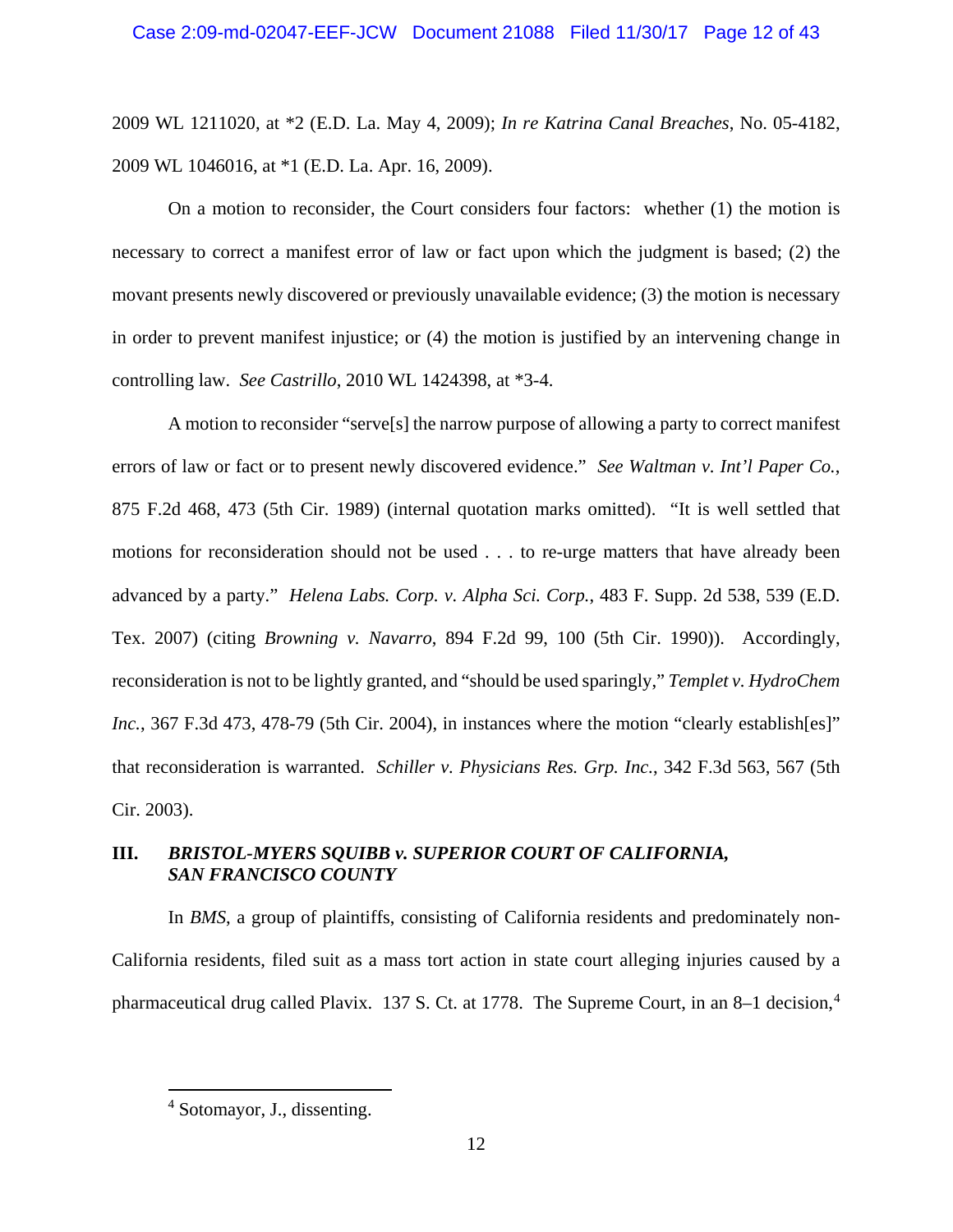### Case 2:09-md-02047-EEF-JCW Document 21088 Filed 11/30/17 Page 13 of 43

held that California did not have personal jurisdiction over the defendant with regards to the claims of the non-California residents. *See id.* at 1783. Since the action arose as a mass tort case filed in California state court, the Supreme Court arrived at its decision based on the existing Fourteenth Amendment due process analysis for specific jurisdiction. *See id.* at 1783*-*84.

The Fourteenth Amendment ensures that individuals are subject only to legitimate adjudicatory authority, by "ensur[ing] that the States, through their courts, do not reach out beyond the limits imposed on them by their status as coequal sovereigns in a federal system." *World– Wide Volkswagen Corp. v. Woodson*, 444 U.S. 286, 292 (1980). "The primary focus of our personal jurisdiction inquiry is the defendant's relationship to the forum State." *Bristol–Myers*, 137 S. Ct. at 1779 (citing *Walden v. Fiore*, 134 S. Ct. 1115, 1121-23 (2014); *Phillips Petroleum Co. v. Shutts*, 472 U.S. 797, 806-07 (1985)).

Since *International Shoe Co. v. Washington*, the Supreme Court has recognized two types of personal jurisdiction—general and specific—to ensure "fair play and substantial justice." *See*  326 U.S. 310, 317-18 (1945).

When the defendant is a foreign corporation, a court may assert general jurisdiction over it to hear any and all claims against the company when its affiliations with the State are so "continuous and systematic" as to render them essentially at home in the forum State. *See Goodyear Dunlop Tires Operations, S. A. v. Brown*, 564 U.S. 915, 919 (2011). "A court with general jurisdiction may hear *any* claim against that defendant, even if all the incidents underlying the claim occurred in a different State." *Bristol–Myers*, 137 S. Ct. at 1779-81*.* 

Specific jurisdiction, on the other hand, enables a court to adjudicate claims arising from activity that occurs within the forum state's borders, and is "therefore subject to the State's regulation." *Id*. "In order for a state to exercise specific jurisdiction, 'the *suit*' must aris[e] out of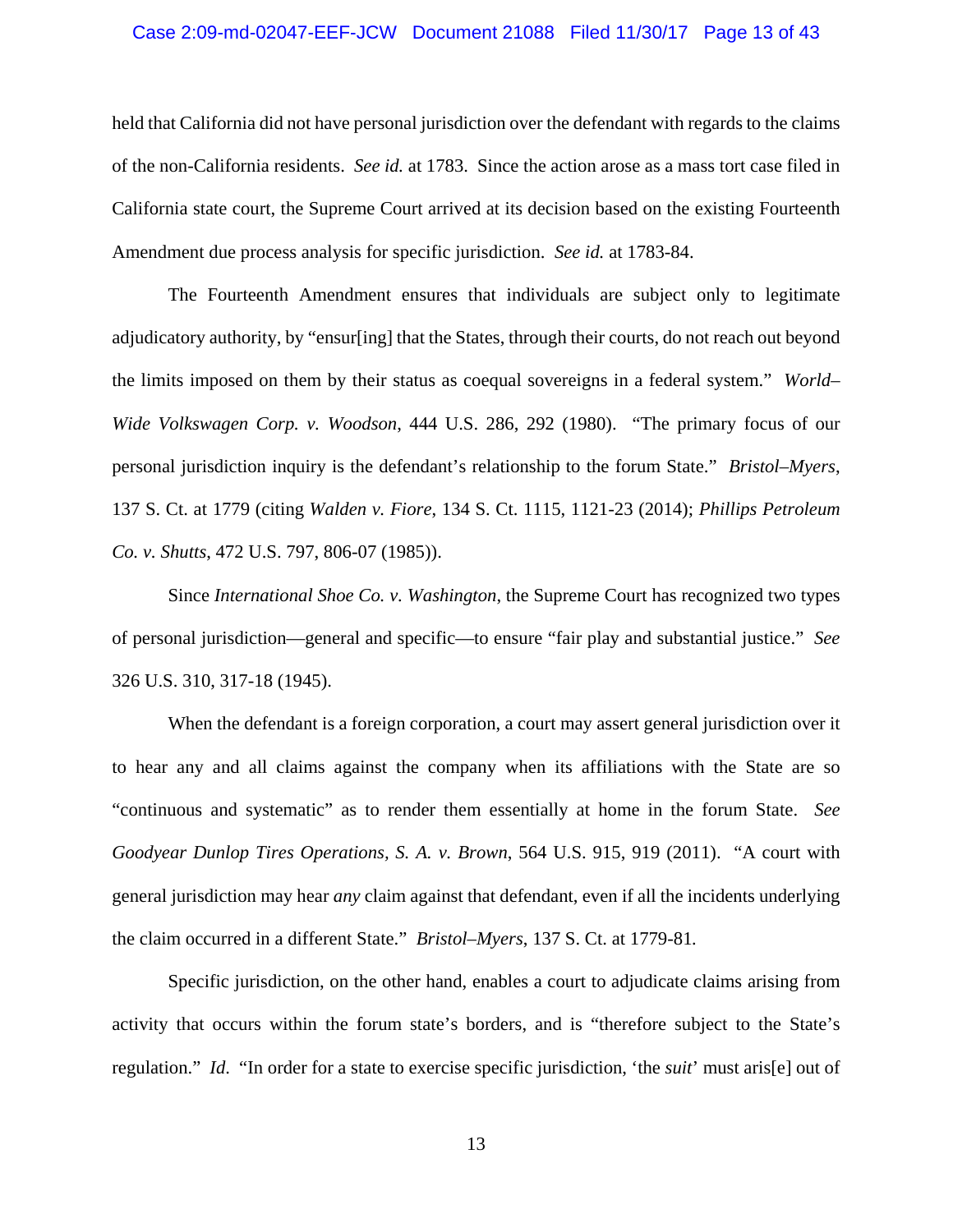### Case 2:09-md-02047-EEF-JCW Document 21088 Filed 11/30/17 Page 14 of 43

or relat[e] to the defendant's contacts with the *forum*." *Id*. at 1780 (internal citations omitted) (emphasis original) (citing *Burger King Corp. v. Rudzewicz*, 471 U.S. 462, 472-73 (1985); *Helicopteros Nacionales de Colombia, S.A. v. Hall*, 466 U.S. 408, 414 (1984)).

The Supreme Court held that the nonresident *BMS* plaintiffs established no connection to the forum state. California did not have general jurisdiction over Bristol–Myers because the pharmaceutical company was incorporated in Delaware and headquartered in New York. *See Bristol–Myers*, 137 S. Ct. at 1783-84; *see also id.* at 1785 n.2 ("Respondents do not contend that the California courts would be able to exercise general jurisdiction over Bristol–Myers. . . .").

The *BMS* Court thus focused on specific jurisdiction. After a Fourteenth Amendment due process analysis, the Court concluded that California did not have specific jurisdiction because there was no connection to the non-residents' claims. The non-resident plaintiffs did not allege they were injured by Plavix (a blood thinner drug) or were treated for their injuries in California. *Id.* at 1778. They did not allege California physicians or any other California source provided the drug. *Id*. "The mere fact that *other* plaintiffs were prescribed, obtained, and ingested Plavix in California—and allegedly sustained the same injuries as did the nonresidents—does not allow the State to assert specific jurisdiction over the nonresidents' claims." *Id*. at 1781. (internal citations omitted) (emphasis original). Moreover, "'a defendant's relationship with a . . . third party, standing alone, is an insufficient basis for jurisdiction.'" *Id.* What was needed—and what was missing in *BMS*—was a connection between the forum and the specific claims at issue. *Id.* The Supreme Court concluded that "all the conduct giving rise to the nonresidents' claims occurred elsewhere." *Id*. at 1782.

Additionally, "the bare fact that [Bristol–Myers] contracted with a California distributor is not enough to establish [specific] personal jurisdiction in the State." *Id*. at 1783. The Court stated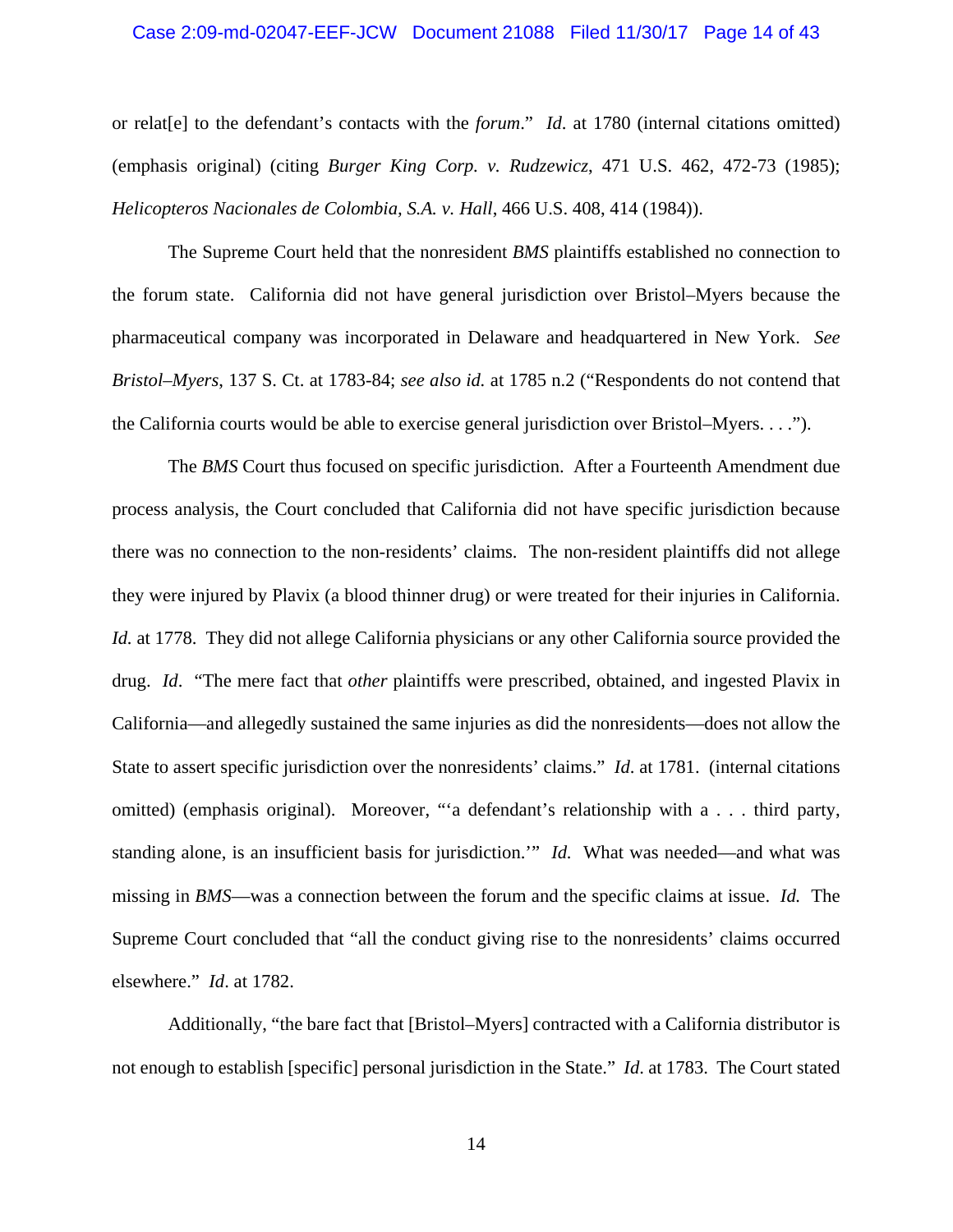### Case 2:09-md-02047-EEF-JCW Document 21088 Filed 11/30/17 Page 15 of 43

that plaintiffs did "not allege[] that [Bristol–Myers] engaged in relevant acts together with McKesson in California. Nor is it alleged that [Bristol–Myers] is derivatively liable for McKesson's conduct in California. And the nonresidents have adduced no evidence to show how or by whom the Plavix they took was distributed to the pharmacies that dispensed it to them." *Id*. (internal quotation marks omitted). Accordingly, the Supreme Court concluded that California courts did not have personal jurisdiction over Bristol*–*Myers. *See id.*

The *BMS* Court rejected the California court's theory establishing personal jurisdiction. Specifically, the Court noted: "The California Supreme Court's 'sliding scale approach' is difficult to square with [the U.S. Supreme Court's] precedents." *Id.* at 1781. Under the California approach, "the strength of the requisite connection between the forum and the specific claims at issue is relaxed if the defendant has extensive forum contacts that are unrelated to those claims." *Id.* What the California court did "resembles a loose and spurious form of general jurisdiction." *Id.* And for specific jurisdiction, a defendant's general connections with the forum state are not enough. *Id.* The issue in the present case is whether the *BMS* opinion has a determinative effect on this Court's prior rulings.

#### **IV. DISCUSSION**

Defendants have previously filed a motion to dismiss based on lack of personal jurisdiction, which this Court denied and the Fifth Circuit affirmed. Defendants now seek reconsideration of the prior rulings based on *BMS*.

First, Defendants argue that *BMS* makes clear that this Court must dismiss claims brought by homeowners in states other than those in which their property is located because this Court lacks personal jurisdiction over nonresident defendants when claims arise from nonresident plaintiffs. *See* Rec. Doc. 20882-1 at 10-12. Second, Defendants claim that *BMS* underscores why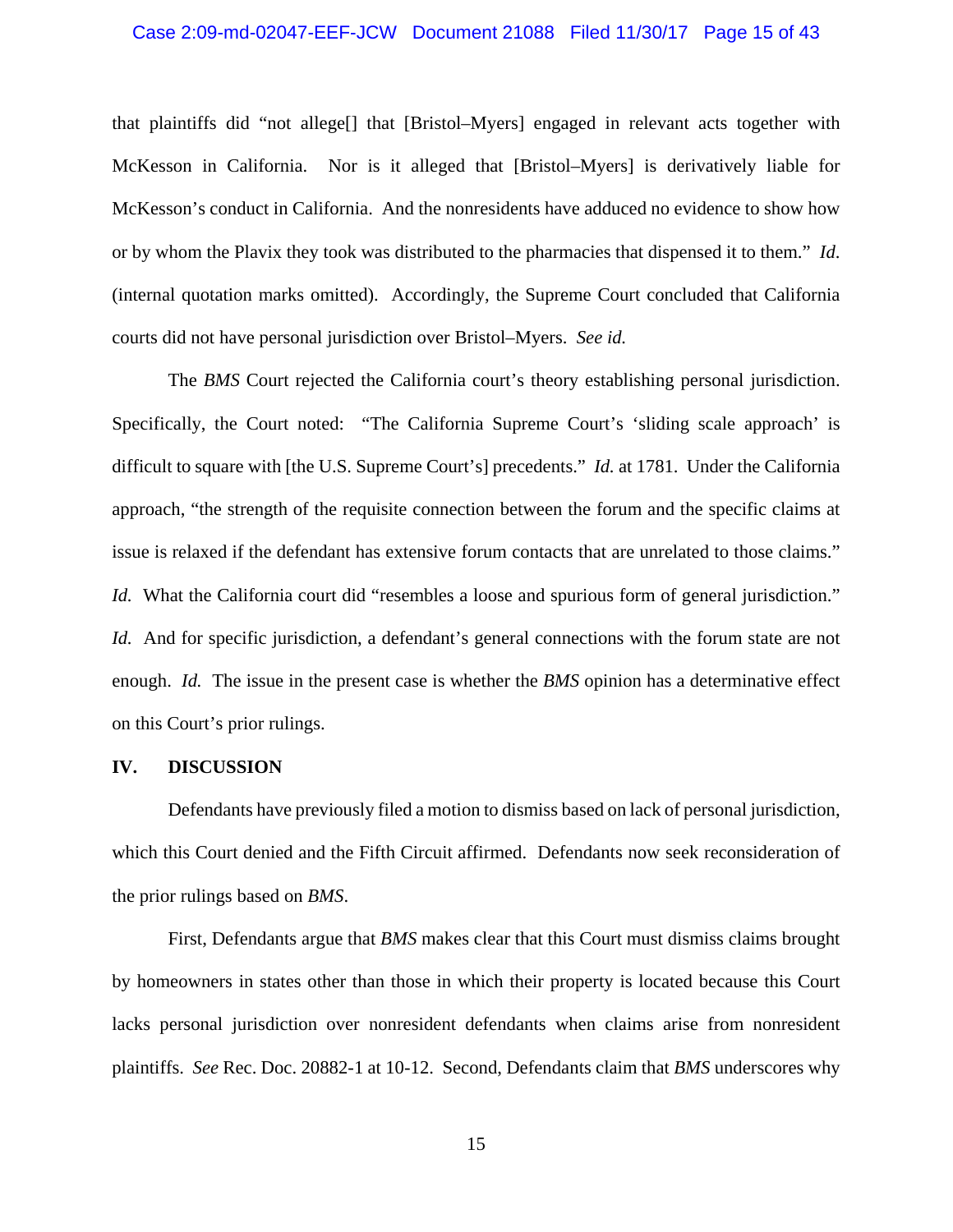### Case 2:09-md-02047-EEF-JCW Document 21088 Filed 11/30/17 Page 16 of 43

a general agency relationship between BNBM and Taishan is an insufficient basis for asserting jurisdiction over BNBM. *See* Rec. Doc. 20882-1 at 12-14. Finally, Defendants aver that *BMS*  demands that a class action cannot be brought by plaintiffs across multiple states when the court's personal jurisdiction is rooted in a theory of specific jurisdiction. *See* Rec. Doc. 20882-1 at 14- 15. The Court will address Defendants' arguments below.

### **A. This Court Has Specific Personal Jurisdiction Over Taishan Under Settled Due Process Jurisprudence—Notwithstanding** *BMS.*

Generally, a federal district court sitting in diversity may exercise personal jurisdiction over a foreign defendant if (1) the long-arm statute of the forum state creates personal jurisdiction over the defendant, and (2) the exercise of personal jurisdiction comports with the Due Process Clause of the United States Constitution. *See Clemens v. McNamee*, 615 F.3d 374, 378 (5th Cir. 2010). *BMS*'s focus is on specific jurisdiction. As the Supreme Court has made clear, the specific jurisdiction analysis is a two-step process, and the reasonableness prong is separate from the minimum contacts prong.

"First, a court is to determine whether the connection between the forum and the episodein-suit could justify the exercise of specific jurisdiction. Then, in a second step, the court is to consider several additional factors to assess the reasonableness of entertaining the case." *Daimler AG v. Bauman*, 134 S. Ct. 746, 762 n.20 (2014); *see* Charles Alan Wright, et al., FEDERAL PRACTICE AND PROCEDURE § 1067.2 (4th ed. 2015) (explaining that the Supreme Court "case law reflects a two-step approach that requires both (1) that the defendant establish minimum contacts with the forum State, and (2) that the assertion of personal jurisdiction is reasonable and comports with fair play and substantial justice".

The *BMS* Court applied established law in utilizing a Fourteenth Amendment due process analysis for specific jurisdiction, noting that a court must consider whether "the defendant has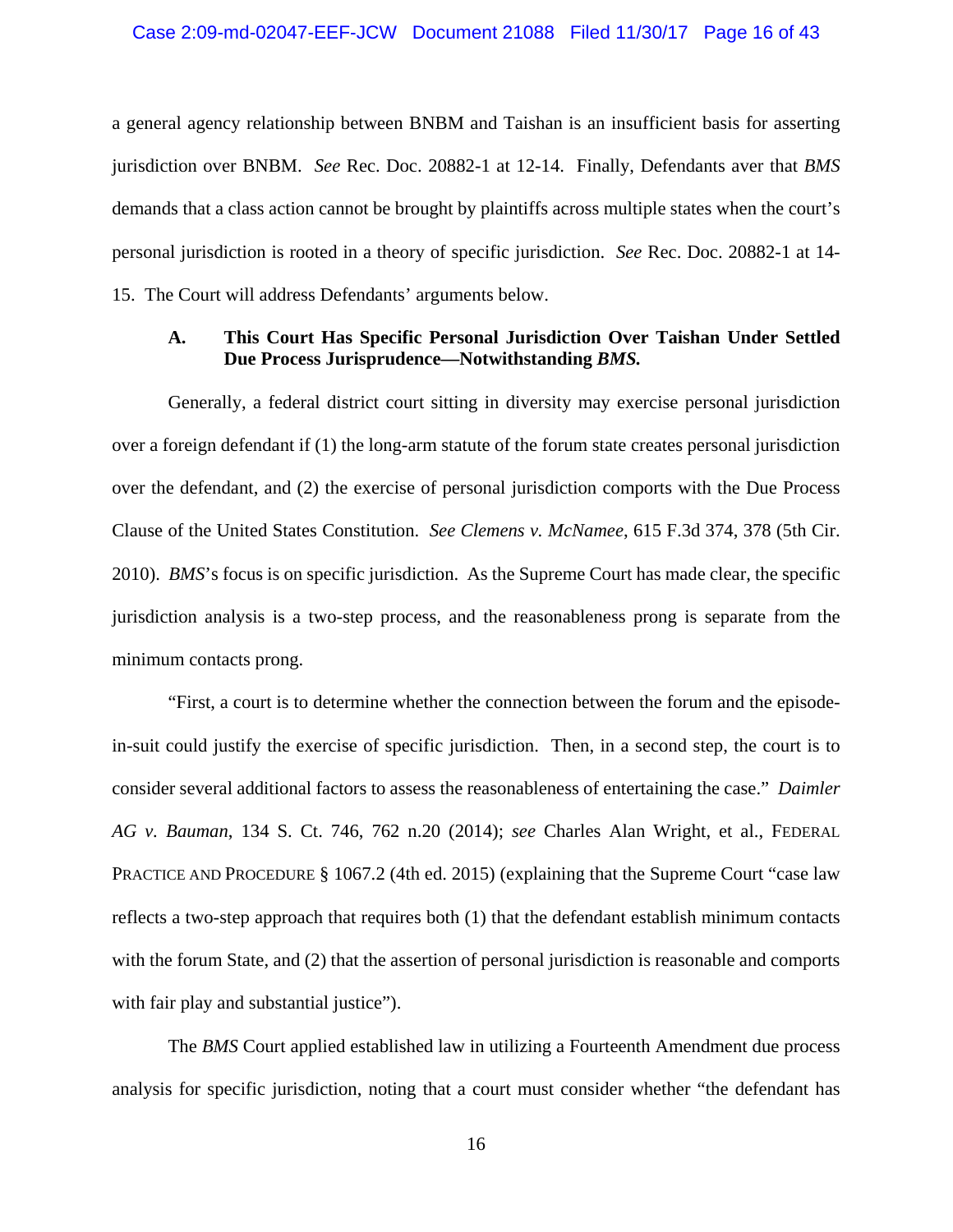### Case 2:09-md-02047-EEF-JCW Document 21088 Filed 11/30/17 Page 17 of 43

'purposefully directed' his activities at the residents of the forum" and the litigation results from alleged injuries that "arise out of or relate to those activities." *See Bristol–Myers*, 137 S. Ct. at 1785-86 (internal citations and quotations omitted); *see also id.* at 1787 ("The majority casts its decision today as compelled by precedent.") (Sotomayor, J., dissenting).

So, too, did the Fifth Circuit and this Court in finding personal jurisdiction over Taishan in the class actions here. The Court, sitting as a MDL transferee court, has authority pursuant to 28 U.S.C. § 1407 to resolve personal jurisdiction challenges. *See Hamilton v. Atlas Turner, Inc*., 197 F.3d 58, 61-63 (2d Cir. 1999); *In re Agent Orange Prods. Liab. Litig.*, 818 F.2d 145, 163 (2d Cir. 1987) (citing *In re FMC Corp. Patent Litig.*, 422 F. Supp. 1163, 1165 (J.P.M.L. 1976)). In *Gross*, *Wiltz*, *Mitchell*, and *Germano*, this Court applied settled Fourteenth Amendment due process laws in Louisiana, Florida, and Virginia – just like the Supreme Court did to assess Bristol–Myers's contacts, or lack thereof, in California. And the Fifth Circuit affirmed this Court's jurisdictional findings.<sup>5</sup> *See generally In re Chinese-Manufactured Drywall*, 753 F.3d 521 (affirming this Court's jurisdiction in the *Gross*, *Wiltz*, and *Mitchell* class actions); *In re Chinese-Manufactured Drywall*, 742 F.3d 576 (affirming this Court's jurisdiction in the *Germano* class action). A brief recap of the Court's prior jurisdictional findings is necessary.

#### 1. Louisiana

This Court sits in the Eastern District of Louisiana. The *Gross* and *Wiltz* actions were both filed in this Court and consolidated with the MDL litigation as nationwide class actions by property owners whose homes contain Taishan-manufactured Chinese drywall. In the *Gross* and *Wiltz* class

 <sup>5</sup> Six judges on the Fifth Circuit have agreed with this Court's opinion on jurisdiction. *See In re Chinese-Manufactured Drywall*, 753 F.3d 521 (Higginson, Smith, and DeMoss, JJ.); *In re Chinese-Manufactured Drywall*, 742 F.3d 576 (Elrod, Reavley, and Haynes, JJ.).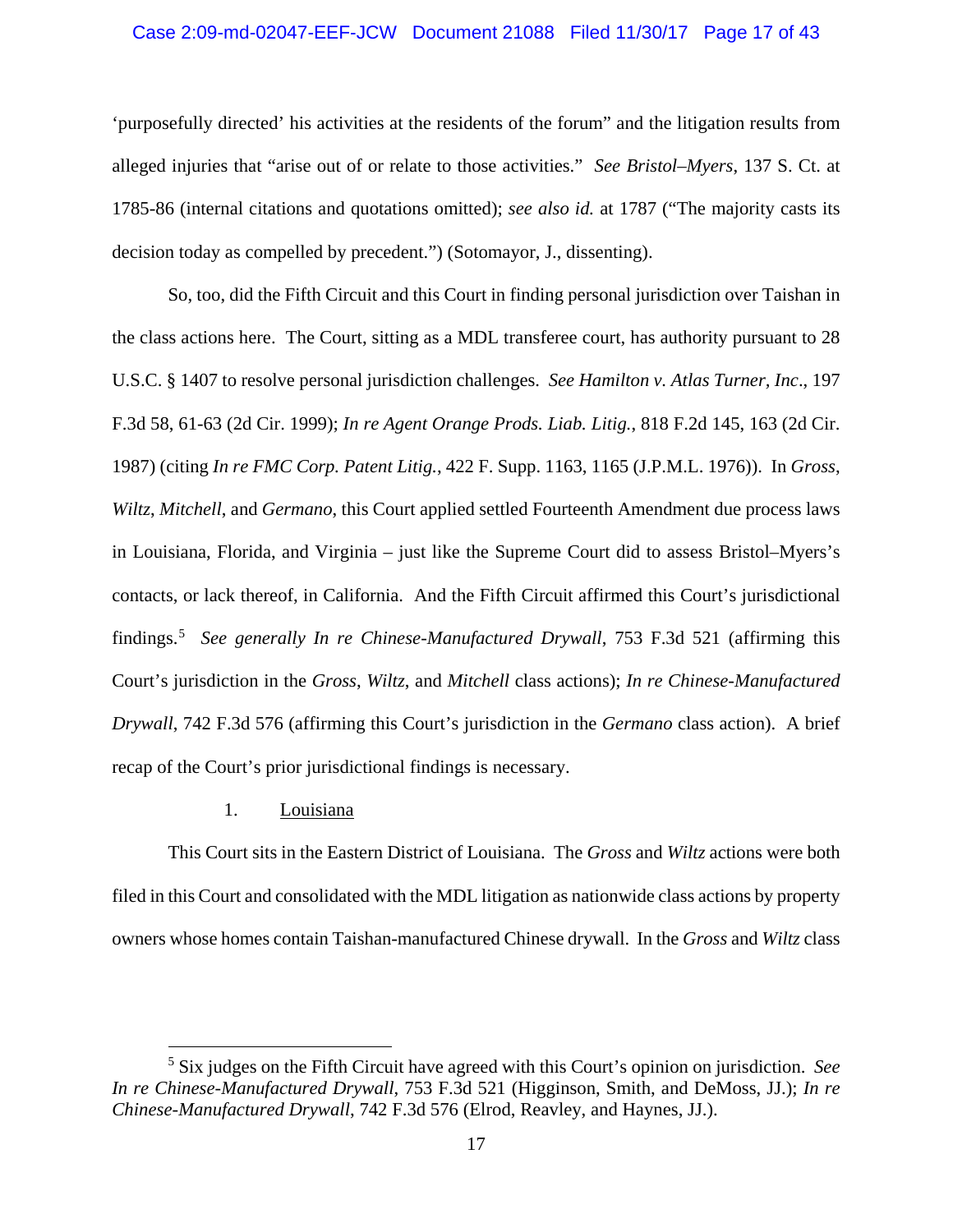#### Case 2:09-md-02047-EEF-JCW Document 21088 Filed 11/30/17 Page 18 of 43

actions, the class representatives were Louisiana property owners, and the Court applied Louisiana substantive law in finding personal jurisdiction over Taishan.

"The limits of the Louisiana long-arm statute are coextensive with constitutional due process limits. Therefore, the inquiry is whether jurisdiction comports with federal constitutional guarantees." *Jackson v. Tanfoglio Giuseppe, S.R.L.*, 615 F.3d 579, 584 (5th Cir. 2010) (citing *Walk Haydel & Assocs. v. Coastal Power Prod. Co.*, 517 F.3d 235, 242-43 (5th Cir. 2008)). Due process in the personal jurisdiction context requires that (1) the defendant has purposefully availed itself of the benefits and protections of the forum state by establishing minimum contacts with the forum state, and (2) the exercise of jurisdiction over the defendant does not offend traditional notions of fair play and substantial justice. *International Shoe*, 326 U.S. at 316.

In 2006 and 2007, Taishan sold at least 45,756 sheets of drywall, through a number of transactions, which ended up in Louisiana, earning Taishan a profit of \$195,915.29. It had specific communications with customers regarding the manufacture and shipment of its drywall to Louisiana. In one particular email, for instance, Taishan was informed that "[a]fter Hurricane Katrina, the Great[er] New Orleans area need [to] rebuild, and housing market in USA is very hot in these days." *See In re Chinese-Manufactured Drywall*, 894 F. Supp. 2d at 898. Taishan held itself out to its U.S.-based customers as interested in and selling its drywall to Louisiana. It also provided shipping information and rates to its customers regarding shipment of drywall to New Orleans, Louisiana. Accordingly, this Court found it had personal jurisdiction over Taishan based on Taishan's Louisiana-related contacts.<sup>6</sup> The Fifth Circuit affirmed this Court's holding, *see In re Chinese-Manufactured Drywall*, 753 F.3d 521, and no writs were taken.

 <sup>6</sup> For this Court's prior jurisdiction Order related to Taishan's contacts with Louisiana as well as Florida and Virginia, see *In re Chinese-Manufactured Drywall Prods. Liab. Litig.*, 894 F. Supp. 2d 819 (2012).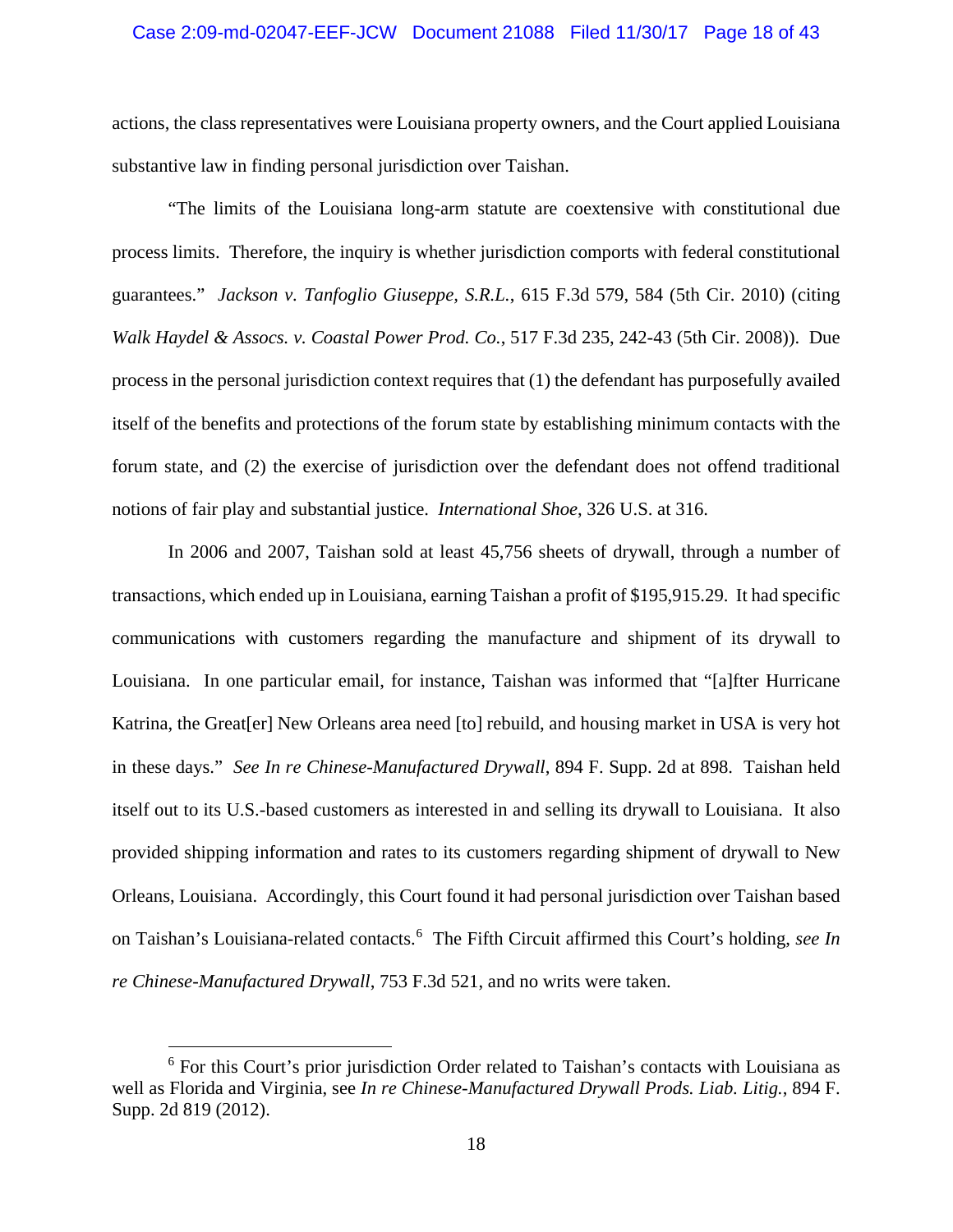## 2. Florida

*Mitchell* was originally filed in the U.S. District Court for the Northern District of Florida as a class action on behalf of homebuilders in the states of Louisiana, Georgia, Texas and Florida. The class representatives were Florida homebuilders. These class members used drywall manufactured by Taishan for the construction, repair, or remodeling of properties, and who, as a result, incurred expenses associated with repair or replacement of this drywall or other property damaged by the drywall, or incurred liability for property damages. Shortly thereafter, *Mitchell*  was transferred to this Court and consolidated with the MDL litigation.

The Court's authority in *Mitchell* derives from 28 U.S.C. § 1407, in which the Court, sitting as a transferee forum, applied the long-arm statute and substantive law in Florida. Florida confers personal jurisdiction over an entity which is or was "[o]perating, conducting, engaging in, or carrying on a business or business venture in this state or having an office or agency in this state." FLA. STAT. ANN. § 48.193(1)(a) (2016). To invoke long-arm jurisdiction under section 48.193(1)(a) of the Florida statute, the activities of the corporation must be considered collectively and show a general course of business activity in the state for pecuniary benefit. *Dinsmore v. Martin Blumenthal Assocs., Inc.*, 314 So.2d 561, 564 (Fla. 1975). "It is not necessarily the number of transactions, but rather the nature and extent of the transaction(s) that determines whether a person is 'carrying on a business or business venture' within the state." *Joseph v. Chanin*, 869 So.2d 738, 740 (Fla. Dist. Ct. App. 2004) (citing *Silver v. Levinson*, 648 So.2d 240 (Fla. Dist. Ct. App. 1994)).

In affirming this Court's jurisdiction over Taishan in Florida, the Fifth Circuit applied settled Fourteenth Amendment due process jurisprudence. The appellate court held:

> The evidence demonstrates that Taishan engaged in "additional conduct such that it could be said to have 'purposefully availed'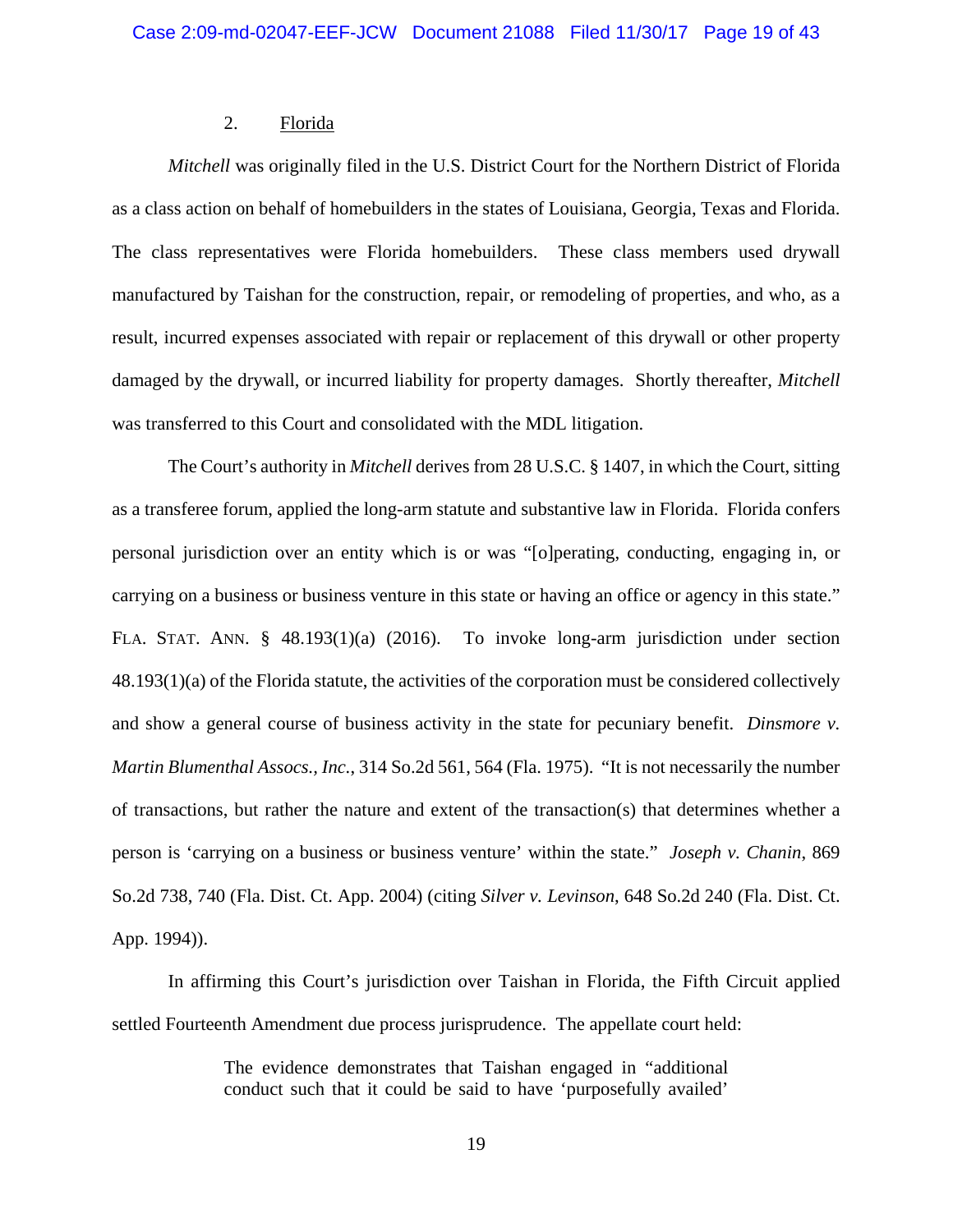itself of the privilege of conducting business in" Florida*.* Among other availments, Taishan entered into a sole agency agreement with a Florida company to sell its products and arranged the shipping of its drywall to Florida. TTP agreed to sell OTC TG's exclusive brand of drywall and make OTC—a Florida company—the sole sales agent of TG's drywall, which reflects TG's purposeful availment of Florida through its agency relationship with TTP.

Moreover, Taishan specifically altered its products to suit the forum state by marking its packaging "Tampa," stamping a Florida phone number on the packaging, and marking its drywall with a certification that it met or exceeded American standards. . . . These actions go beyond merely placing a product in the stream of commerce and demonstrate purposeful availment.

*In re Chinese-Manufactured Drywall*, 753 F.3d at 541-42 (internal citations omitted). The Fifth Circuit found that Taishan had made substantial contacts in Florida. Accordingly, the Fifth Circuit concluded that this Court properly established jurisdiction over Taishan there. This decision became final when no writs were taken.

3. Virginia

*Germano* was originally filed in the U.S. District Court for the Eastern District of Virginia as a Virginia class action against TG by owners of homes located in Virginia that allegedly contain Taishan-manufactured Chinese drywall. *Germano* was then transferred to the U.S. District Court for the Eastern District of Louisiana and consolidated with the MDL litigation on October 13, 2009. Thereafter, the Virginia class was expanded to a nationwide class. *See* Rec. Doc. 470.

This Court applied Virginia law and found personal jurisdiction existed. In *Germano*, the Fifth Circuit affirmed this Court's application of "the Fourth Circuit's more stringent approach" to uphold this Court's exercise of personal jurisdiction over Taishan. Finding personal jurisdiction is a facts-intensive investigation. *See In re Chinese-Manufactured Drywall*, 742 F.3d at 586. The Fifth Circuit saw that Taishan made significant contacts in Virginia. The Fifth Circuit noted: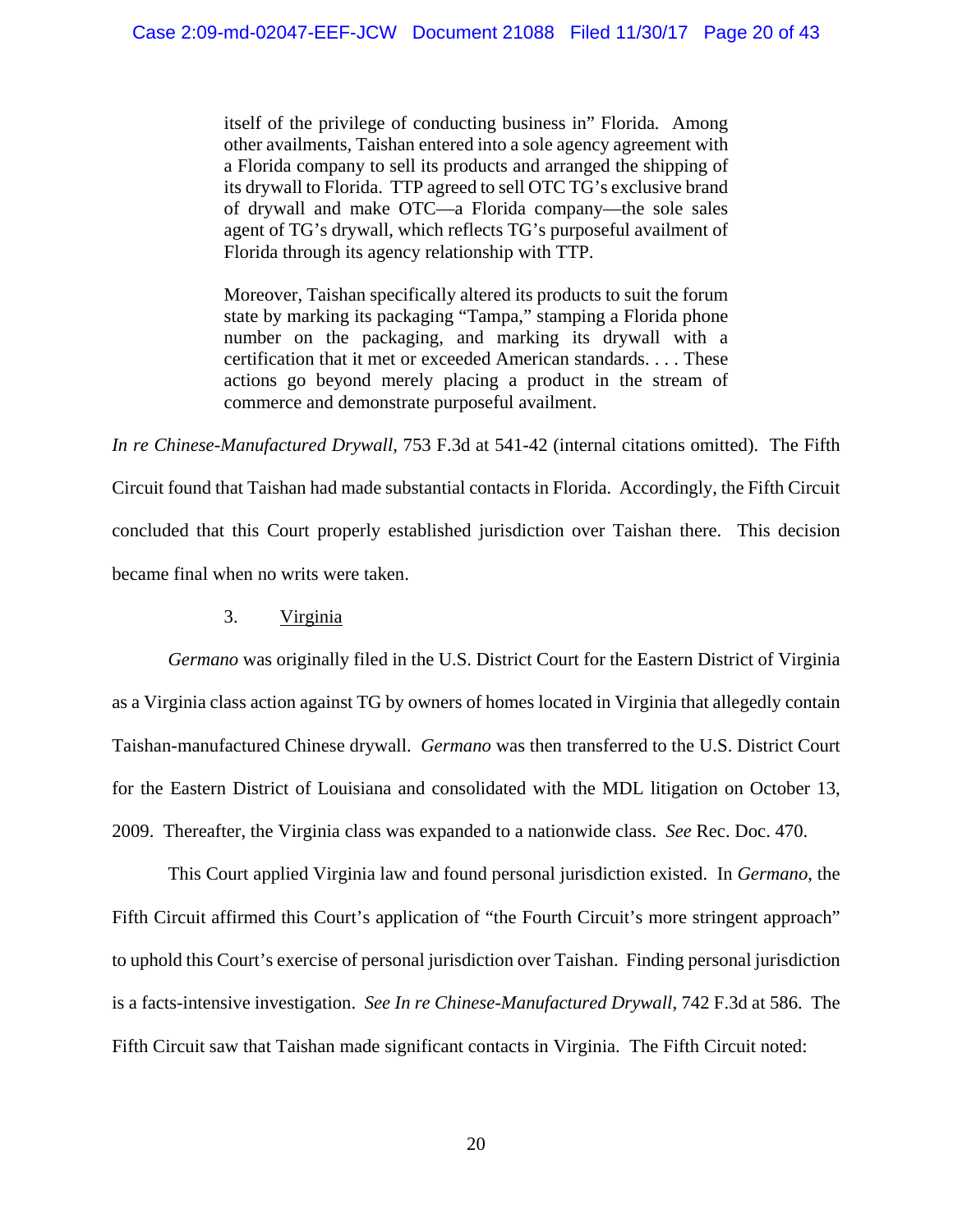TG designed its product and packaging for Venture, a Virginia resident. . . . These were active steps, specifically taken by TG, to purposefully direct its product toward Virginia. TG not only included the name of a Virginia company on its product, it also included a phone number with a Virginia area code. Through its own acts, TG connected its product to Virginia, and ensured that the product's end-users would identify its product with a Virginia resident. Thus, by "designing the product for the market in the forum State" TG engaged in the "additional conduct" necessary for the district court to exercise personal jurisdiction here.

Moreover, TG's contact with Virginia was neither random nor isolated. "[E]ven a single contact may be sufficient to create jurisdiction when the cause of action arises out of that . . . contact, provided that the principle of 'fair play and substantial justice' is not thereby offended.". . . TG entered into not just one, but two contracts to sell a substantial amount of drywall to a company that it knew to be a Virginia resident.

*Id.* at 589 (internal citations omitted). Therefore, given Taishan's substantial contacts in Virginia,

the Fifth Circuit and this Court found personal jurisdiction over the Chinese entities.

Here, the substantial contacts that Taishan had with each respective state in the *Mitchell*,

*Gross*, *Wiltz*, and *Germano* actions were discovered after years of in-depth unearthing by Plaintiffs.

In contrast, the *BMS* Court saw little contacts between Bristol–Myers and California. The Supreme Court held: "The bare fact that [Bristol–Myers] contracted with a California distributor is not enough to establish [specific] personal jurisdiction in the State." *Bristol–Myers*, 137 S. Ct. at 1783. Moreover, the Court stated that plaintiffs did "not allege[] that [Bristol–Myers] engaged in relevant acts together with McKesson in California. Nor [was] it alleged that [Bristol–Myers] is derivatively liable for McKesson's conduct in California. And the nonresidents [] adduced no evidence to show how or by whom the Plavix they took was distributed to the pharmacies that dispensed it to them." *Id*. "What is needed—and what is missing here—is a connection between the forum and the specific claims at issue." *Id*. at 1781. Accordingly, the Supreme Court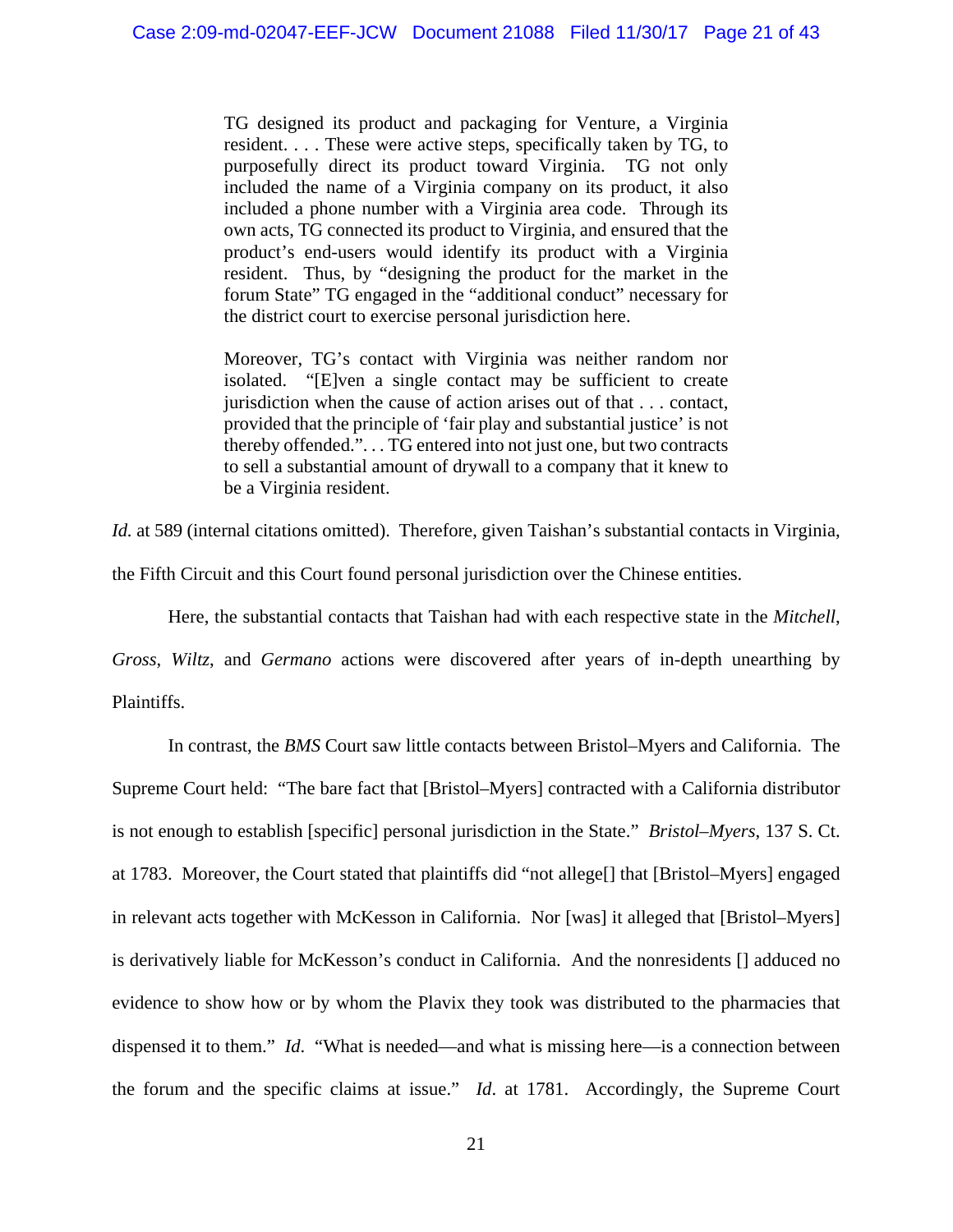### Case 2:09-md-02047-EEF-JCW Document 21088 Filed 11/30/17 Page 22 of 43

concluded that California courts did not have personal jurisdiction over Bristol*–*Myers under settled Fourteenth Amendment due process jurisprudence.

In the present case, this Court and the Fifth Circuit found that Taishan made substantial contacts with each forum state. The "bare fact[s]" in *BMS*, *see id*. at 1783, pale in comparison to the extensive record before this Court, documenting Taishan's extensive activities in Louisiana, Florida, and Virginia. In view of that, this Court and the Fifth Circuit concluded that it is fair, reasonable, and in the interest of justice to exercise personal jurisdiction over Taishan. The Fifth Circuit issued its opinions in 2014 affirming each class action, and Taishan did not take writ of certiorari to the Supreme Court. Thus, the issue of personal jurisdiction over Taishan became firmly and finally established.

However, Defendants are now attempting to resurrect these opinions and relitigate settled matters – simply because the Supreme Court recently handed down a decision about specific personal jurisdiction. The *BMS* Court, nonetheless, made its analytical due process framework clear: "Our settled principles regarding specific jurisdiction control this case," and "[o]ur straightforward application in this case of settled principles of personal jurisdiction will not result in the parade of horribles that respondents conjure up." *Bristol–Myers*, 137 S. Ct. at 1781-83. Because this Court and the Fifth Circuit applied the same due process principles as the *BMS* Court did, and the facts in *BMS* are not comparable here, reconsideration on specific personal jurisdiction over Taishan is not necessary. *BMS* did not change existing law, but rather applied settled Fourteenth Amendment jurisprudence—as did this Court.

22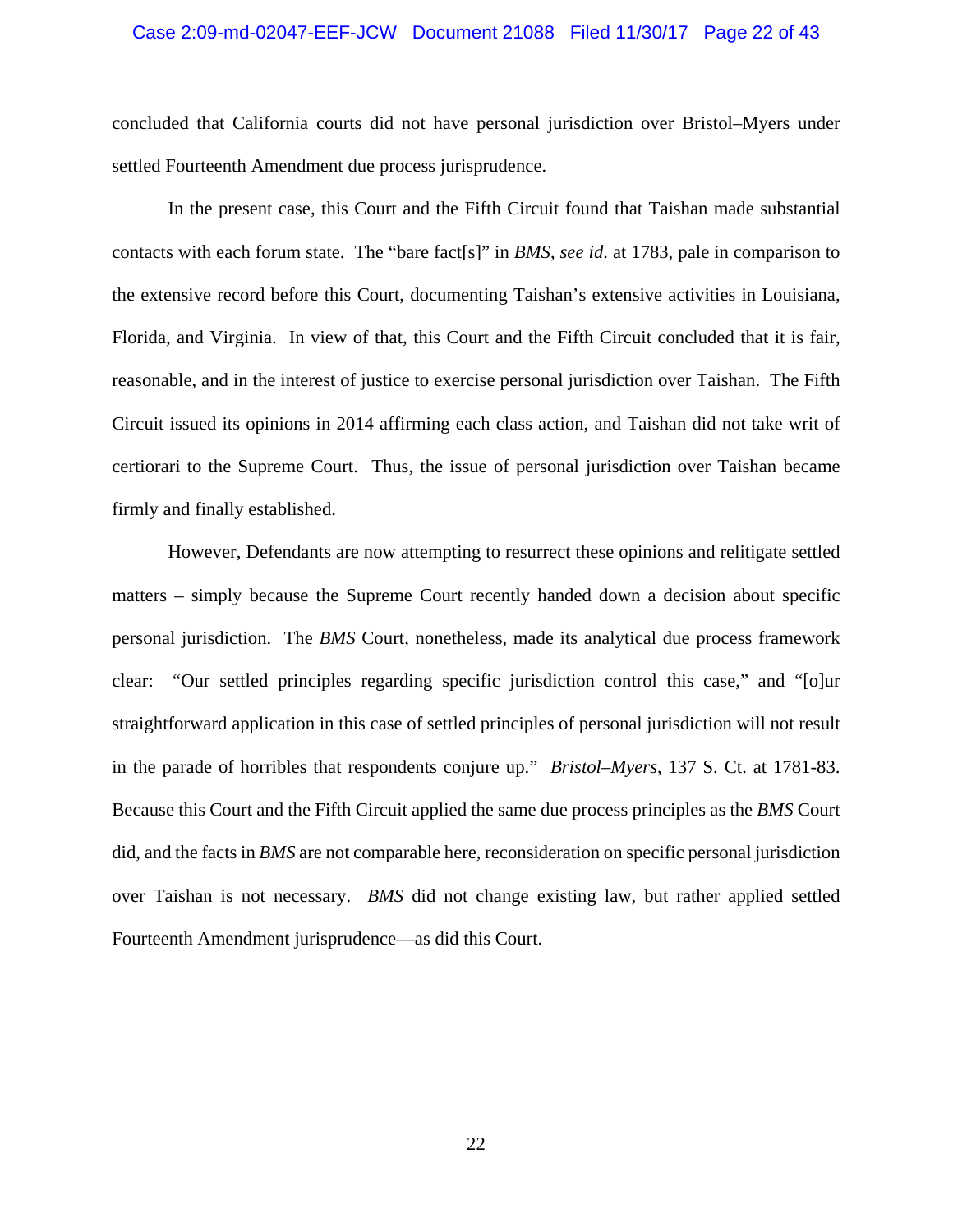### **B.** *BMS* **Is Inapplicable In This MDL.**

### 1. *BMS* Does Not Address Class Actions.

Even if this Court's jurisdictional analysis was different from that used in *BMS*, the decision in *BMS* would not affect the jurisdictional holding in the present case.

"[*BMS*] was not a class action; it was a mass tort action" in state court. *Fitzhenry–Russell, et al. v. Dr. Pepper Snapple Group, Inc.*, No. 17-CV-00564 NC, 2017 WL 4224723, at \*5 (N.D. Cal. Sept. 22, 2017); *see Bristol–Myers Squibb Co. v. Superior Court of Cal.*, 377 P.3d 874, 891 (Cal. 2016), *rev'd by Bristol–Myers*, 137 S. Ct. 1773. "[T]his factor materially distinguishes this action from *Bristol–Myers* because in class actions, the citizenship of the unnamed plaintiffs is not taken into account for personal jurisdiction purposes." *Fitzhenry–Russell*, 2017 WL 4224723, at \*5 (citing *AM Tr. v. UBS AG*, 78 F. Supp. 3d 977, 986 (N.D. Cal. 2015), *aff'd*, 681 F. App'x 587 (9th Cir. 2017)); *accord Senne v. Kansas City Royals Baseball Corp.*, 105 F. Supp. 3d 981, 1022 (N.D. Cal. 2015). Justice Sotomayor recognized that the majority in *BMS* did not address whether the Supreme Court's opinion "would also apply to a class action in which a plaintiff injured in the forum State seeks to represent a nationwide class of plaintiffs, not all of whom were injured there." *Bristol–Myers*, 137 S. Ct. at 1789 n.4 (Sotomayor, J., dissenting).

Recently, a sister court in California faced a similar issue as the one before this Court today: whether *BMS* alters existing personal jurisdiction jurisprudence in class actions created under Rule 23. *See generally Fitzhenry–Russell*, 2017 WL 4224723. The district court in *Fitzhenry–Russell* considered the difference between a mass tort action and a class action. *Id.* at \*5. In a mass tort action, like the one in *BMS*, each plaintiff was a real party in interest to the complaints, meaning that they were named as plaintiffs in the complaints. *Id.* A class action, on the other hand,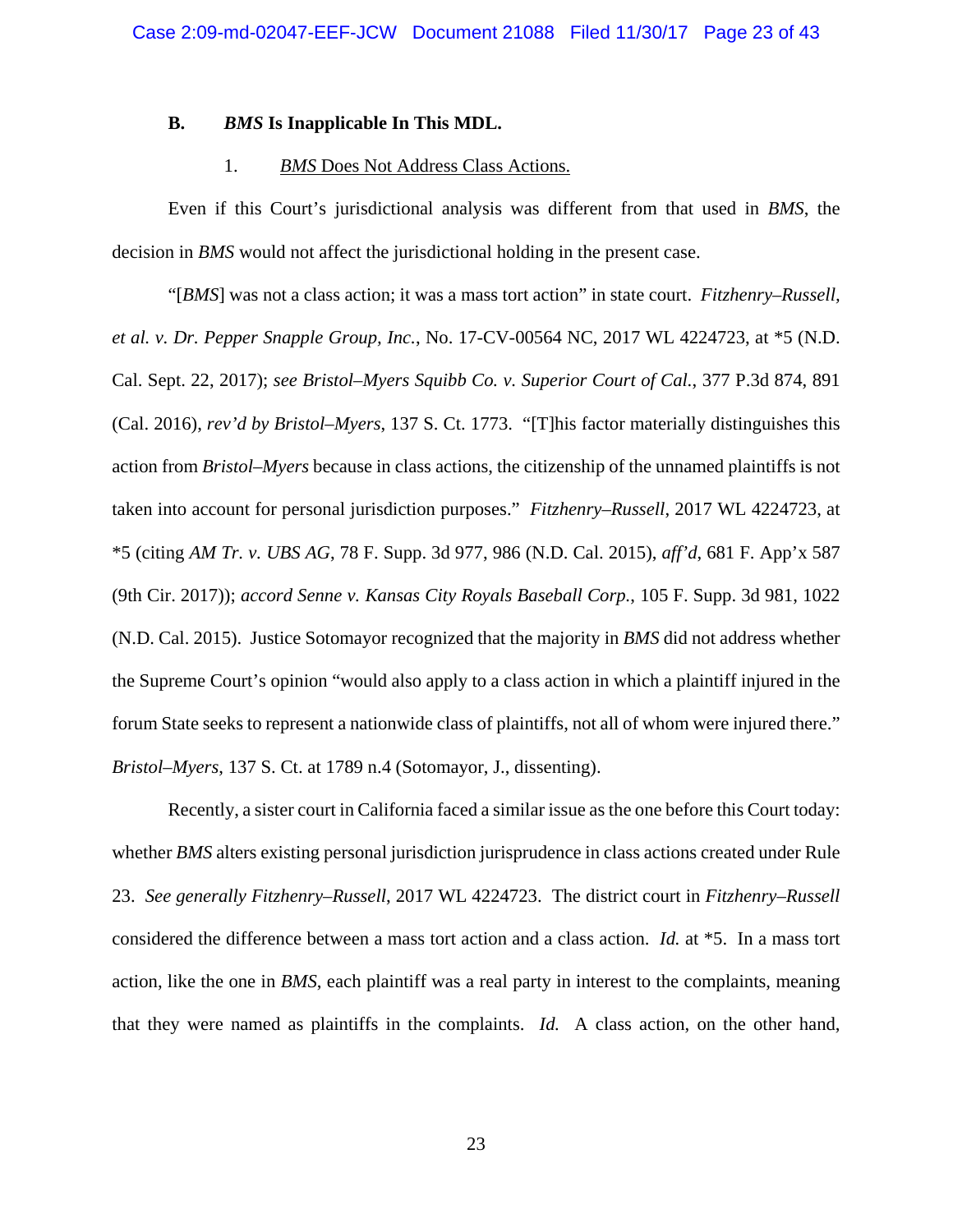### Case 2:09-md-02047-EEF-JCW Document 21088 Filed 11/30/17 Page 24 of 43

generally involves one or more plaintiffs who seek to represent the rest of the similarly situated plaintiffs. *Id.* (citing Fed. R. Civ. P. 23).

In *Fitzhenry–Russell*, all of the named plaintiffs are California residents, and these named plaintiffs seek to represent a *nationwide* class of Ginger Ale purchasers, even though 88-percent of the class members are not California residents. *Id.* The court held that *BMS* did not extend its reasoning to bar the nonresident plaintiffs' claims in a federal nationwide class action, and *Bristol– Myers* is meaningfully distinguishable based on that case concerning a mass tort action. *See id.*; *but see McDonnell v. Nature's Way Products LLC*, 2017 WL 4864910, at \*4 (N.D. Ill. October 26, 2017) (holding that the court lacked jurisdiction over claims brought on behalf of consumers whose claims arose in multiple other states).The *Fitzhenry–Russell* court concluded: "Dr. Pepper has not presented the Court with persuasive argument—much less binding law—compelling the extension of *Bristol–Myers* to class actions." *Id.* And neither have Defendants here.

Defendants point to several district court cases applying *BMS* to dismiss based on lack of personal jurisdiction. Many of these cases, however, are not class actions, and *BMS* was cited in those cases only to demonstrate the application of personal jurisdiction jurisprudence espoused by *International Shoe*, 326 U.S. 310, *Asahi Metal Industry Co. v. Superior Court*, 408 U.S. 102 (1987), and *J. McIntyre Machinery, Ltd. v. Nicastro*, 564 U.S. 873 (2011). *See, e.g.*, *Jinright v. Johnson & Johnson, Inc.*, No. 4:17-CV-1849 ERW, 2017 WL 3731317, at \*4 (E.D. Mo. Aug. 30, 2017) (dismissing claims of 79 of the 83 plaintiffs because they are nonresidents in *mass tort action* case); *Covington v. Janssen Pharms., Inc.*, No. 4:17-CV-1588, 2017 WL 3433611, at \*5 (E.D. Mo. Aug. 10, 2017) (dismissing 53 of the 54 total plaintiffs because they are nonresidents in *mass tort action* case); *Turner v. Boehringer Ingelheim Pharm., Inc.*, No. 4:17-CV-1525-AGF, 2017 WL 3310696, at \*3 (E.D. Mo. Aug. 3, 2017) (dismissing all nonresident plaintiffs in *mass tort action*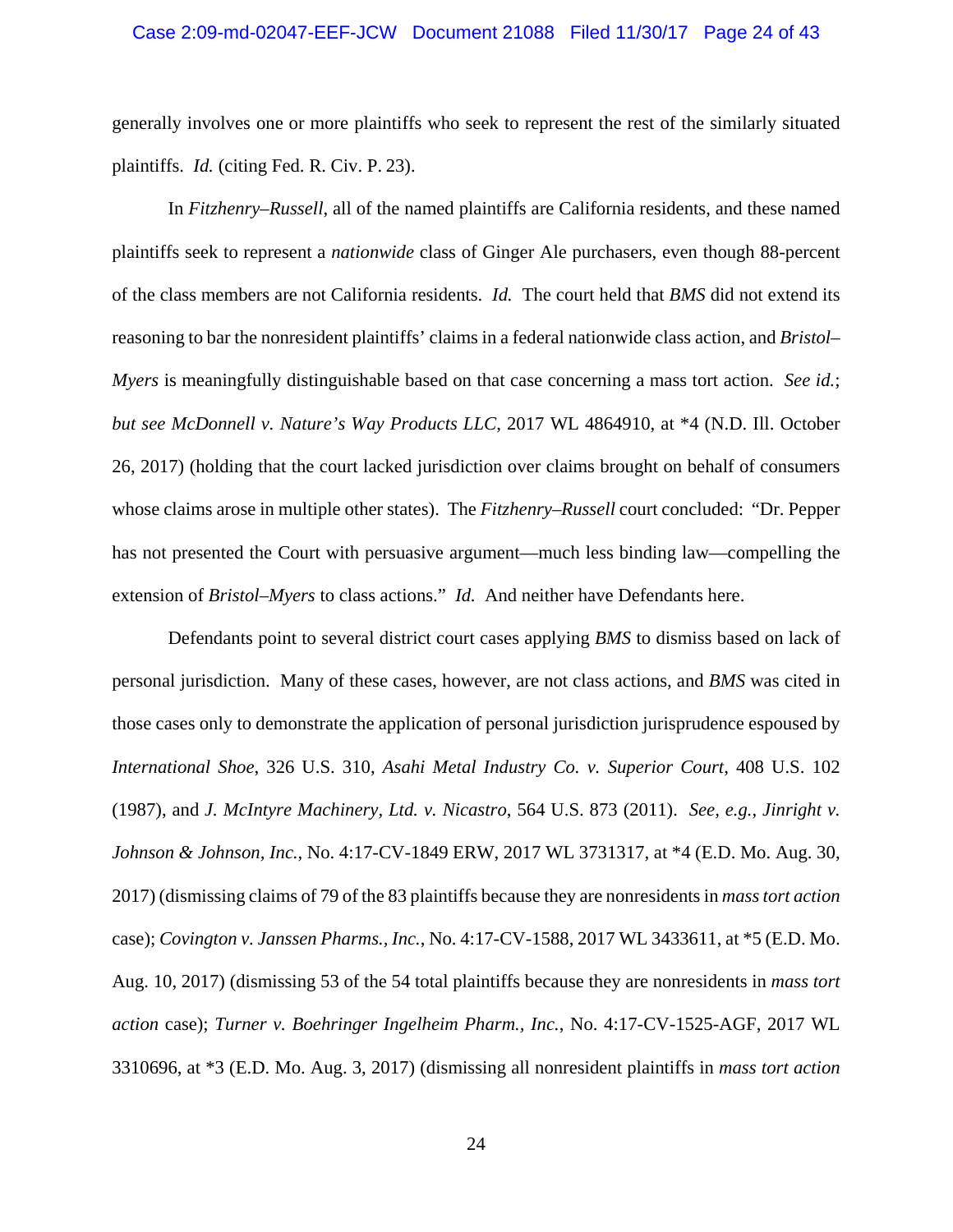#### Case 2:09-md-02047-EEF-JCW Document 21088 Filed 11/30/17 Page 25 of 43

case); *Oliver v. Ethicon*, Inc., No. 12-CV-6950, 2017 WL 3193652, at \*3 (S.D. W. Va. July 27, 2017) (dismissing *individual* plaintiff from Arkansas who filed suit in Minnesota); *Ergon Oil Purchasing, Inc. v. Canal Barge Co.*, No. 16-CV-5884, 2017 WL 2730853, at \*5 (E.D. La. June 26, 2017) (dismissing *individual* Mississippi citizen from an action filed in Louisiana federal court against Texas corporate defendant). Despite being in federal court, the jurisdictional limits of these cases are based on the state boundaries in which those district courts sit. *See* Fed. R. Civ. P.  $4(k)$ .

Defendants highlight *In re Dental Supplies Antitrust Litig.*, 2017 WL 4217115 (E.D.N.Y. Sept. 20, 2017). Specifically, Defendants point to that court's dismay of Plaintiffs' "attempt to side-step the due process holdings in *Bristol*–*Myers* by arguing that the case has no effect on the law in class actions because the case before the Supreme Court was not a class action." *Id.* at \*8. The *Dental Supplies* court held: "This argument is flawed. The constitutional requirements of due process does not wax and wane when the complaint is individual or on behalf of a class. Personal jurisdiction in class actions must comport with due process just the same as any other case." *Id.* at \*9.

Defendants, however, have distorted the *Dental Supplies* court's strong wording and its implication. In that opinion, the dismissal only pertained to one defendant: Burkhart. It left in place the three largest distributors of dental supplies and equipment in the United States – Defendants Henry Schein, Benco, and Patterson.<sup>7</sup> That is because Burkhart barely had any contacts with New York. The court found:

 $<sup>7</sup>$  Henry Schein, Benco, and Patterson are the three largest distributors of dental supplies</sup> and equipment in the United States, collectively controlling roughly 85-percent of the market, while defendant Burkhart is a minor distributor. *In re Dental Supplies Antitrust Litig.*, 2017 WL 4217115, at \*1 (E.D.N.Y. Sept. 20, 2017). Specifically, Henry Schein currently holds 41-percent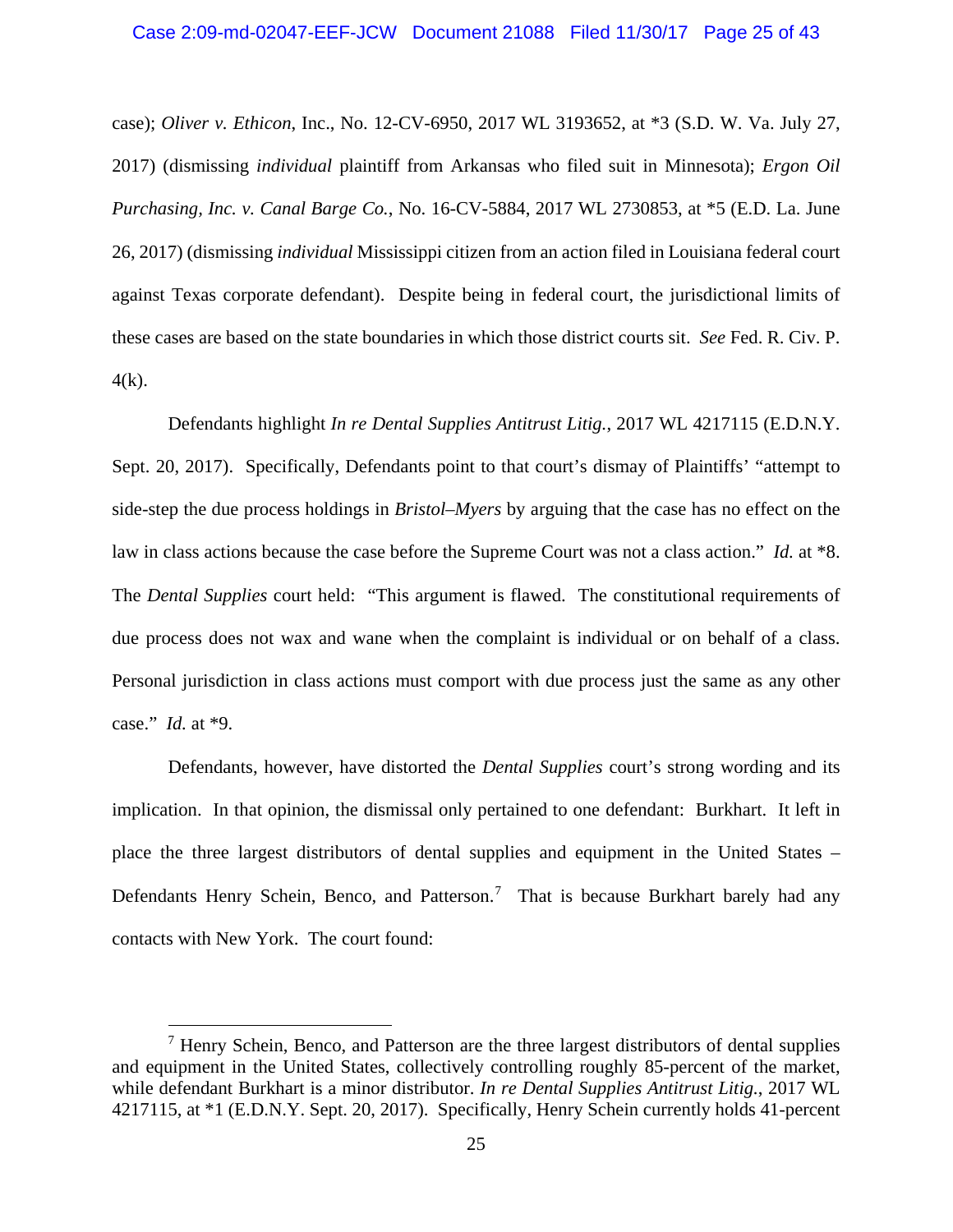[P]rior to 2014, Burkhart never made any sale to New York dentists. Starting in 2014, Burkhart made some sales to New York dentists, but very few. For example, from January 2016 through October 2016, Burkhart made sales to 14 dentists in New York comprising approximately 0.07% of Burkhart's nationwide sales by volume.

Important to note, however, is that Burkhart's sales to these dentists were not direct; rather, Burkhart's sales were made entirely through a Washington entity, Kois Tribal Management, Inc. ("Kois"), one of the largest dental GPOs in the country, for which Burkhart is the exclusive supplier. Kois is a separate entity from Burkhart, and Kois alone decides which members to accept into its GPO. Burkhart exercises no control or influence over Kois' efforts to acquire members. Burkhart has no written or ongoing contractual relationships with any dentists in New York, and any sales to New York are through Kois alone. Even Kois' sales to New York dentists is small—Burkhart's overall sales to New York Kois members through October 2016 accounted for only 1.45% of all Kois sales. . . . Additionally, the contract between Burkhart and Kois (the "Kois Contract") is governed by Washington law and contains a mandatory Washington forum selection clause.

*Id.* at \*2. What the court in New York did was simply dismiss a defendant that had no purposeful availment or direct activity in the forum state. And in that situation—this Court agrees—a class action cannot coerce a defendant into that court's jurisdiction. *See, e.g.*, *King Cty. v. IKB Deutsche Industriebank AG*, 769 F. Supp. 2d 309, 315 (S.D.N.Y. 2011) (dismissing class action complaint against individual defendants for lack of personal jurisdiction because defendants' conduct lacked an articulable nexus to the plaintiffs' claims).

Here, as noted above, the situation is different. After years of discovery, this Court, sitting as an MDL transferee court and applying the substantive laws of Louisiana, Florida, and Virginia, found specific personal jurisdiction over Taishan based on its contacts in the respective forum states. *Germano*, *Gross*, and *Wiltz* are all nationwide class actions, and *Mitchell* includes class

 $\overline{a}$ 

of the market, Patterson holds 34-percent, and Benco has approximately 10-percent. *Id.* In contrast, Burkhart holds about 3-percent of the national market. *Id.*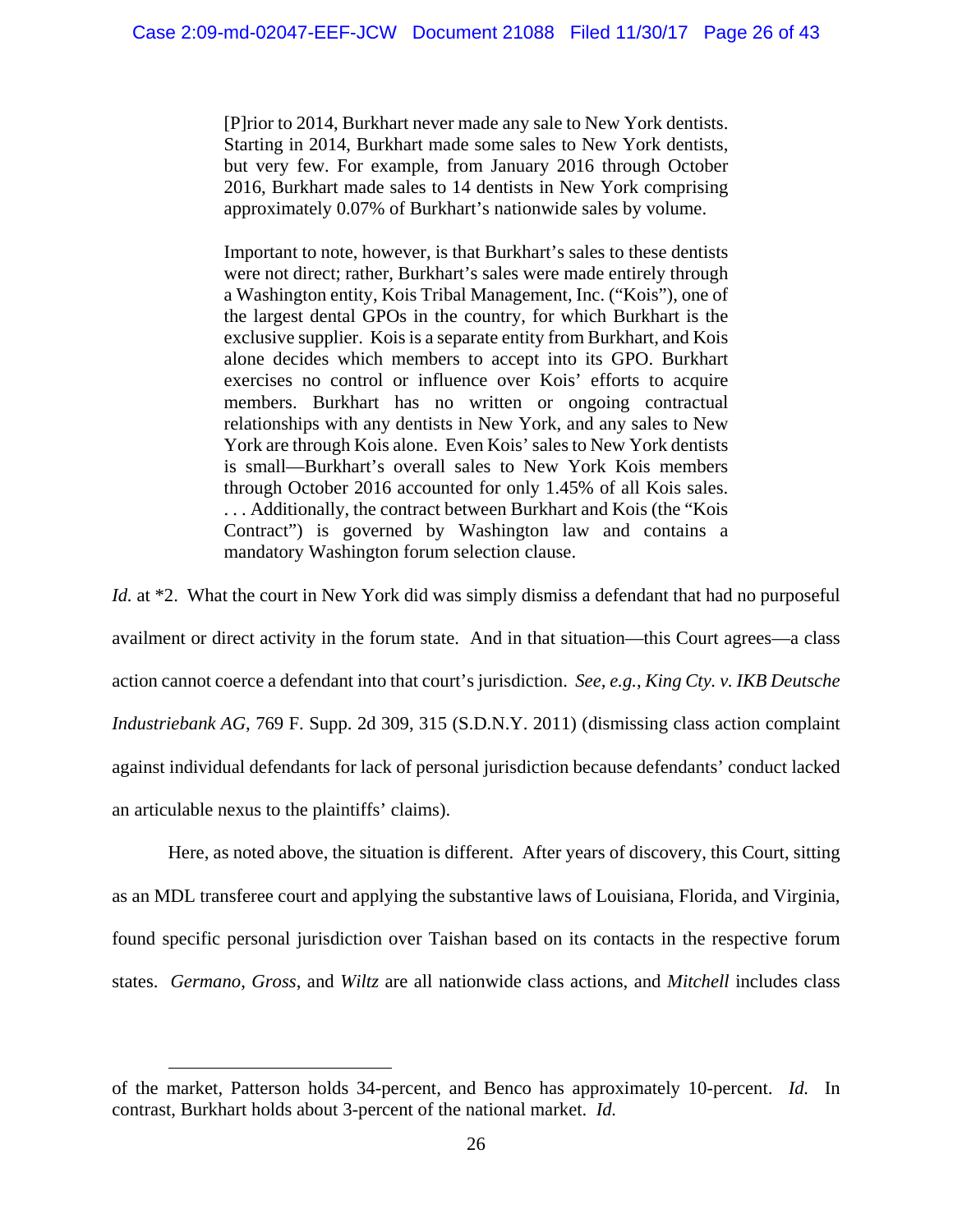### Case 2:09-md-02047-EEF-JCW Document 21088 Filed 11/30/17 Page 27 of 43

members from Louisiana, Georgia, Texas and Florida. Two panels of the Fifth Circuit affirmed those class actions in this case, and the Fifth Circuit's holdings became final three years ago.

### 2. Class Actions Are Different From Mass Tort Actions.

This Court is cognizant of the superficial similarities between mass tort actions (like in *BMS*) and a class action in which every class member is a named plaintiff – as is the case here.<sup>8</sup> But there is, nevertheless, a significant difference: a class action has different due process safeguards. Based on *BMS*, however, Defendants argue that the Court must dismiss the nonresident claims from the Florida, Louisiana, and Virginia *Amorin* and *Brooke* Omni complaints and from every other operative complaint because those claims do not arise from or relate to Taishan's forum contacts. *See* Rec. Docs. 20964 at 7 & 20964 at 12-13.

Class actions, nonetheless, are different from mass torts. In particular, for a case to qualify for class action treatment, it needs to meet the additional due process standards for class certification under Rule 23 – numerosity, commonality, typicality, adequacy of representation, predominance and superiority. Fed. R. Civ. P.  $23(a)\&(b)$ . Often, mass torts cannot qualify for class action treatment because they are unable to satisfy these standards, and at other times, actions can begin as a mass tort but ultimately be resolved as a class action in the settlement context because in that context, manageability concerns are alleviated. *See, e.g.*, Manual for Complex Litigation § 22.7 (4th ed. 2015) (discussing turning mass torts into class actions in the settlement context).

 <sup>8</sup> When faced with massive numbers of claims with overlapping issues, attorneys and courts are faced with choices regarding how to aggregate those claims. Some options for aggregating these claims include filing a class action, intradistrict consolidation under Federal Rule of Civil Procedure 42, MDL transfers, and the assembling of tort claims that automatically accompanies a bankruptcy filing. *See* Manual for Complex Litigation § 22.1 *et. seq*. (4th ed. 2015).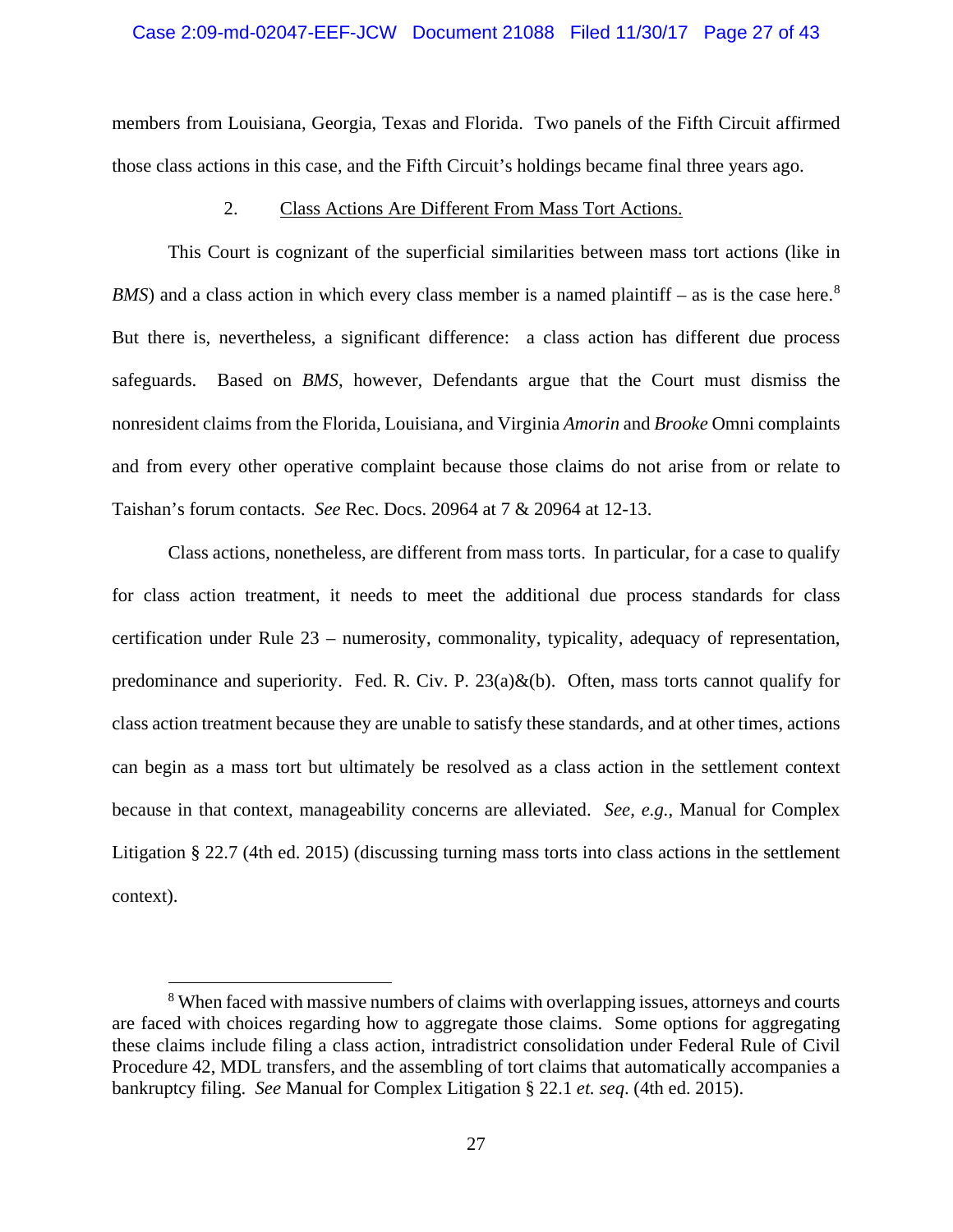# Case 2:09-md-02047-EEF-JCW Document 21088 Filed 11/30/17 Page 28 of 43

Here, when Taishan fled the jurisdiction of this Court after jurisdiction over Taishan was firmly established, the most procedurally sound manner to recover judgments on behalf of the injured homeowners impacted by Defendants' tortious conduct was for Plaintiffs to meet the standards of class certification and prove damages on their behalf. The alternative was to have thousands of individualized trials. Because of the default judgments, liability of the Taishan Defendants is conclusively established. In this case, the Court has certified the *Amorin* class under Rule 23 to determine class-wide damages pursuant to Rule 55(b)(2)(B).

The *Amorin* class includes (1) all Plaintiffs named on an omnibus class action complaint as of the date *Amorin* was filed directly in the MDL, (2) all Plaintiffs named in identical *Amorin*  complaints filed in Florida and Virginia federal district courts and transferred to the MDL, (3) all Plaintiffs in *Germano* (filed in the Eastern District of Virginia and transferred to the MDL, (4) all Plaintiffs in *Wiltz* (filed directly in the MDL), and (5) all Plaintiffs in *Gross* (filed directly in the MDL).

As an MDL transferee court, this Court has personal jurisdiction over nonresident class members and has the power to do what many courts before it have done – approve a nationwide class and proceed with the action.

In certifying the *Amorin* class, this Court undertook a rigorous application of Rule 23(a) and 23(b)(3), considering the numerosity, commonality, typicality, adequacy, predominance, and superiority of the instant case. *See generally* Rec. Docs. 18028 & 20910 (granting class and denying decertification); *see also* Fed. R. Civ. P. 23. The Taishan Defendants have been held liable for damages caused by defective Chinese-manufactured drywall, and after several bellwether trials, a protocol has been established and utilized successfully in the Knauf portion of this litigation. Pursuant to this protocol, any properties containing Chinese-manufactured drywall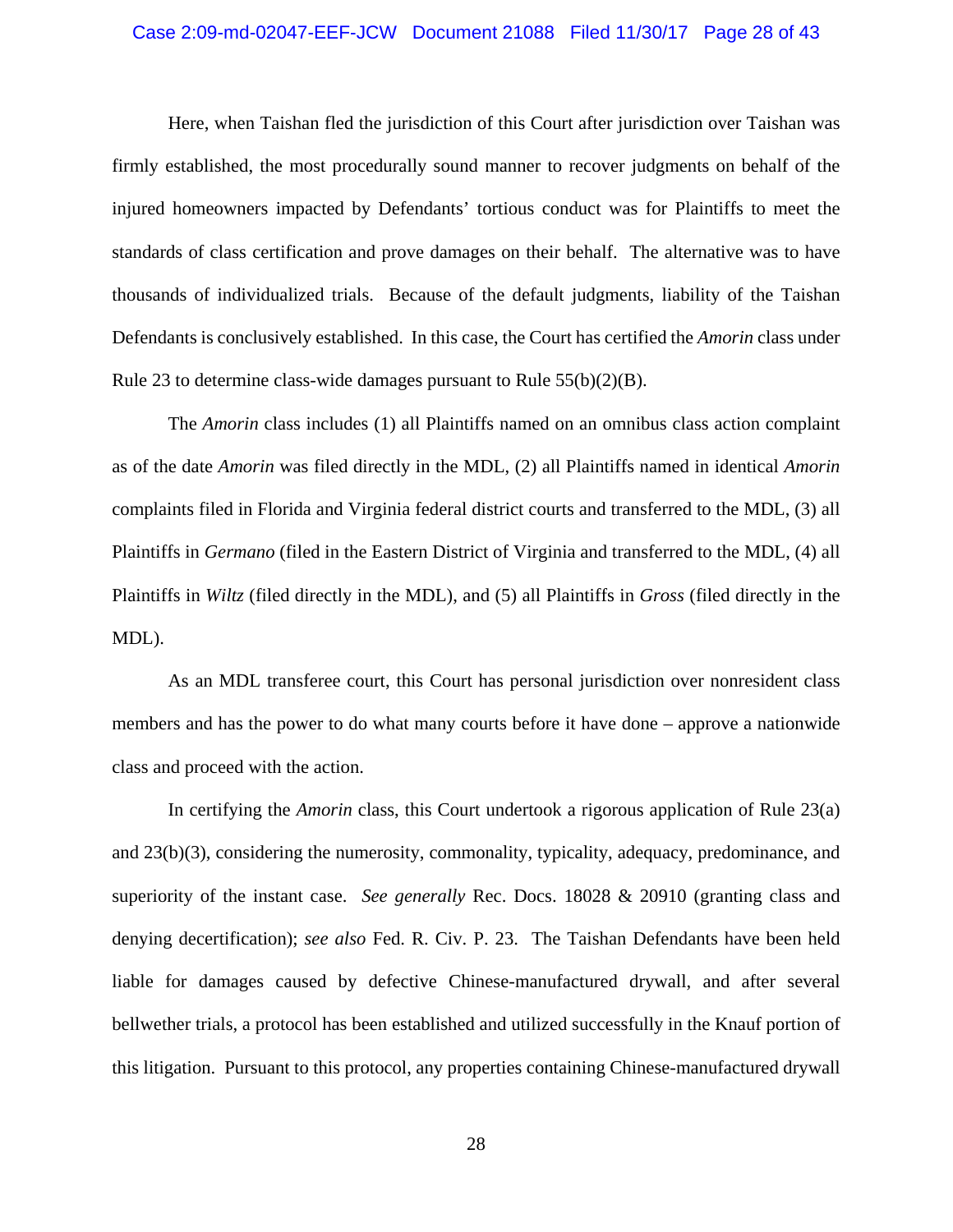### Case 2:09-md-02047-EEF-JCW Document 21088 Filed 11/30/17 Page 29 of 43

require complete removal of the drywall, remediation and cleaning. The only variation is the extent of the damages suffered, which is correlated with the square footage of the involved property.

This variation did not prevent class certification. *See generally In re Chinese-Manufactured Drywall Prods. Liab. Litig.*, MDL No. 2047, 2017 WL 1421627 (E.D. La. Apr. 21, 2017) (approving class-wide damages formula); *see, e.g.*, *In re Deepwater Horizon*, 739 F.3d 790, 815 (5th Cir. 2014) ("'Even wide disparity among class members as to the amount of damages' does not preclude class certification 'and courts, therefore, have certified classes even in light of the need for individualized calculations of damages.'") (quoting *Bell Atlantic Corp. v. AT&T Corp.*, 339 F.3d 294, 306 (5th Cir. 2003); *Turner v. Murphy Oil USA, Inc.*, 234 F.R.D. 597, 607 n.6 (E.D. La. 2006) (finding presence of claims for personal injury and mental anguish damages did not undermine a finding of predominance when they did not form a significant portion of the plaintiffs' claims). Importantly, in this case, the Plaintiffs' expert was able to establish an effective class-wide damages formula for property damages with appropriate modifications for geographical locations. *See In re Chinese-Manufactured Drywall*, 2017 WL 1421627, at \*15-16. Accordingly, the Court held that *Amorin* met the demands of Rule 23.

Defendants' concern about fairness—the fundamental purpose of due process—in applying a different state's law can be addressed with choice-of-law principles if conflict of laws arises. Under *Klaxon Co. v. Stentor Electric Manufacturing Co.*, a federal district court exercising diversity jurisdiction is bound by the *Erie* doctrine to apply the choice-of-law methodology of the state in which it sits. 313 U.S. 487, 496 (1941) (holding that "[t]he conflict of laws rules to be applied by the federal court in Delaware must conform to those prevailing in Delaware's state courts"). "Modem choice-of-law methodologies, such as the Restatement (Second)'s most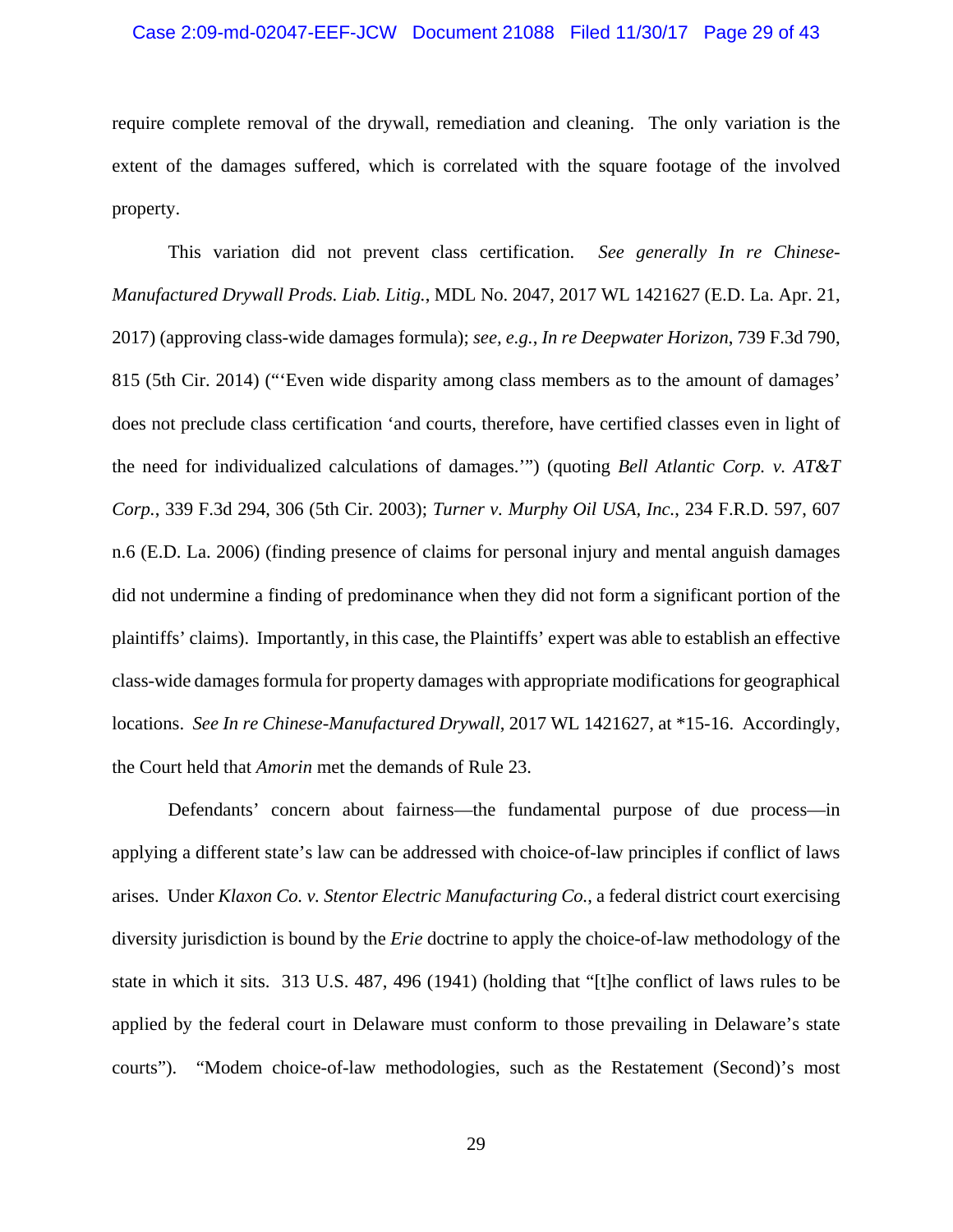### Case 2:09-md-02047-EEF-JCW Document 21088 Filed 11/30/17 Page 30 of 43

significant relationship test or analogous forms of [governmental] interest analysis, focus on a balancing of the respective interests of the relevant states in selecting the law to apply to the controversy." Ryan Patrick Phair, Comment, *Resolving the "Choice-of-Law Problem" in Rule 23(b)(3) Nationwide Class Actions*, 67 U. CHI. L. REV. 835, 840 (2000). "Since most of the methodologies consider a state to have a significant interest in protecting its citizens and in regulating activities within its own boundaries, they place a heavy emphasis on the plaintiff's domicile as the relevant factor in determining the applicable law." *Id.*

Indeed, the Supreme Court has repeatedly held that choice-of-law principles can be applied to resolve conflict-of-laws disputes arising from claims nationwide. *See* Brief of Civil Procedure Professors as *Amicus Curiae* in Support of Respondents, at 32, *Bristol–Myers Squibb Co. v. Superior Court of Cal.*, 137 S. Ct. 1773 (2017) (No. 16-466). In *Keeton v. Hustler Magazine, Inc.*, the Supreme Court explained that choice of law can be litigated "after jurisdiction over respondent is established," and that "choice-of-law concerns should [not] complicate or distort jurisdictional inquiry." 465 U.S. 770, 778 (1984). Thus, in the present case, conflict-of-laws issues—if any can be resolved by choice-of-law principles, thereby allowing this Court to continue using class action tools to manage this highly complex case without offending parties' substantive rights.

In *Phillips Petroleum Co. v. Shutts*, the Supreme Court sanctioned the use of a nationwide class action as long as the appropriate state substantive law was used. *See* 472 U.S. at 821-23. There, even though Kansas had personal jurisdiction over the defendant (through its conduct of business in that state) and the plaintiff class members, the Court recognized that these contacts were insufficient to justify applying Kansas law to the dispute. *Id.* at 819. Importantly, because there was a material conflict between the substantive law of Kansas and that of Texas and Oklahoma, the Court held the due process rights of the parties were violated by imposing Kansas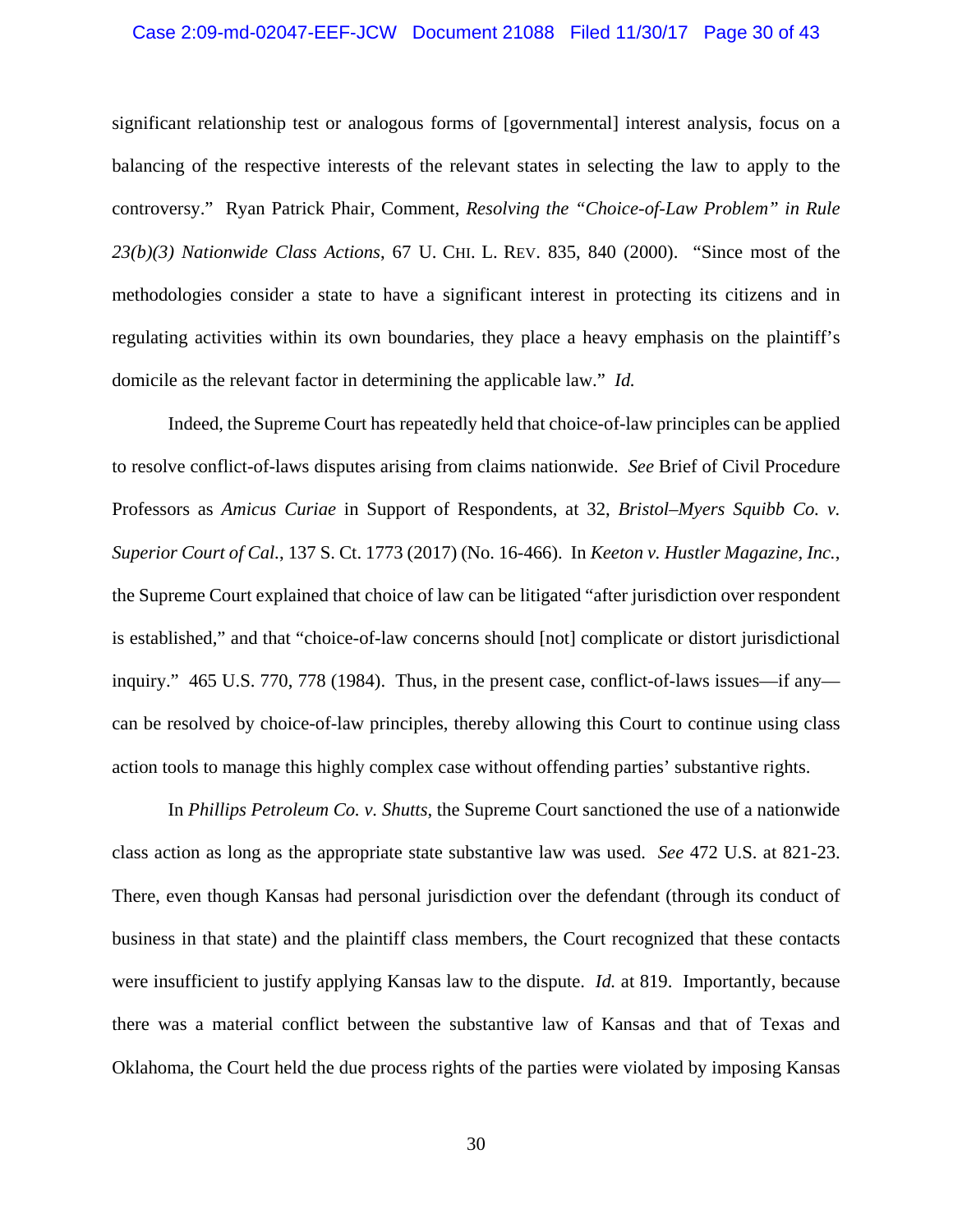# Case 2:09-md-02047-EEF-JCW Document 21088 Filed 11/30/17 Page 31 of 43

law upon them. *Id.* at 817-18. The Court held that a state adjudicating a nationwide set of claims against an out-of-state defendant may not, however, constitutionally apply its own substantive law to every plaintiff's cause of action. *Id.* 

That is precisely what the non-resident plaintiffs in *BMS* wanted: to uniformly apply and benefit from California law irrespective of state residency. The non-resident plaintiffs in *BMS*  filed their complaints based on the same 13 causes of action as the California residents:

> strict products liability (based on both design defect and manufacturing defect); negligence; breach of implied warranty; breach of express warranty; deceit by concealment (Civ. Code, §§ 1709, 1710); negligent misrepresentation; fraud by concealment; unfair competition (Bus. & Prof. Code, § 17200); false or misleading advertising (Bus. & Prof. Code, § 17500); injunctive relief for false or misleading advertising (Civ. Code, § 1750 *et. seq.*); wrongful death; and loss of consortium.

*See Bristol–Myers*, 377 P.3d at 878. Simply put, in *BMS*, the individual non-resident plaintiffs desired to disregard their own states' laws and instead apply California's consumer protection laws before a California jury. The Supreme Court rightly halted this form of forum shopping. This concern, however, is not an issue in the *Chinese-Manufactured Drywall* litigation.

In the instant case, Defendants' liability for its defective product is already firmly established, and this MDL Court has entered default judgments against each one of the Taishan defendants. *See In re Chinese-Manufactured Drywall*, MDL No. 2047, 2014 WL 4809520, at \*3. Moreover, variation in state laws, if any, does not yet exist here. In this litigation, any variation in damages arising from different geographical locations is already captured, and adjusted for, in the class-wide damages formula. And any variation in state laws—if such conflict occurs—can be addressed with choice-of-law principles applied by the transferee court. Besides, in the class action context, variation of state laws that may arise can be considered as a "manageability" issue rather than thwarting class certification altogether. *See Mullins v. Direct Dig. LLC.*, 795 F.3d 654, 663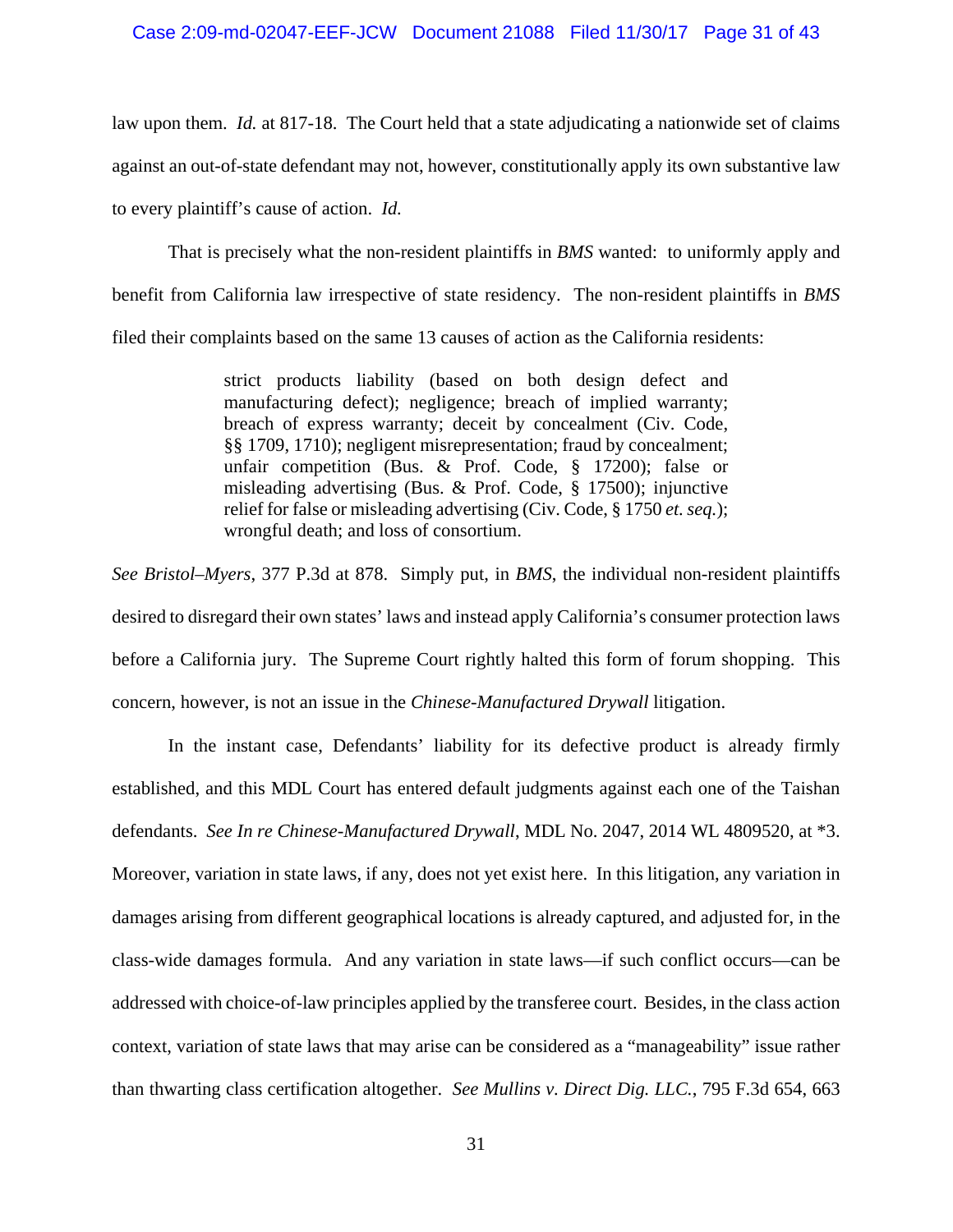# Case 2:09-md-02047-EEF-JCW Document 21088 Filed 11/30/17 Page 32 of 43

(7th Cir. 2015) (noting "the well-settled presumption that courts should not refuse to certify a class merely on the basis of manageability concerns."); *Briseno v. ConAgra Foods, Inc.*, 844 F.3d 1121, 1128 (9th Cir. 2017) (holding the same).

Given the complex nature of this case and extensive history of the litigation, a class action is clearly the superior mechanism for managing and resolving these claims. Class certification is appropriate here under the factors in Rule 23. *See generally* Rec. Docs. 18028 & 20910 (granting class and denying decertification). *BMS* does not speak to or alter class action jurisprudence.<sup>9</sup> Thus, reconsideration on the Court's prior jurisdiction order and class certification is not necessary.

### 3. Congress Has Constitutional Authority To Shape Federal Court Jurisdiction And Permit Nationwide Class Actions.

Federal Rule of Civil Procedure 23 is a permissible vehicle built by Congress to orderly deal with large numbers of similar cases across the nation. Moreover, a federal court sometimes has jurisdiction to hear cases that a state court does not. *See Nicastro*, 564 U.S. at 884 ("For jurisdiction, a litigant may have the requisite relationship with the United States Government but not with the government of any individual State."). The jurisdiction of state courts are cabined by its state's geography. In contrast, federal court jurisdiction is broader based. *See Shady Grove Orthopedic Assocs., P.A. v. Allstate Ins. Co*., 559 U.S. 393, 406-07, 419 (2010) ("We must acknowledge the reality that keeping the federal-court door open to class actions that cannot

 <sup>9</sup> This Court has doubts that *BMS* changed the entire class action landscape. The Supreme Court has long followed a rule that it will not determine questions "not pressed or passed upon below," either as a jurisdictional restriction or a prudential matter, because the "framing of broad rules, seemingly sensible on one set of facts, which may prove ill-considered in other circumstances" and restricting its decisions to narrow, necessary rulings promotes "respect for the procedures by which our decisions are rendered, as well as confidence in the stability of prior decisions." *See Illinois v. Gates*, 462 U.S. 213, 222-24 (1983). Because class actions and CAFA were not at issue in *BMS*, the Court did not address them, even in dicta, as they were "not pressed or passed upon below." *Id.*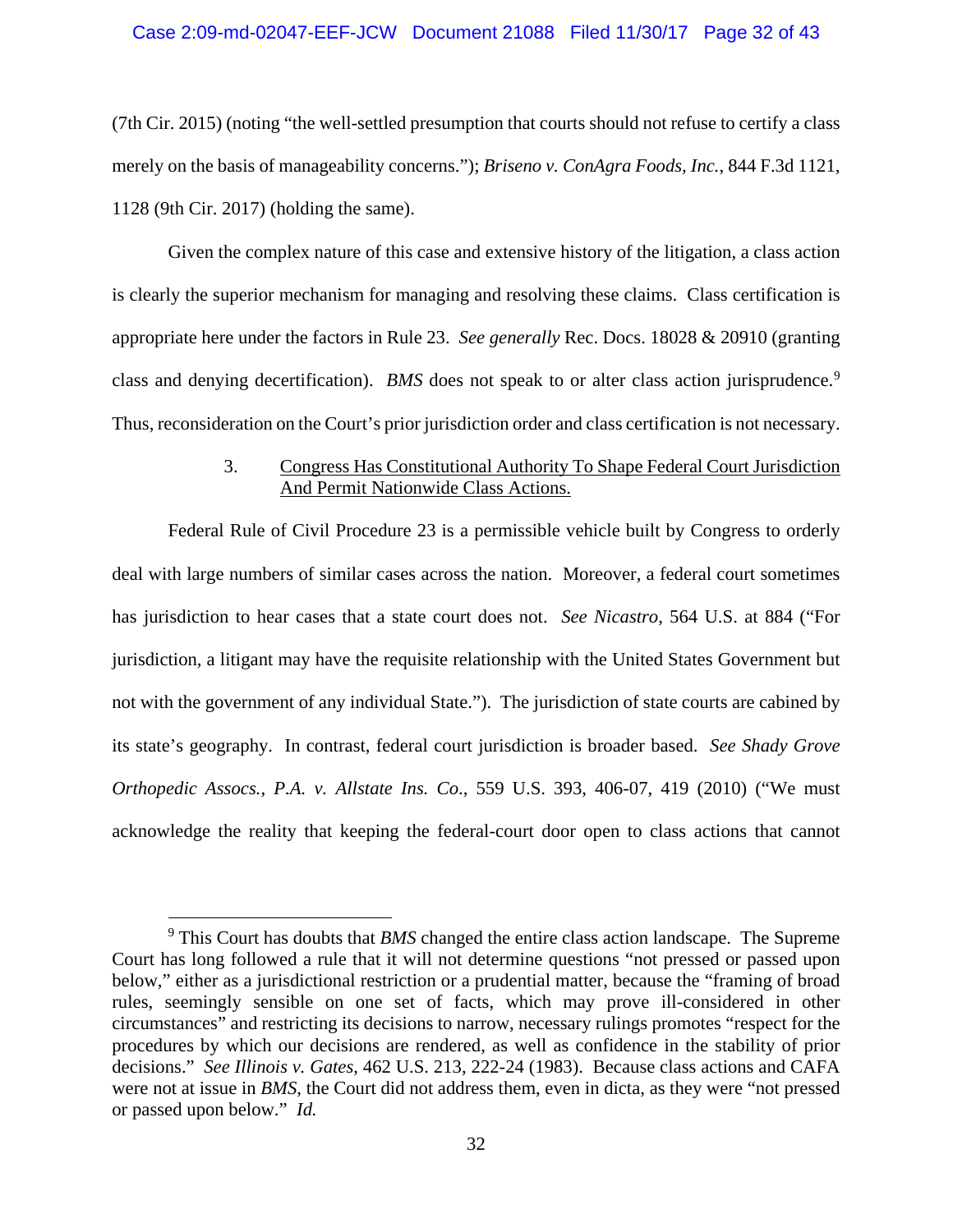### Case 2:09-md-02047-EEF-JCW Document 21088 Filed 11/30/17 Page 33 of 43

proceed in state court will produce forum shopping."). In federal court, appropriately certified class actions under Rule 23 can encompass nonresident plaintiffs. Defendants, however, argue that *BMS* makes clear that nonresident plaintiffs cannot avail themselves of the forum states where the claims did not arise from any activity there—even in a class action.

Not quite. Rule 23 has been specifically found to be a valid exercise of congressional authority. For example, jurisdiction over absent nonresident class members' claims has often been found to be a valid exercise of a federal court's jurisdiction. *See, e.g.*, *Horton v. USAA Cas. Ins. Co*., 266 F.R.D. 360, 364 (D. Ariz. 2009) (noting the argument that a district court lacks jurisdiction to certify a nationwide class "is frivolous," as a "federal court applying Rule 23 of the Federal Rules of Civil Procedure may certify a nationwide class if the requirements for certification are satisfied."); *In re Telectronics Pacing Systems, Inc*., 137 F. Supp. 2d 985, 1029 (S.D. Ohio 2001) (certifying nationwide products liability settlement class).

Under Article III, Section 2 of the Constitution, Congress has great leeway in shaping federal court jurisdiction. *See* U.S. CONST. art. III, § 2. The following are a few areas in which Congress has exercised its authority in this regard.

#### *a. Federal Rule of Civil Procedure 4*

Rule 4 is a good example of the exercise of this congressional power. Congress has generally directed that federal district courts "follow state law in determining the bounds of their jurisdiction over persons" by linking their jurisdiction to service of process on a defendant "who is subject to the jurisdiction of a court of general jurisdiction in the state where the district court is located." *See Daimler*, 134 S. Ct. at 753; Fed. R. Civ. P. 4(k)(1)(A). Congress has expanded federal courts' jurisdiction beyond 100-miles from the state in which they sit. *Id.* "The bringing in of parties under [R]ule 4(f)'s 100 mile 'bulge' provision [illustrates] the territorial range of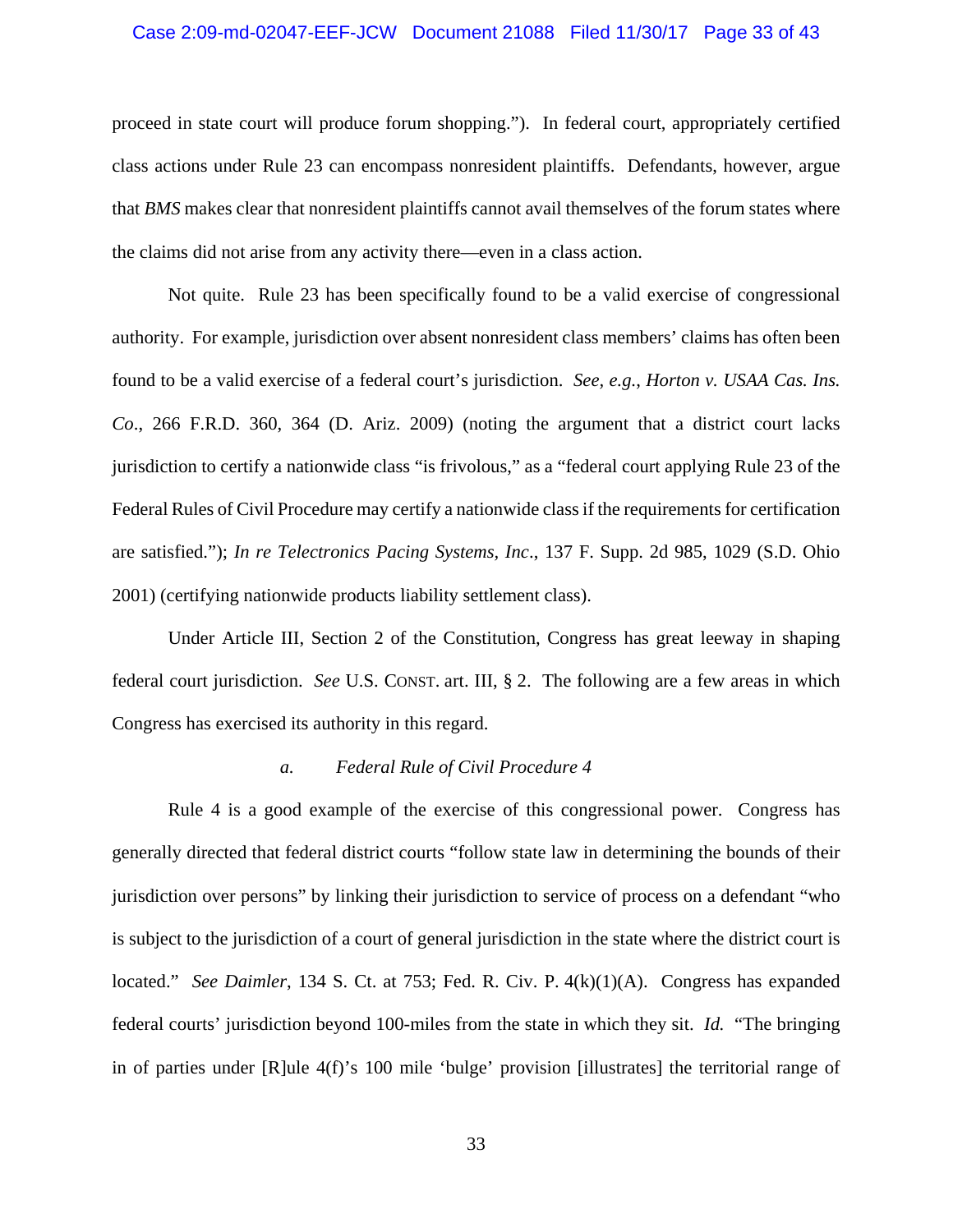### Case 2:09-md-02047-EEF-JCW Document 21088 Filed 11/30/17 Page 34 of 43

service that federal statutes or rules permit." *Jacobs v. Flight Extenders, Inc.*, 90 F.R.D. 676, 679 (E.D. Pa. 1981)*.* The *Jacobs* Court further noted: "The dictates of due process are not irrelevant in determining the validity of [R]ule 4(f) service since the [F]ifth [A]mendment's [D]ue [P]rocess [C]lause [—and not the due process clause of the Fourteenth Amendment—] applies to service that is effected under federal rules and statutes." *Id.*; *cf. Sprow v. Hartford Ins. Co.*, 594 F.2d at 416 ("application of the 100 mile bulge provision is limited to some extent by the due process clause"). A federal court sitting in diversity is confined to the state in which that court sits in, plus 100-miles, because of one known reason: Congress said so.

### *b. Multidistrict Litigation Act*

MDL cases are another example of this principle. Recognizing the need for efficiency, Congress has passed the multidistrict litigation statute. *See* 28 U.S.C. § 1407. Under the MDL statute, when claims that were brought in or removed to federal court involve "one or more common questions of fact," a judicial panel may transfer the cases to a single district court for pretrial proceedings, if doing so will serve "the convenience of parties and witnesses" and "promote the just and efficient conduct" of the actions to be consolidated. 28 U.S.C. § 1407(a). Those procedures are commonly used to consolidate toxic tort, mass disaster, and product defect lawsuits – like the instant litigation before this Court. *See* Michael Dore, 3 LAW OF TOXIC TORTS § 21.2 (2017).

#### *c. Class Action Fairness Act*

The Class Action Fairness Act of 2005 ("CAFA"), Pub. L. No. 109-2, 119 Stat. 4, is yet another example of congressional power over federal court jurisdiction. CAFA authorizes removal to federal court of some "mass action[s]" involving 100 or more plaintiffs, even if there exists only minimal diversity of citizenship between the parties. 28 U.S.C. § 1332(d). Defendants argue that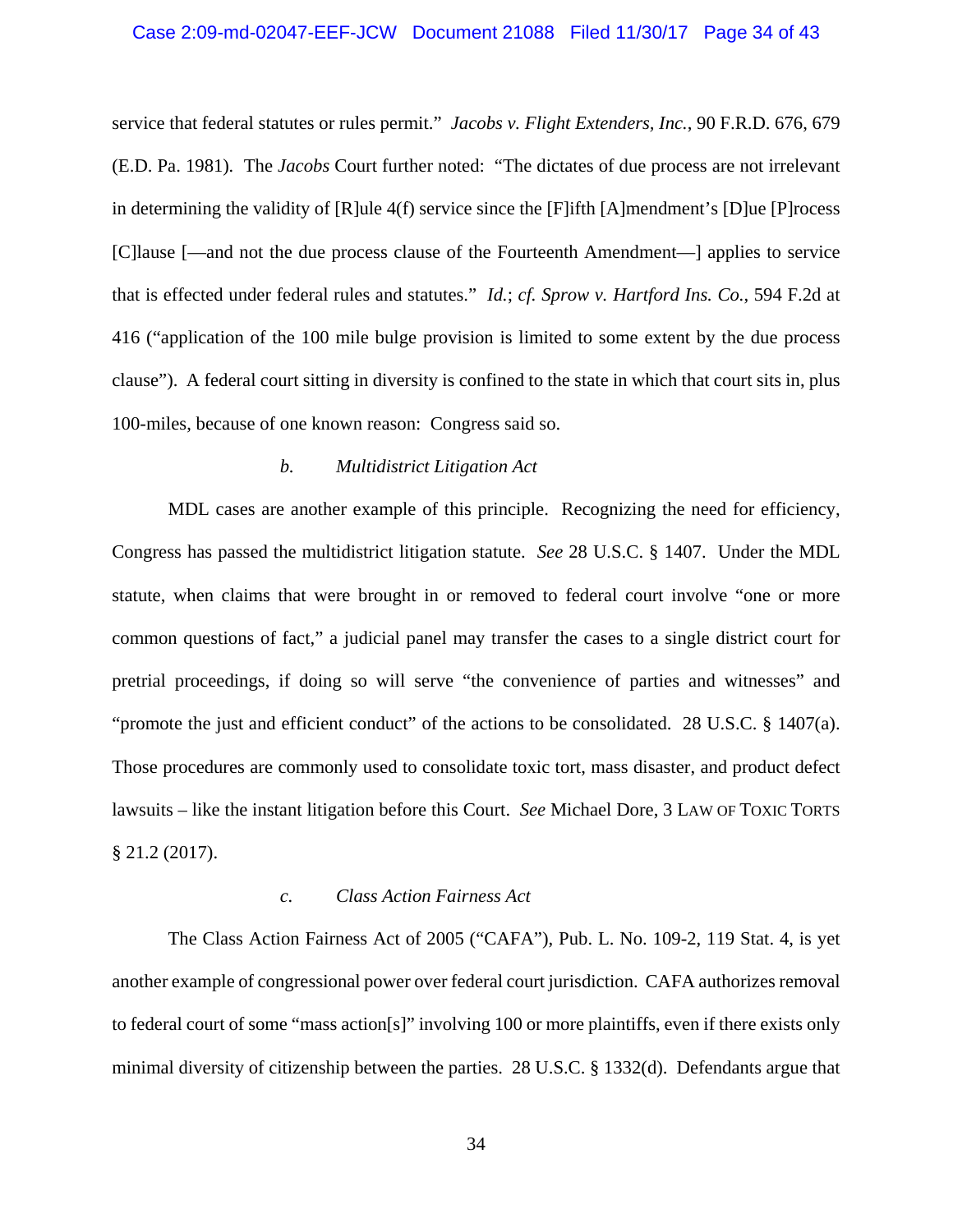### Case 2:09-md-02047-EEF-JCW Document 21088 Filed 11/30/17 Page 35 of 43

CAFA is irrelevant because it involves subject matter jurisdiction and not personal jurisdiction. Nevertheless, CAFA illustrates that personal jurisdiction in federal court is permissible even when there are nonresident plaintiffs or class members whose claims arise from conduct outside of the forum state. These are the claims over which CAFA grants subject matter jurisdiction. *See* 28 U.S.C. §§ 1332(d)(4)(A)-(B) (class action "local controversy" exception applies when, among other things, greater than two-third of proposed class members are citizens of the forum state and "principal injuries" resulting from the alleged conduct of each defendant were incurred in the forum state); 28 U.S.C  $\S$  1332(d)(11)(B)(ii)(I) (mass action local controversy exception). The Omnibus Complaints here were filed in federal court based on CAFA jurisdiction and Rule 23.

### *d. Federal Rule of Civil Procedure 23*

Class actions under Rule 23 are also created under congressional authority. Rule 23 was passed pursuant to the Rules Enabling Act, 28 U.S.C. § 2072, and has been found to be a valid exercise of congressional authority. *See Shady Grove*, 559 U.S. at 408; *see also* David Marcus, *Erie, the Class Action Fairness Act, and Some Federalism Implications of Diversity Jurisdiction*, 48 WM. & MARY L. REV. 1247, 1283-84 (2007) (discussing acceptance of multistate class actions and mass tort actions); *Califano v. Yamasaki*, 442 U.S. 682, 702 (1979) (holding no abuse of discretion to certify nationwide class in class action challenging procedure for hearings prior to recoupment of social security overpayments).

Rule 23 "categorical<sup>[1</sup>y] . . . entitle<sup>[5]</sup> a plaintiff whose suit meets the specified criteria to pursue his [or her] claim as a class action." *Shady Grove*, 559 U.S. at 398 (plurality opinion); *see also id*. at 416 (Stevens, J., concurring). In *Shady Grove*, Justice Scalia noted that "[a] class action, no less than traditional joinder (of which it is a species), merely enables a federal court to adjudicate claims of multiple parties at once, instead of in separate suits. And like traditional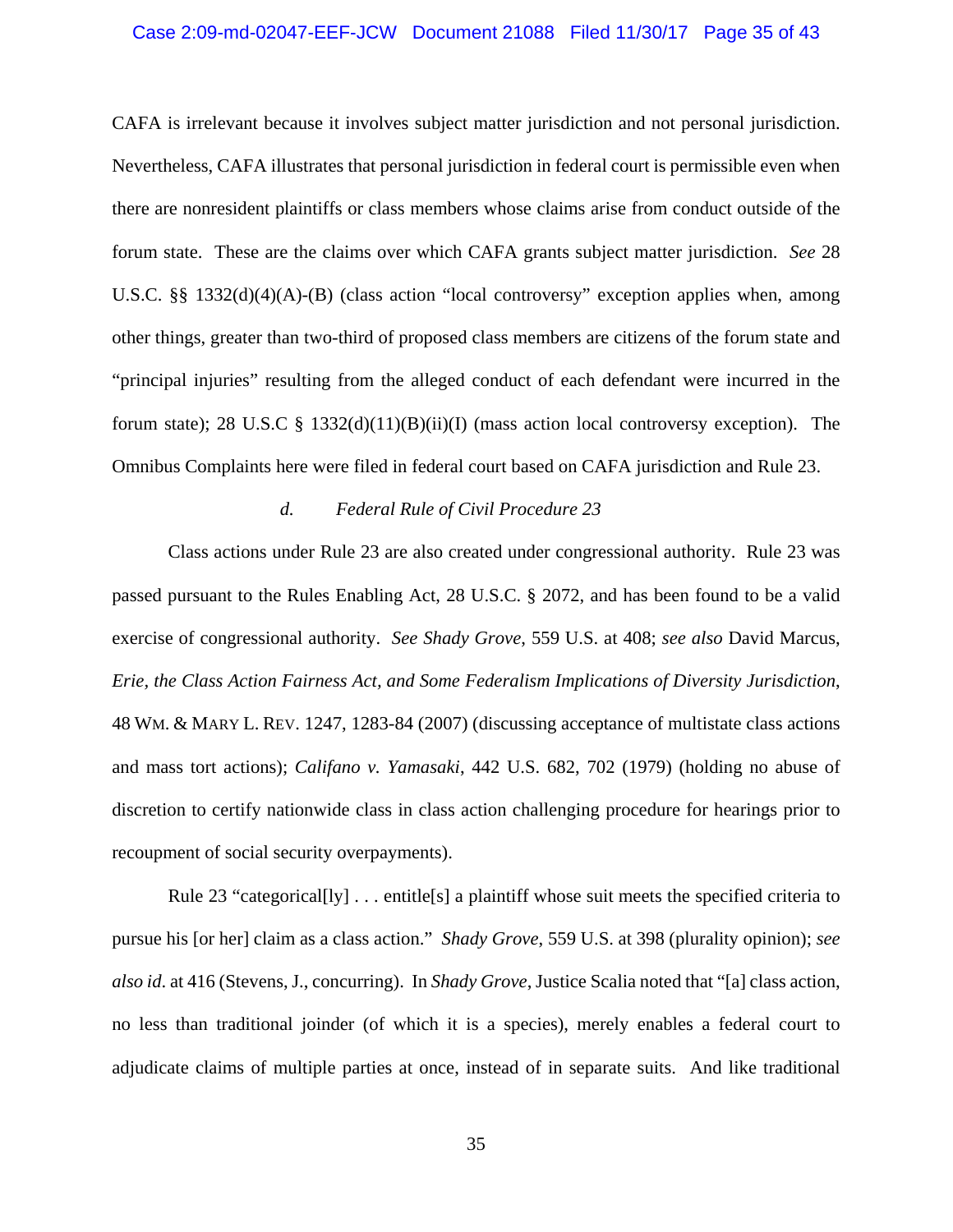### Case 2:09-md-02047-EEF-JCW Document 21088 Filed 11/30/17 Page 36 of 43

joinder, it leaves the parties' legal rights and duties intact and the rules of decision unchanged." *Id.* at 408. Justice Scalia further addressed some policy concerns with federal class actions, but ultimately conceded that it is permissible as an act of Congress.

> We must acknowledge the reality that keeping the federal-court door open to class actions that cannot proceed in state court will produce forum shopping. That is unacceptable when it comes as the consequence of judge-made rules created to fill supposed "gaps" in positive federal law. For where neither the Constitution, a treaty, nor a statute provides the rule of decision or authorizes a federal court to supply one, "state law must govern because there can be no other law." But divergence from state law, with the attendant consequence of forum shopping, is the inevitable (indeed, one might say the intended) result of a uniform system of federal procedure.

*Id.* at 415-16. "Congress itself has created the possibility that the same case may follow a different course if filed in federal instead of state court. . . . To hold otherwise would be to 'disembowel either the Constitution's grant of power over federal procedure' or Congress's exercise of it." *Id.* at 416.

In addition, courts have often approved national classes in mass tort cases in the settlement context. *See*, *e.g.*, *In re Telectronics Pacing Systems, Inc*., 137 F. Supp. 2d at 1029 (certifying nationwide products liability settlement class); *In re Diet Drugs*, 2000 WL 1222042, at \*1 (E.D. Pa. Aug. 28, 2000) (certifying nationwide products liability settlement class); *but see Cole v. General Motors Corp.*, 484 F.3d 717, 724-26 (5th Cir. 2007) (reversing certification of a nationwide class not because such classes were constitutionally impermissible but because plaintiffs had not met their burden of establishing predominance because they did not adequately address how variations in state law would not threaten to swamp the litigation). If due process acted as a constraint on nationwide class actions, then settlement classes would also be uncertifiable and the Class Action Fairness Act would have a meaningless exercise.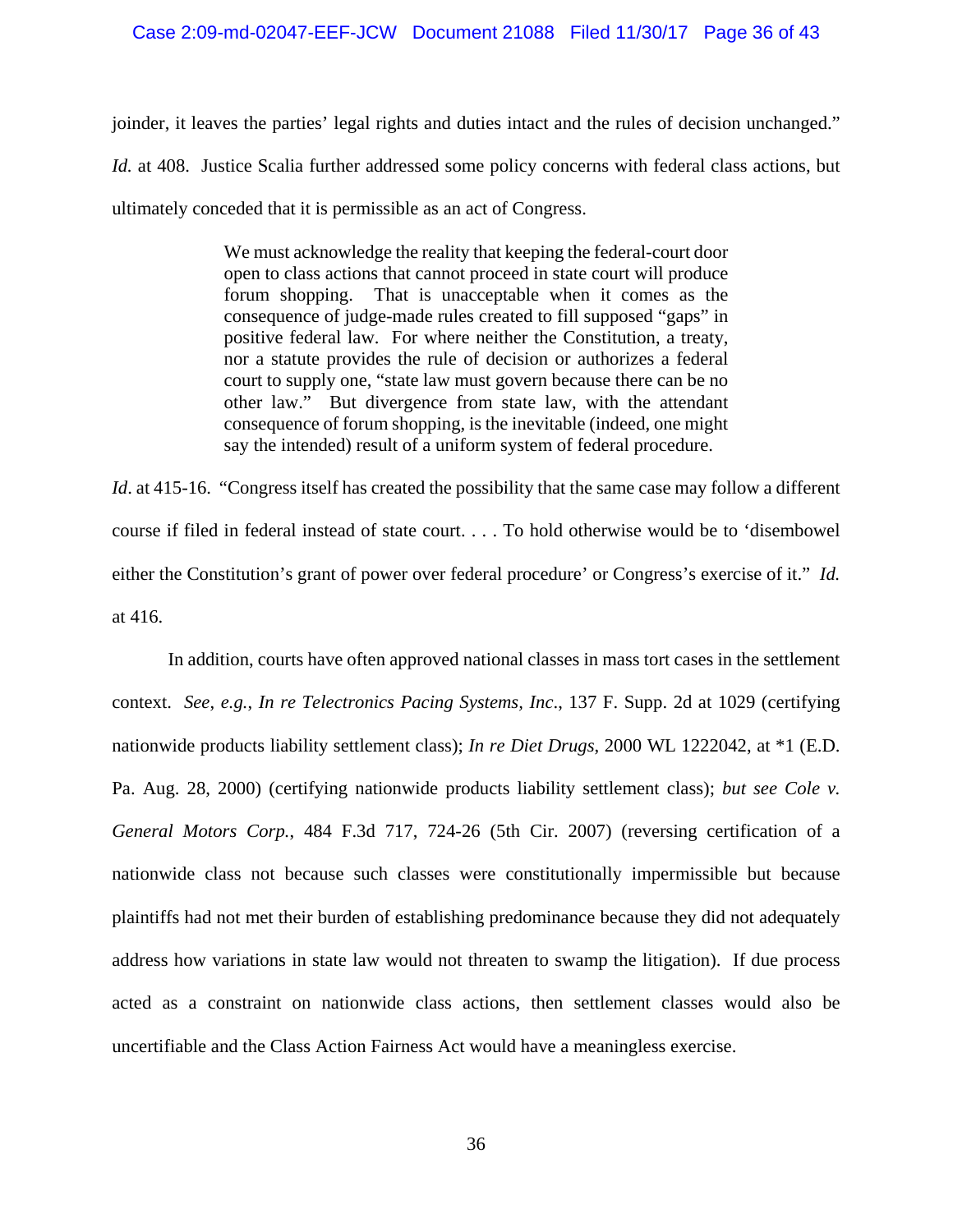# Case 2:09-md-02047-EEF-JCW Document 21088 Filed 11/30/17 Page 37 of 43

Defendants conclude that "Rule 23 must bow to the Due Process Clause," and proffers that Fifth Amendment and Fourteenth Amendment limitations are the same. Plaintiffs suggest that *BMS* applies to only state courts under the Fourteenth Amendment—and not federal forums where Fifth Amendment due process should apply.  $10$  This debate is irrelevant to the Court now. As discussed above, the Fifth Circuit has already affirmed personal jurisdiction over Taishan under settled Fourteenth Amendment due process framework – the same test used in *BMS*. Thus, this Court needs not address the potential, if any, Fifth Amendment constraints on Congress's power to provide for nationwide personal jurisdiction.

Defendants further argue that procedural mechanisms, such as Rule 23, cannot "abridge, enlarge, [or] modify the substantive rights of any litigants" under the Rules Enabling Act. Rec. Doc. 20964 at 14 (citing 28 U.S.C. § 2072). But "as conceived by the 1966 amendments to Rule 23, the class action was not designed, nor could it have purported, to change the substantive rights of the parties." Linda Silberman, *The Role of Choice of Law in National Class Actions*, 156 U. PA. L. REV. 2001, 2002 (2008). "The reason for the class device is that a coherence of rights and claims already exists among potential class members, and it is the existence of those elements that makes the representative suit appropriate." *Id.*

Accordingly, it is clear and beyond dispute that Congress has constitutional authority to shape federal court's jurisdiction beyond state lines to encompass nonresident parties. And

<sup>&</sup>lt;sup>10</sup> In deciding *BMS*, the Supreme Court expressly "le<sup>[ft]</sup> open the question whether the Fifth Amendment imposes the same restrictions on the exercise of personal jurisdiction by a federal court." *Bristol–Myers*, 137 S. Ct. at 1783-84 (citing *Omni Capital Int'l, Ltd. v. Rudolf Wolff & Co.*, 484 U.S. 97, 102, n.5 (1987). The Supreme Court has never squarely addressed this issue, but past cases and legal commentators allude to that possibility. *See Asahi Metal Indus. Co. v. Superior Court of Cal.*, 480 U.S. 102, 113 (1987); *see also* Carol Rice Andrews, *The Personal Jurisdiction Problem Overlooked in the National Debate About "Class Action Fairness*," 58 SMU L. REV. 1313, 1375 (2005).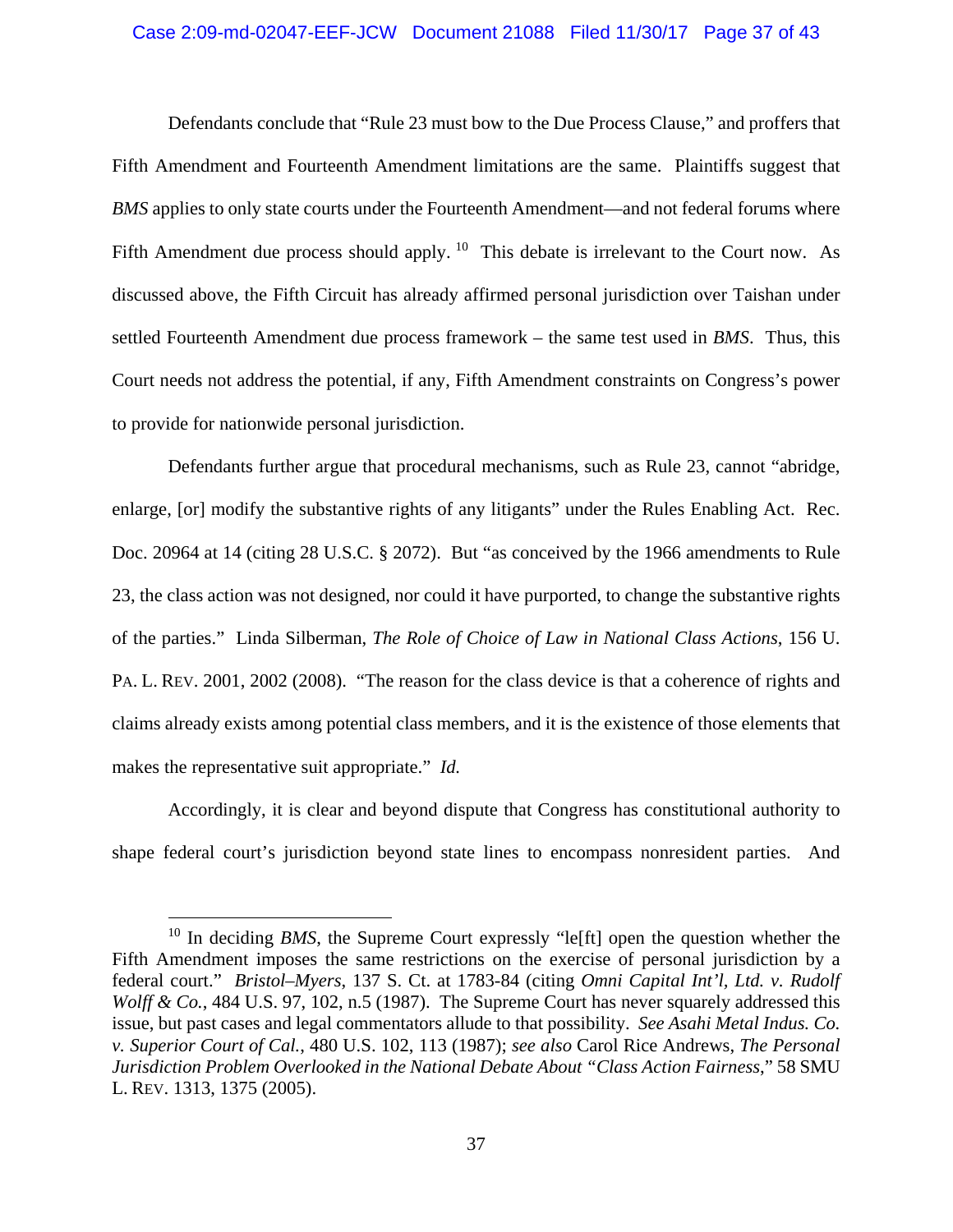### Case 2:09-md-02047-EEF-JCW Document 21088 Filed 11/30/17 Page 38 of 43

Congress has done so repeatedly—with Rule 4, MDLs, and class actions. Under Defendants' premise, *BMS* would require plaintiffs to file fifty separate class actions in fifty or more separate district courts across the United States – in clear violation of congressional efforts at efficiency in the federal courts.

### 4. Federalism Concerns Are Not Present Here.

Defendants attempt to extend the rule in *BMS* from mass tort actions in state court to class actions in federal court. *BMS*, however, only holds that in a mass tort action, a *state* may not assert specific jurisdiction over a nonresident's claim, where the connection to the state is based on the defendant's conduct in relation to a resident plaintiff and not the nonresident plaintiff. *See Bristol– Myers*, 137 S. Ct. at 1781. It says nothing about federal jurisdiction in class actions. As Justice Sotomayor stated, "[t]he majority's animating concern, in the end, appears to be federalism: '[T]erritorial limitations on the power of the respective States . . . .'" *Id.* at 1788 (Sotomayor, J., dissenting).

For good reasons, the Supreme Court's decision in *BMS* stops a state court's aggrandizement of jurisdiction that runs afoul of the Fourteenth Amendment and principles of interstate federalism. One justification is to protect a nonresident defendant "against the burdens of litigating in a distant or inconvenient forum." *World–Wide Volkswagen*, 444 U.S. at 292. The *BMS* Court noted that the "'primary concern" is "the burden on the defendant," and "'[a]ssessing this burden obviously requires a court to consider the practical problems resulting from litigating in the forum, but it also encompasses the more abstract matter of submitting to the coercive power of a State that may have little legitimate interest in the claims in question.'" *Bristol–Myers*, 137 S. Ct. at 1776 (quoting *World–Wide Volkswagen*, 444 U.S. at 292)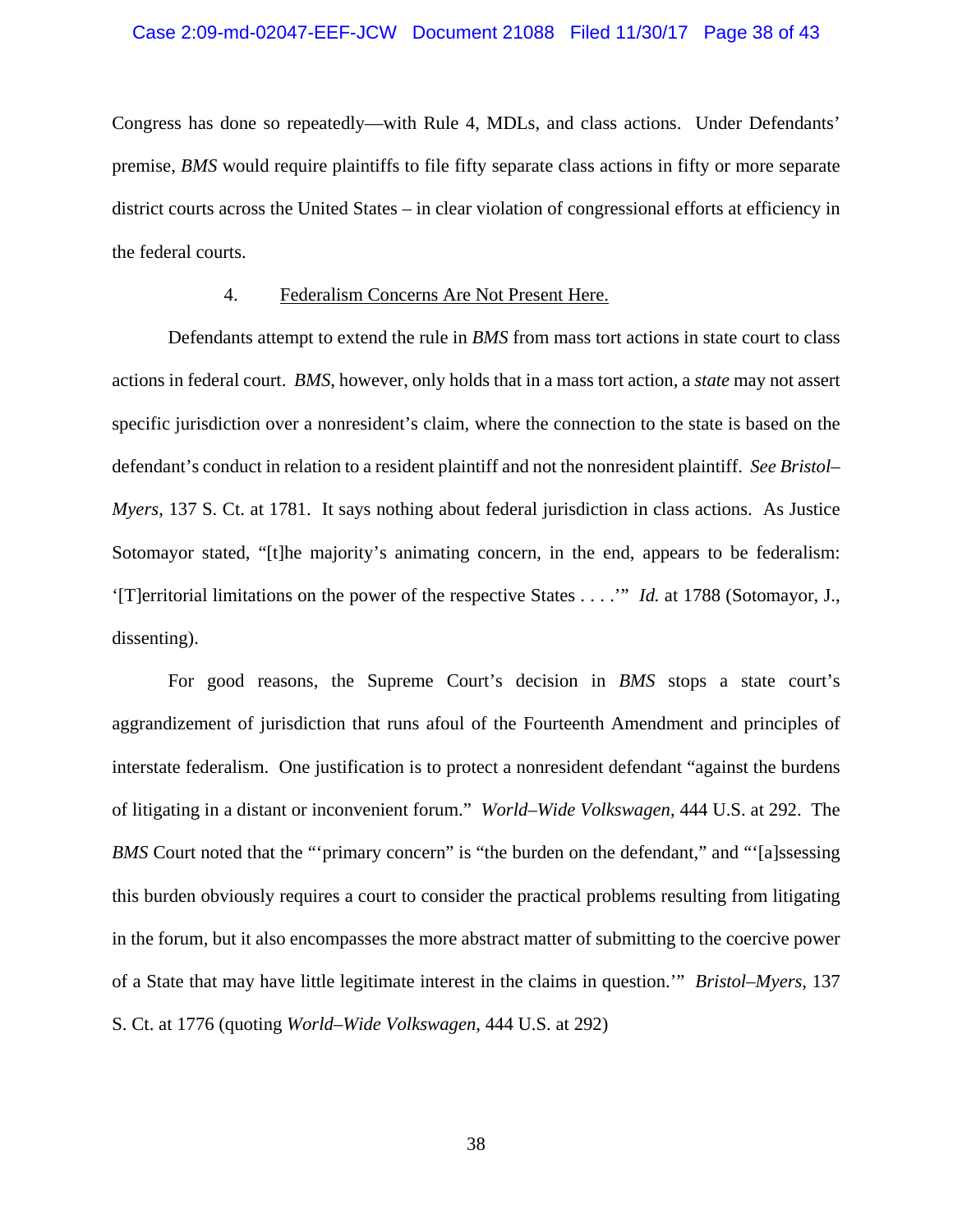### Case 2:09-md-02047-EEF-JCW Document 21088 Filed 11/30/17 Page 39 of 43

Another reason is "to ensure that the States, through their courts, do not reach out beyond the limits imposed on them by their status as coequal sovereigns in a federal system." *World– Wide Volkswagen*, 444 U.S. at 290. And *BMS* protects these well-rooted principles.

Such concerns, nonetheless, mainly apply to state courts. "[R]estrictions on personal jurisdiction 'are more than a guarantee of immunity from inconvenient or distant litigation. They are a consequence of territorial limitations on the power of the respective States.'" *Bristol–Myers*, 137 S. Ct. at 1780 (quoting *Hanson v. Denckla*, 357 U.S. 235, 251 (1958)). This concern involves "more abstract matter" that arises from the sovereign power of each state particularly in relation to its sister states. *See id.*; *see also World–Wide Volkswagon*, 444 U.S. at 293 ("[t]he sovereignty of each State . . . implie[s] a limitation on the sovereignty of all of its Sister states" that is "express or implicit in both the original scheme of the Constitution and the Fourteenth Amendment.").

Moreover, "[e]ven if the defendant would suffer minimal or no inconvenience from being forced to litigate before the tribunals of another State; even if the forum State has a strong interest in applying its law to the controversy; even if the forum State is the most convenient location for litigation, the Due Process Clause [of the Fourteenth Amendment], acting as an instrument of interstate federalism, may sometimes act to divest the State of its power to render a valid judgment." *Bristol–Myers*, 137 S. Ct. at 1780-81 (citing *World–Wide Volkswagen*, 444 U.S. at 293). Accordingly, the Supreme Court refused the California court's attempt in a mass tort action to serve as a national forum for addressing issues arising from out-of-state plaintiffs against outof-state defendants involving out-of-state events.

In this case, federalism concerns do not apply. *BMS* is about limiting a state court's jurisdiction when it tried to reach out-of-state defendants on behalf of out-of-state plaintiffs in a mass action suit. That scenario is inapplicable to nationwide class actions in federal court, such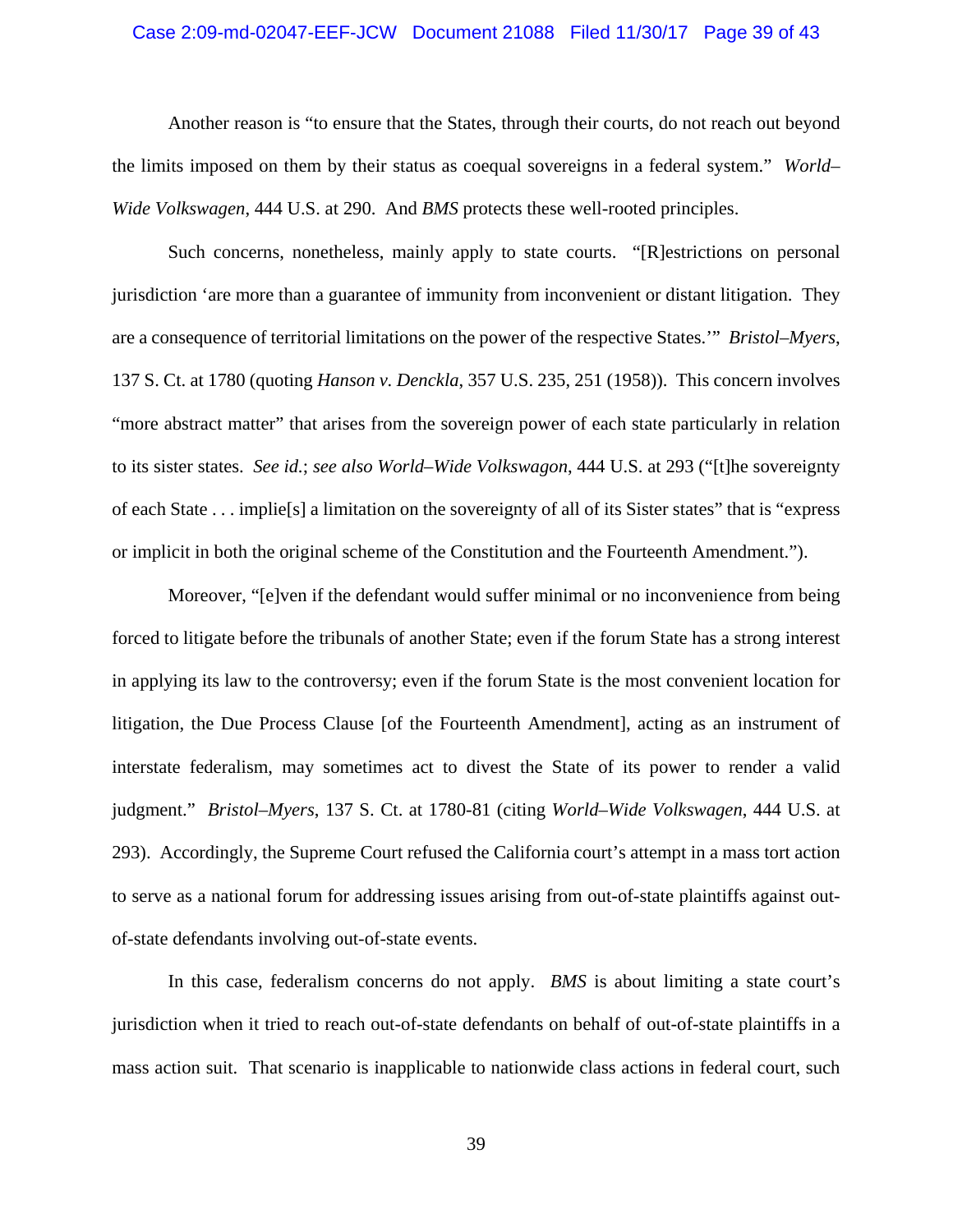### Case 2:09-md-02047-EEF-JCW Document 21088 Filed 11/30/17 Page 40 of 43

as the cases before this MDL Court. Specifically, while *BMS* involves non-resident plaintiffs forum-shopping in California to reach a non-resident defendant with insufficient contacts, the *Chinese-Manufactured Drywall* litigation involves Defendants that have made enough contacts to the forum states to hold them liable there in nationwide class actions. Moreover, this Court exercises its authority under 28 U.S.C. § 1407. The Judicial Panel on Multidistrict Litigation transferred the state and federal actions to this federal court because *Chinese-Manufactured Drywall* involves one or more common question of fact. And this Court, as a transferee court, has the same pre-trial jurisdiction as the transferor courts where the cases were initially filed. Congress passed the MDL statute and enabled class actions because Congress recognizes the need for efficiency—for plaintiffs and defendants as well as the judicial system—in managing such mass filings. Class action promotes "efficiency and economy of litigation." *Crown, Cork & Seal Co. v. Parker*, 462 U.S. 345, 349 (1983). Therefore, a nationwide class action in federal court is not about a state's overreaching, but rather relates to the judicial system's handling of mass claims involving numerous—and in this case, thousands of—parties.

Since *BMS* is not a change in controlling due process law, does not apply to federal class actions, and Congress and courts have generally approved of using class actions, reconsideration of personal jurisdiction and class certification in this case is not needed. After eight years of litigation, it is clear to this Court that a class action remains to be the superior mechanism for managing such a complex case, particularly involving the property damages. The alternative to estimating property damages on a class-wide basis would be a series of costly—and wasteful individualized mini-trials, inspections, and estimates that would not provide a meaningfully more reliable estimate for class remediation damages.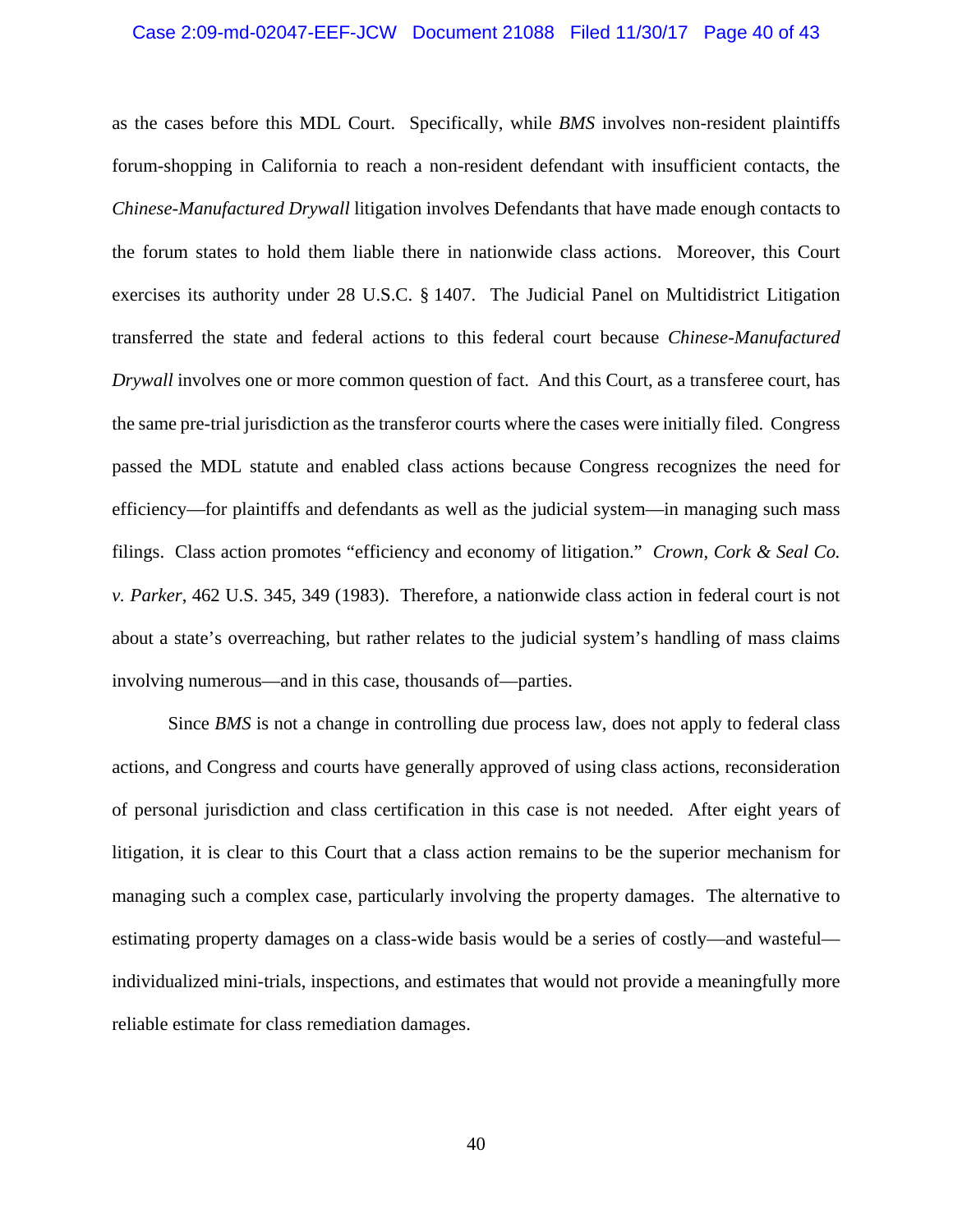### Case 2:09-md-02047-EEF-JCW Document 21088 Filed 11/30/17 Page 41 of 43

The Taishan property owners will still have an opportunity at later phases to seek damages for alternative living expenses and loss of use and enjoyment of their properties. Those issues can be addressed and resolved later when the Court remands the cases in this MDL. *See In re Depuy Orthopedics, Inc.*, 870 F.3d 345 (5th Cir. 2017). This Court does not intend to assume the transferor courts' duties after pre-trial matters are completed.

#### **C.** *BMS* **Does Not Impact This Court's Prior Agency Analysis.**

Nothing in *BMS* addresses agency control. *BMS* is a decision about correcting a state court's action in a mass torts case that reached beyond its territorial boundaries in holding an outof-state defendant liable on behalf of out-of-state plaintiffs.

Defendants argue that *BMS* clarifies any lingering uncertainty regarding the scope of the agency inquiry, in which it is not enough to simply show that a relationship exists between two companies. Defendants claim the uncertainty that was "lingering" derived from the Supreme Court's decision in *Daimler*. Specifically, Defendants argue there has been no finding that any defective drywall contained in the Florida and Virginia residents' homes specifically resulted from BNBM's supposed agency relationship with Taishan.

*Daimler*, however, discussed agency in the context of general jurisdiction—not specific jurisdiction—which is at issue here and in *BMS.* Importantly, and contrary to Defendants' assertion, the Supreme Court in *Daimler* made clear that an agent's contacts with the forum state are relevant to the analysis of specific jurisdiction. *Daimler* only limited the relevance of an agent's contacts for purposes of analyzing general jurisdiction. In *Daimler*, the Supreme Court expressly limited its holding to general jurisdiction cases and reaffirmed longstanding case law reaching a contrary result in specific jurisdiction cases. The Court stated:

> Agency relationships, we have recognized, may be relevant to the existence of specific jurisdiction. "[T]he corporate personality,"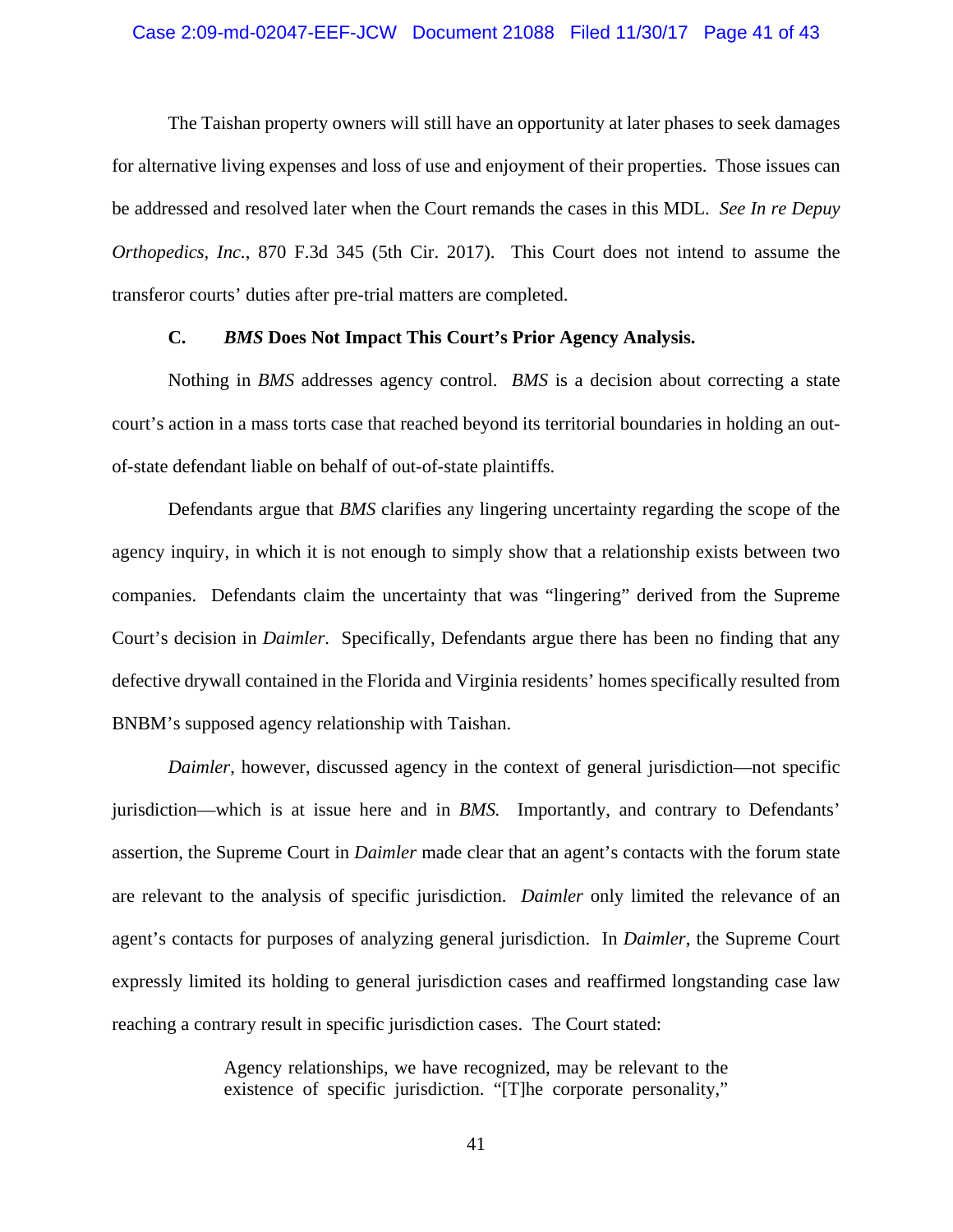*International Shoe Co. v. Washington*, 326 U.S. 310 (1945), observed, "is a fiction, although a fiction intended to be acted upon as though it were a fact." *Id*. at 316. *See generally* 1 W. Fletcher, Cyclopedia of the Law of Corporations § 30, p. 30 (Supp. 2012– 2013) ("A corporation is a distinct legal entity that can act only through its agents."). As such, a corporation can purposefully avail itself of a forum by directing its agents or distributors to take action there. *See, e.g.*, *Asahi*, 480 U.S. at 112 (opinion of O'Connor, J.) (defendant's act of "marketing [a] product through a distributor who has agreed to serve as the sales agent in the forum State" may amount to purposeful availment); *International Shoe*, 326 U.S. at 318 ("the commission of some single or occasional acts of the corporate agent in a state" may sometimes "be deemed sufficient to render the corporation liable to suit" on related claims).

### *Daimler*, 134 S. Ct. at 759 n.13.

In this case, the Court previously held that a subsidiary's contacts may be attributed or imputed to the parent for personal jurisdiction purposes where the subsidiary is the parent's alter ego or general agent. *See In re Chinese-Manufactured Drywall*, 753 F.3d at 546; *accord Jackson*, 615 F.3d at 586; *Minn. Mining & Mfg. Co. v. Eco Chem, Inc.*, 757 F.2d 1256, 1265 (Fed. Cir. 1985). This Court did not merely find that "a relationship exists," as Defendants put it, but rather, a controlling chain from BNBM to Taishan. For instance, the record shows that Taishan and BNBM share corporate officers, BNBM "controls Taishan's long-term strategic decisions" such as loan requests, BNBM combined its drywall statistics with Taishan's, BNBM monitored and approved Taishan's daily activities, and the companies shared logos and office space. *See* Rec. Doc. 20739 at 54-64 (Florida), 64-69 (Virginia). The totality of these facts, among others, sufficiently establishes an agency relationship. *See generally id.* 

Accordingly, this Court imputed the contacts of such related entity because it is warranted by the present facts; courts are not limited to imputing the jurisdictional contacts of subsidiaries to direct parent companies only. *See, e.g.*, *Bhd. of Locomotive Engineers v. Springfield Terminal Ry. Co.*, 210 F.3d 18, 29 (1st Cir. 2000) ("While alter ego liability may be most common in an ordinary